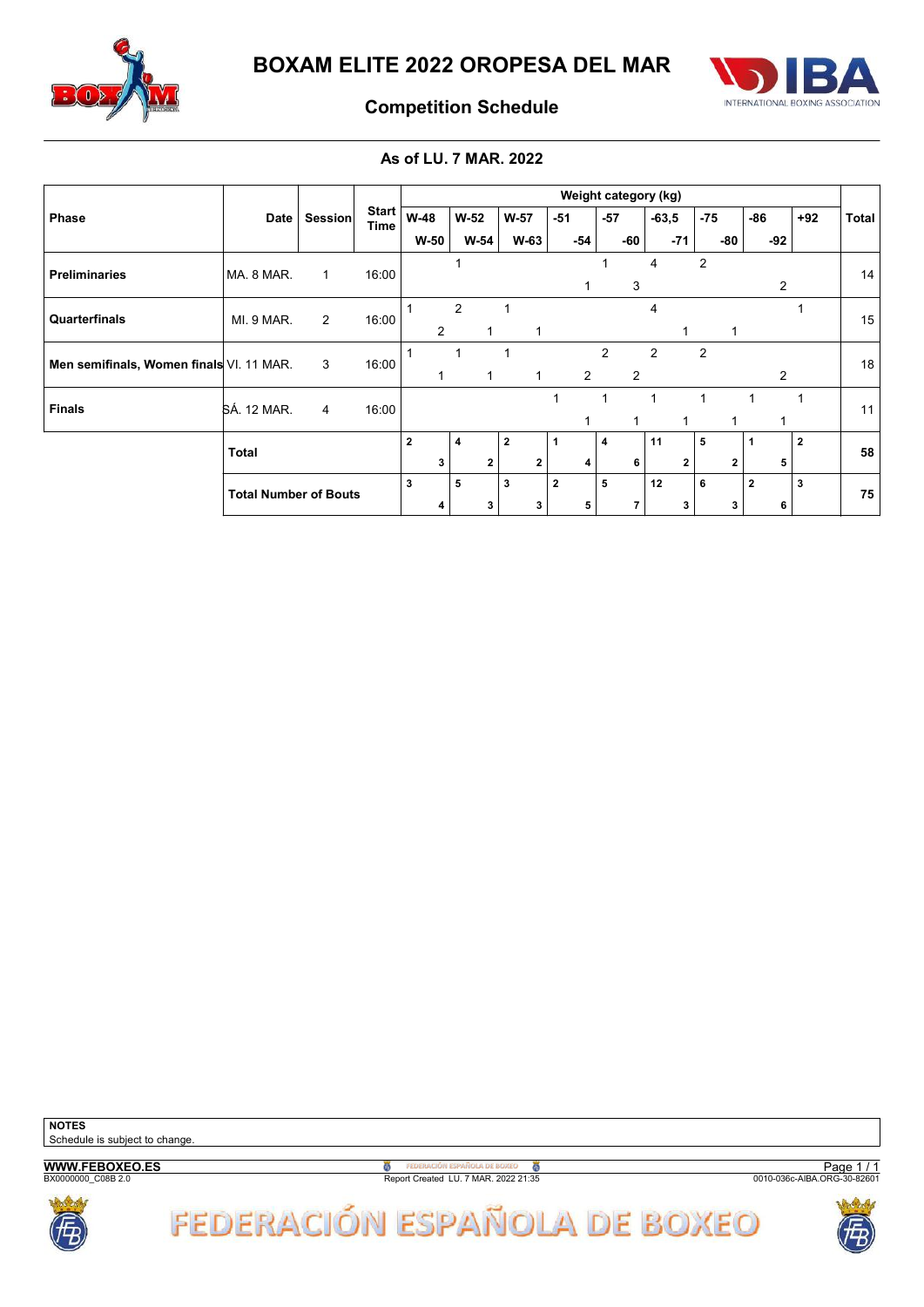



#### Session 1

### MA. 8 MAR. 2022 16:00 - AFTERNOON

|                |   | Order Bout Weight Category |              | Corner                    | <b>Name</b>                                       | Seed                                                                         | Team<br>Code                   | Winner                                                                                                                     | Result    | <b>Decision</b>                           |  |
|----------------|---|----------------------------|--------------|---------------------------|---------------------------------------------------|------------------------------------------------------------------------------|--------------------------------|----------------------------------------------------------------------------------------------------------------------------|-----------|-------------------------------------------|--|
| $\mathbf{1}$   |   | 1 Fly (W-52kg)             |              | RED<br><b>BLUE</b>        | <b>CASTRO BERTHA SUSANA</b><br><b>JONES HELEN</b> |                                                                              | MEX<br><b>WAL</b>              | <b>BLUE</b>                                                                                                                | WP        | 5:0                                       |  |
|                |   |                            | Referee: ESP |                           | <b>FLORES Santiago</b>                            | Judge 1: ESP<br>Judge 2: ESP<br>Judge 3: ESP<br>Judge 4: ESP<br>Judge 5: HUN |                                | FERNÁNDEZ Ramón<br>GÓMEZ Inmaculada<br>ROMERO José<br><b>ACENDRA Edilberto</b><br>RATKAI de. Norbert                       |           | 27:30<br>27:30<br>25:30<br>24:30<br>26:30 |  |
| 2              |   | 2 Bantam (-54kg)           |              | RED<br><b>BLUE</b>        | <b>ESCOBAR GABRIEL</b><br><b>BOUHDI ZAKARIA</b>   |                                                                              | <b>ESP</b><br>BEL <sub>2</sub> | <b>RED</b>                                                                                                                 | <b>WP</b> | 4:1                                       |  |
|                |   |                            | Referee: ESP |                           | FERNÁNDEZ Ramón                                   | Judge 1: ESP<br>Judge 2: ENG<br>Judge 3: WAL<br>Judge 4: BEL<br>Judge 5: FRA |                                | GÓMEZ Inmaculada<br>MAC DONALD Willam<br><b>BROWN Mandy</b><br><b>POMPILII Felice</b><br><b>BOUVET Emmanuel</b>            |           | 30:27<br>29:28<br>30:26<br>28:29<br>30:26 |  |
| $\mathbf{3}$   |   | 3 Feather (-57kg)          |              | <b>RED</b>                | <b>UNSWORTH BILLY</b>                             |                                                                              | <b>WAL</b>                     |                                                                                                                            |           |                                           |  |
|                |   |                            | Referee:     | <b>BLUE</b>               | <b>USTUROI VASILE</b>                             | Judge 1:<br>Judge 2:                                                         | BEL1                           | <b>BLUE</b>                                                                                                                | <b>WO</b> |                                           |  |
|                |   |                            |              |                           |                                                   |                                                                              |                                |                                                                                                                            |           |                                           |  |
| 4              | 4 | Light (-60kg)              |              | <b>RED</b><br><b>BLUE</b> | RIVERA RIO GUSTAVO JOSÉ<br><b>CERNOGA TADEJ</b>   |                                                                              | <b>MEX</b><br><b>SLO</b>       | <b>BLUE</b>                                                                                                                | <b>WP</b> | 5:0                                       |  |
|                |   |                            | Referee: ENG |                           | MAC DONALD Willam                                 | Judge 1: ESP<br>Judge 2: ESP<br>Judge 3: ESP<br>Judge 4: HUN<br>Judge 5:     | ESP                            | <b>FLORES Santiago</b><br>ROMERO José<br><b>ACENDRA Edilberto</b><br>RATKAI de. Norbert<br>GÓMEZ Inmaculada                |           | 28:29<br>26:30<br>27:30<br>26:30<br>27:30 |  |
| 5              | 5 | Light (-60kg)              |              | <b>RED</b>                | <b>CUISINIER LITZ</b>                             |                                                                              | BEL <sub>2</sub>               |                                                                                                                            |           |                                           |  |
|                |   |                            |              | <b>BLUE</b>               | <b>BARROSO JAVIER</b>                             |                                                                              | <b>ESP</b>                     | <b>BLUE</b>                                                                                                                | <b>WP</b> | 5:0                                       |  |
|                |   |                            | Referee: ESP |                           | ROMERO José                                       | Judge 1: HUN<br>Judge 2: ESP<br>Judge 3: BEL<br>Judge 4: WAL<br>Judge 5: FRA |                                | RATKAI de. Norbert<br>FERNÁNDEZ Ramón<br><b>POMPILII Felice</b><br><b>BROWN Mandy</b><br><b>BOUVET Emmanuel</b>            |           | 25:30<br>26:30<br>26:30<br>25:30<br>26:30 |  |
| 6              | 6 | Light (-60kg)              |              | <b>RED</b>                | VÁZQUEZ ÁNGEL LUIS                                |                                                                              | MEX                            | <b>RED</b>                                                                                                                 | <b>WO</b> |                                           |  |
|                |   |                            | Referee:     | <b>BLUE</b>               | QUILES JOSÉ                                       | Judge 1:<br>Judge 2:                                                         | <b>ESP</b>                     |                                                                                                                            |           |                                           |  |
|                |   |                            |              |                           |                                                   |                                                                              |                                |                                                                                                                            |           |                                           |  |
| $\overline{7}$ |   | 7 Light Welter (-63,5kg)   |              | <b>RED</b><br><b>BLUE</b> | <b>GRAU ENZO</b><br><b>ARFA YASSINE</b>           |                                                                              | <b>FRA</b><br>BEL <sub>2</sub> | <b>RED</b>                                                                                                                 | <b>WP</b> | 5:0                                       |  |
|                |   |                            | Referee: ESP |                           | GÓMEZ Inmaculada                                  | Judge 1: WAL<br>Judge 2: ENG<br>Judge 3: ESP<br>Judge 4: HUN<br>Judge 5: ESP |                                | <b>BROWN Mandy</b><br><b>MAC DONALD Willam</b><br><b>ACENDRA Edilberto</b><br>RATKAI de. Norbert<br><b>FLORES Santiago</b> |           | 30:26<br>30:27<br>30:27<br>30:26<br>30:27 |  |



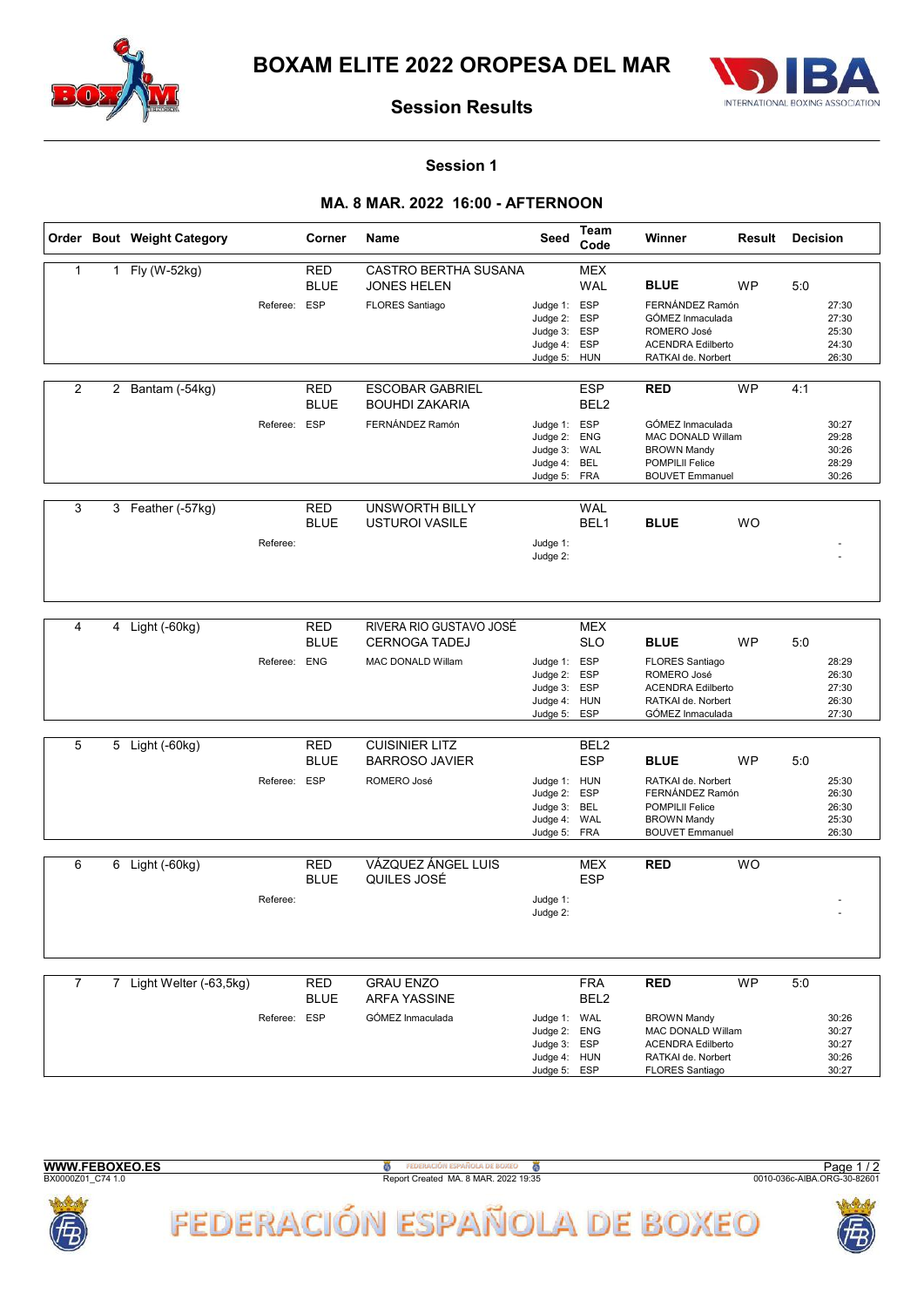



#### Session 1

### MA. 8 MAR. 2022 16:00 - AFTERNOON

|    |    | Order Bout Weight Category |              | Corner                    | Name                                           | Seed                                                                     | Team<br>Code                                  | Winner                                                                                                              | Result    | <b>Decision</b> |                                               |
|----|----|----------------------------|--------------|---------------------------|------------------------------------------------|--------------------------------------------------------------------------|-----------------------------------------------|---------------------------------------------------------------------------------------------------------------------|-----------|-----------------|-----------------------------------------------|
| 8  |    | 8 Light Welter (-63,5kg)   |              | <b>RED</b><br><b>BLUE</b> | <b>LYNCH REESE</b><br>PINO MENA FERNANDO       |                                                                          | SCO<br><b>ESP</b>                             | <b>RED</b>                                                                                                          | <b>WP</b> | 5:0             |                                               |
|    |    |                            | Referee: BEL |                           | <b>POMPILII Felice</b>                         | Judge 1:<br>Judge 2:<br>Judge 3: ENG<br>Judge 4:<br>Judge 5:             | <b>ESP</b><br><b>ESP</b><br>WAL<br>FRA        | FERNÁNDEZ Ramón<br>ROMERO José<br>MAC DONALD Willam<br><b>BROWN Mandy</b><br><b>BOUVET Emmanuel</b>                 |           |                 | 30:27<br>30:27<br>30:27<br>30:27<br>30:27     |
| 9  | 9  | Light Welter (-63,5kg)     |              | <b>RED</b><br><b>BLUE</b> | LÓPEZ FRANCISCO ANDRÉS<br><b>COSTA ROMEO</b>   |                                                                          | <b>MEX</b><br><b>WAL</b>                      | <b>BLUE</b>                                                                                                         | <b>WP</b> | 4:1             |                                               |
|    |    |                            | Referee: HUN |                           | RATKAI de. Norbert                             | Judge 1: FRA<br>Judge 2:<br>Judge 3:<br>Judge 4:<br>Judge 5:             | BEL<br><b>ESP</b><br><b>ESP</b><br><b>ESP</b> | <b>BOUVET Emmanuel</b><br>POMPILII Felice<br><b>FLORES Santiago</b><br>GÓMEZ Inmaculada<br><b>ACENDRA Edilberto</b> |           |                 | 29:28<br>26:30<br>27:30<br>28:29<br>27:30     |
| 10 | 10 | Light Welter (-63,5kg)     |              | <b>RED</b>                | <b>SILVA TOMÁS</b>                             |                                                                          | <b>POR</b>                                    |                                                                                                                     |           |                 |                                               |
|    |    |                            |              | <b>BLUE</b>               | HAMRAOUI LOUNES                                |                                                                          | <b>FRA</b>                                    | <b>BLUE</b>                                                                                                         | <b>WP</b> | 3:2             |                                               |
|    |    |                            | Referee: ESP |                           | <b>ACENDRA Edilberto</b>                       | Judge 1:<br>Judge 2: WAL<br>Judge 3:<br>Judge 4: ESP<br>Judge 5:         | <b>ENG</b><br><b>ESP</b><br><b>ESP</b>        | <b>MAC DONALD Willam</b><br><b>BROWN Mandy</b><br><b>FLORES Santiago</b><br>FERNÁNDEZ Ramón<br>ROMERO José          |           |                 | 28:29<br>30:27<br>29:28<br>28:29<br>28:29     |
| 11 | 11 | Middle (-75kg)             |              | <b>RED</b>                | <b>CUADRADO MIGUEL</b>                         |                                                                          | <b>ESP</b>                                    |                                                                                                                     |           |                 |                                               |
|    |    |                            |              | <b>BLUE</b>               | <b>FENDERO MORENO</b>                          |                                                                          | <b>FRA</b>                                    | <b>BLUE</b>                                                                                                         | <b>WP</b> | 4:1             |                                               |
|    |    |                            | Referee: WAL |                           | <b>BROWN Mandy</b>                             | Judge 1: HUN<br>Judge 2:<br>Judge 3:<br>Judge 4:<br>Judge 5:             | <b>ESP</b><br>ENG<br>FRA<br>BEL               | RATKAI de. Norbert<br>GÓMEZ Inmaculada<br>MAC DONALD Willam<br><b>BOUVET Emmanuel</b><br>POMPILII Felice            |           |                 | 29:28<br>28:29<br>28:29<br>28:29<br>28:29     |
| 12 |    | 12 Middle (-75kg)          |              | <b>RED</b><br><b>BLUE</b> | <b>MUSHA RAMTIN</b><br>MEJÍAS FRANCISCO JAVIER |                                                                          | <b>ENG</b><br><b>ESP</b>                      | <b>RED</b>                                                                                                          | <b>WP</b> | 5:0             |                                               |
|    |    |                            | Referee: FRA |                           | <b>BOUVET Emmanuel</b>                         | Judge 1:<br>Judge 2:<br>Judge 3: HUN<br>Judge 4:<br>Judge 5: WAL         | <b>ESP</b><br><b>ESP</b><br>ENG               | <b>FLORES Santiago</b><br>FERNÁNDEZ Ramón<br>RATKAI de. Norbert<br><b>MAC DONALD Willam</b><br><b>BROWN Mandy</b>   |           |                 | 30:27<br>30:27<br>30:27<br>30:27<br>30:27     |
| 13 |    | 13 Heavy (-92kg)           |              | <b>RED</b>                | <b>BOUAFIA SOHEB</b>                           |                                                                          | <b>FRA</b>                                    | <b>RED</b>                                                                                                          | <b>WP</b> | 3:2             |                                               |
|    |    |                            |              | <b>BLUE</b>               | <b>WILLIAMS LEWIS</b>                          |                                                                          | <b>ENG</b>                                    |                                                                                                                     |           |                 |                                               |
|    |    |                            | Referee: ESP |                           | ROMERO José                                    | Judge 1:<br>Judge 2:<br>Judge 3: BEL<br>Judge 4:<br>Judge 5:             | <b>ESP</b><br><b>ESP</b><br>ESP<br>ESP        | GÓMEZ Inmaculada<br><b>ACENDRA Edilberto</b><br>POMPILII Felice<br><b>FLORES Santiago</b><br>FERNÁNDEZ Ramón        |           |                 | 30:27<br>29:28<br>29:28<br>28:29<br>27:30     |
| 14 |    | 14 Heavy (-92kg)           |              | <b>RED</b><br><b>BLUE</b> | <b>THORSTEN ERIKSEN</b><br><b>COUPE SEYDI</b>  |                                                                          | BEL <sub>2</sub><br><b>FRA</b>                | <b>RED</b>                                                                                                          | <b>WP</b> | 4:1             |                                               |
|    |    |                            | Referee: HUN |                           | RATKAI de. Norbert                             | Judge 1: ESP<br>Judge 2: WAL<br>Judge 3:<br>Judge 4: ESP<br>Judge 5: ESP | <b>ENG</b>                                    | ROMERO José<br><b>BROWN Mandy</b><br>MAC DONALD Willam<br><b>ACENDRA Edilberto</b><br>GÓMEZ Inmaculada              |           |                 | 29:27<br>* 28:28<br>27:29<br>* 28:28<br>29:27 |

| <b>LEGEND</b>     |                       |    |          |                                      |               |                             |
|-------------------|-----------------------|----|----------|--------------------------------------|---------------|-----------------------------|
|                   | Preferred winner      | WO | Walkover | <b>WP</b>                            | Win on points |                             |
|                   | <b>WWW.FEBOXEO.ES</b> |    |          | FEDERACIÓN ESPAÑOLA DE BOXEO         |               | Page $2/2$                  |
| BX0000Z01 C74 1.0 |                       |    |          | Report Created MA. 8 MAR. 2022 19:35 |               | 0010-036c-AIBA.ORG-30-82601 |
| 高<br>E<br>D,      |                       |    |          |                                      |               | <b>ASSISTENT</b><br>Ë<br>க  |



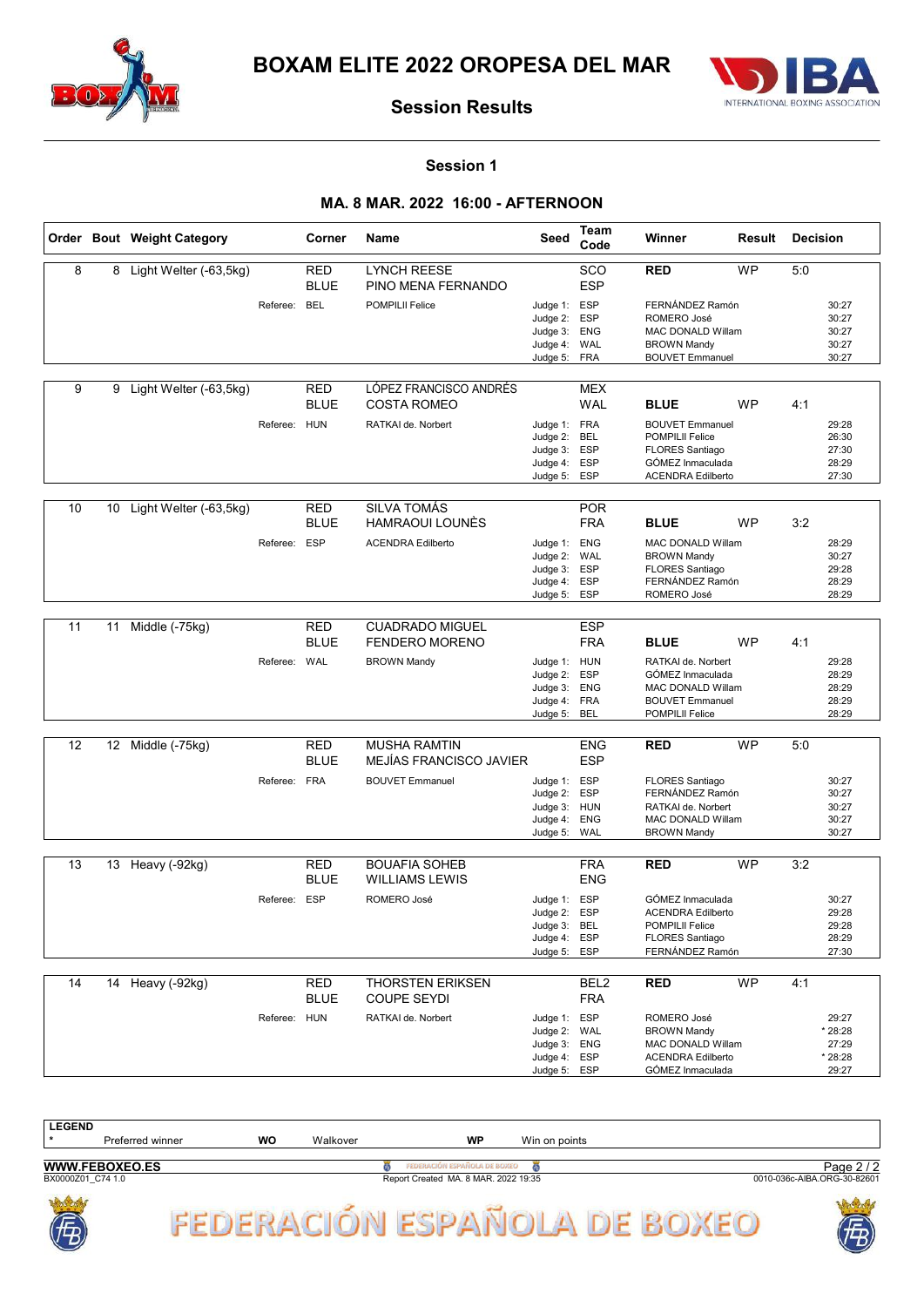



#### Session 2

### MI. 9 MAR. 2022 16:00 - AFTERNOON

|                |    | Order Bout Weight Category |              | Corner                           | <b>Name</b>                                                             | Seed                                                                     | Team<br>Code                                         | Winner                                                                                                                               | Result    | <b>Decision</b> |                                           |
|----------------|----|----------------------------|--------------|----------------------------------|-------------------------------------------------------------------------|--------------------------------------------------------------------------|------------------------------------------------------|--------------------------------------------------------------------------------------------------------------------------------------|-----------|-----------------|-------------------------------------------|
| $\mathbf{1}$   | 15 | Minimum (W-48kg)           | Referee:     | <b>RED</b><br><b>BLUE</b><br>BEL | SZELECZKI LILLA<br><b>DUTA STELUTA</b><br><b>POMPILII Felice</b>        | Judge 1: ESP<br>Judge 2:<br>Judge 3: ESP<br>Judge 4:<br>Judge 5:         | <b>HUN</b><br>ROU<br><b>ESP</b><br><b>ENG</b><br>WAL | <b>BLUE</b><br>GÓMEZ Inmaculada<br>ROMERO José<br><b>ACENDRA Edilberto</b><br>MAC DONALD Willam<br><b>BROWN Mandy</b>                | <b>WP</b> | 5:0             | 27:30<br>27:30<br>27:30<br>27:30<br>27:30 |
| 2              | 16 | Light (W-50kg)             | Referee: ESP | RED<br><b>BLUE</b>               | ANGHEL EUGENIA<br><b>SOARES RITA</b><br>FLORES Santiago                 | Judge 1: ESP<br>Judge 2:<br>Judge 3: FRA<br>Judge 4: HUN<br>Judge 5:     | ROU<br><b>POR</b><br><b>ESP</b><br>ESP               | <b>BLUE</b><br><b>ACENDRA Edilberto</b><br>FERNÁNDEZ Ramón<br><b>BOUVET Emmanuel</b><br>RATKAI de. Norbert<br>ROMERO José            | WP        | 5:0             | 28:29<br>28:29<br>27:30<br>28:29<br>28:29 |
| 3              | 17 | Light (W-50kg)             | Referee: WAL | <b>RED</b><br><b>BLUE</b>        | RADOVANOVIC NINA<br><b>FUERTES LAURA</b><br><b>BROWN Mandy</b>          | Judge 1: ESP<br>Judge 2:<br>Judge 3:<br>Judge 4: BEL<br>Judge 5: HUN     | <b>SRB</b><br><b>ESP</b><br><b>ENG</b><br><b>ESP</b> | <b>BLUE</b><br>FERNÁNDEZ Ramón<br><b>MAC DONALD Willam</b><br>GÓMEZ Inmaculada<br><b>POMPILII Felice</b><br>RATKAI de. Norbert       | <b>WP</b> | 3:0             | 27:29<br>28:28<br>27:29<br>26:29<br>28:28 |
| 4              |    | 18 Fly (W-52kg)            | Referee: FRA | <b>RED</b><br><b>BLUE</b>        | <b>DUDEK BEÁTA</b><br><b>JONES HELEN</b><br><b>BOUVET Emmanuel</b>      | Judge 1: ESP<br>Judge 2: ESP<br>Judge 3:<br>Judge 4:<br>Judge 5: ESP     | <b>HUN</b><br><b>WAL</b><br>BEL<br><b>ESP</b>        | <b>BLUE</b><br>ROMERO José<br><b>ACENDRA Edilberto</b><br><b>POMPILII Felice</b><br>GÓMEZ Inmaculada<br><b>FLORES Santiago</b>       | <b>WP</b> | 4:1             | 29:28<br>27:30<br>27:30<br>27:30<br>27:30 |
| 5              | 19 | Fly (W-52kg)               | Referee: ESP | <b>RED</b><br><b>BLUE</b>        | GONZÁLEZ CÁCERES MARÍA<br><b>WILLETS TORI-ELLIES</b><br>FERNÁNDEZ Ramón | Judge 1: ESP<br>Judge 2:<br>Judge 3:<br>Judge 4: HUN<br>Judge 5: FRA     | <b>ESP</b><br><b>ENG</b><br><b>ENG</b><br>BEL        | <b>BLUE</b><br><b>FLORES Santiago</b><br>MAC DONALD Willam<br><b>POMPILII Felice</b><br>RATKAI de. Norbert<br><b>BOUVET Emmanuel</b> | <b>WP</b> | 5:0             | 28:29<br>26:30<br>28:29<br>27:30<br>27:30 |
| 6              |    | 20 Bantam (W-54kg)         | Referee: ESP | <b>RED</b><br><b>BLUE</b>        | MADUEÑO MARÍA DEL CARMEN<br><b>ANDREWS ZOE</b><br>ROMERO José           | Judge 1: WAL<br>Judge 2: ESP<br>Judge 3: HUN<br>Judge 4: FRA<br>Judge 5: | <b>ESP</b><br><b>WAL</b><br>BEL                      | <b>RED</b><br><b>BROWN Mandv</b><br><b>ACENDRA Edilberto</b><br>RATKAI de. Norbert<br><b>BOUVET Emmanuel</b><br>POMPILII Felice      | <b>WP</b> | 5:0             | 29:28<br>30:27<br>29:28<br>29:28<br>30:27 |
| $\overline{7}$ | 21 | Feather (W-57kg)           | Referee: ESP | <b>RED</b><br><b>BLUE</b>        | <b>SZÜCS SZABINA</b><br>FERNÁNDEZ JENNIFER<br>GÓMEZ Inmaculada          | Judge 1: HUN<br>Judge 2: WAL<br>Judge 3: ENG<br>Judge 4: ESP<br>Judge 5: | <b>HUN</b><br><b>ESP</b><br>ESP                      | <b>BLUE</b><br>RATKAI de. Norbert<br><b>BROWN Mandy</b><br>MAC DONALD Willam<br><b>FLORES Santiago</b><br>FERNÁNDEZ Ramón            | WP        | 4:1             | 29:28<br>28:29<br>27:30<br>28:29<br>27:30 |



**B**<br>Report Created MI. 9 MAR. 2022 19:01





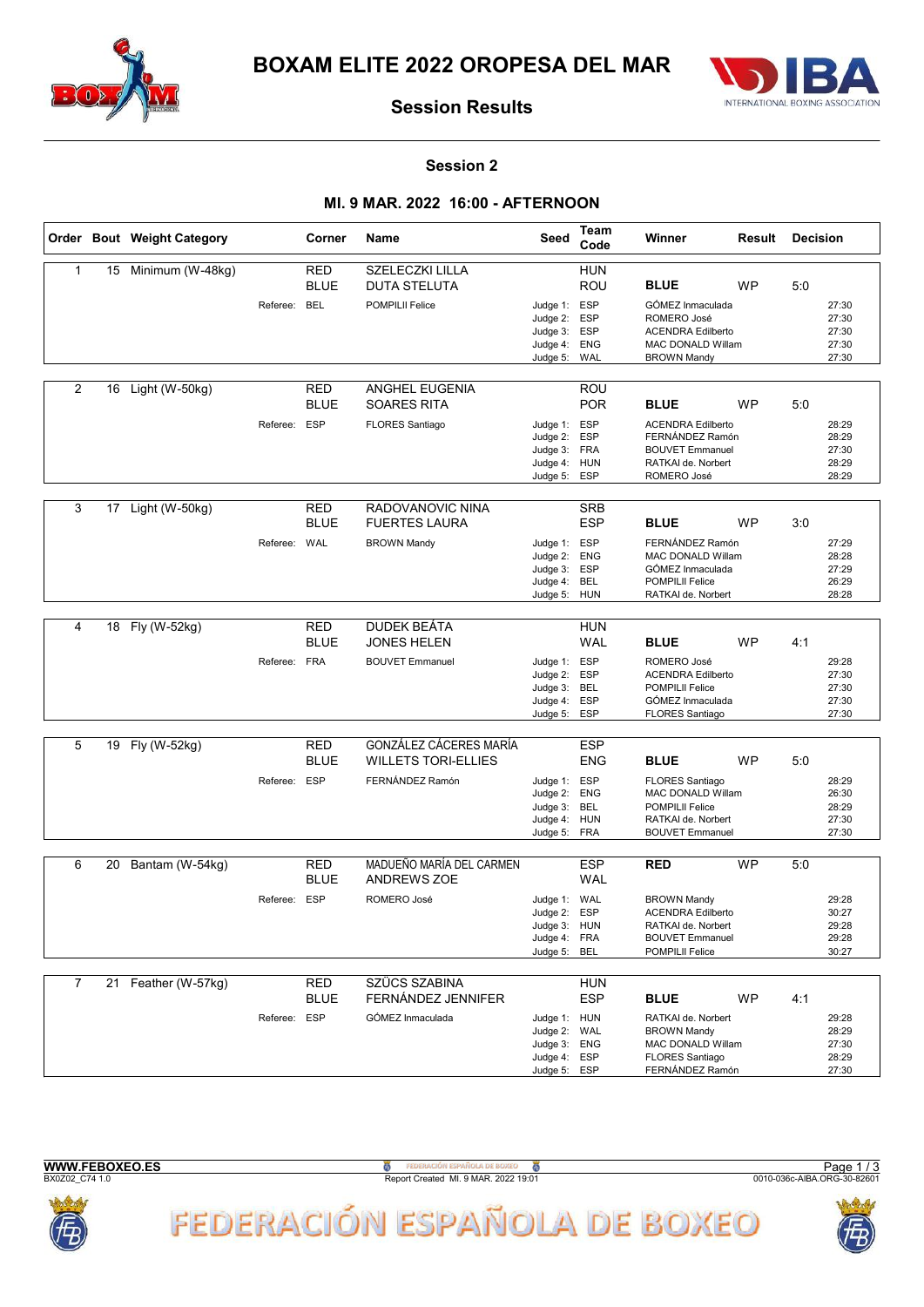



#### Session 2

### MI. 9 MAR. 2022 16:00 - AFTERNOON

|    |    | Order Bout Weight Category |              | Corner                    | Name                                               | Seed                                                                         | Team<br>Code             | Winner                                                                                                                 | Result     | <b>Decision</b>                           |
|----|----|----------------------------|--------------|---------------------------|----------------------------------------------------|------------------------------------------------------------------------------|--------------------------|------------------------------------------------------------------------------------------------------------------------|------------|-------------------------------------------|
| 8  |    | 22 Light Welter (W-63kg)   |              | <b>RED</b><br><b>BLUE</b> | ROGERIO ANDREA<br><b>GONZALEZ TUDGE MELISSA</b>    |                                                                              | <b>ESP</b><br><b>ESP</b> | <b>RED</b>                                                                                                             | <b>WO</b>  |                                           |
|    |    |                            | Referee:     |                           |                                                    | Judge 1:<br>Judge 2:                                                         |                          |                                                                                                                        |            |                                           |
| 9  | 23 | Light Welter (-63,5kg)     |              | <b>RED</b><br><b>BLUE</b> | CATALINO VARGAS VICTOR MANUEL<br><b>GRAU ENZO</b>  |                                                                              | <b>ESP</b><br><b>FRA</b> | <b>RED</b>                                                                                                             | <b>RSC</b> | R <sub>2</sub>                            |
|    |    |                            | Referee: ESP |                           | <b>ACENDRA Edilberto</b>                           | Judge 1: ENG<br>Judge 2: ESP<br>Judge 3: BEL<br>Judge 4: FRA<br>Judge 5: ESP |                          | MAC DONALD Willam<br>FERNÁNDEZ Ramón<br><b>POMPILII Felice</b><br><b>BOUVET Emmanuel</b><br>ROMERO José                |            | 10:9<br>10:9<br>10:9<br>9:10<br>10:9      |
| 10 | 24 | Light Welter (-63,5kg)     |              | <b>RED</b><br><b>BLUE</b> | <b>LYNCH REESE</b><br>ZINE EDDINE CHAOUI CHEFAI    |                                                                              | SCO<br><b>ESP</b>        | <b>RED</b>                                                                                                             | <b>WP</b>  | 5:0                                       |
|    |    |                            | Referee: ENG |                           | <b>MAC DONALD Willam</b>                           | Judge 1: ESP<br>Judge 2: HUN<br>Judge 3: FRA<br>Judge 4:<br>Judge 5:         | BEL<br>WAL               | GÓMEZ Inmaculada<br>RATKAI de. Norbert<br><b>BOUVET Emmanuel</b><br><b>POMPILII Felice</b><br><b>BROWN Mandy</b>       |            | 30:27<br>30:27<br>30:26<br>30:27<br>30:27 |
| 11 | 25 | Light Welter (-63,5kg)     |              | <b>RED</b><br><b>BLUE</b> | <b>MAZZILI FABIO</b><br><b>COSTA ROMEO</b>         |                                                                              | <b>ESP</b><br><b>WAL</b> | <b>BLUE</b>                                                                                                            | <b>RSC</b> | R <sub>2</sub>                            |
|    |    |                            | Referee: ESP |                           | ROMERO José                                        | Judge 1: WAL<br>Judge 2:<br>Judge 3: FRA<br>Judge 4: HUN<br>Judge 5: ESP     | BEL                      | <b>BROWN Mandy</b><br><b>POMPILII Felice</b><br><b>BOUVET Emmanuel</b><br>RATKAI de. Norbert<br><b>FLORES Santiago</b> |            | 9:10<br>9:10<br>10:9<br>9:10<br>10:9      |
| 12 |    | 26 Light Welter (-63,5kg)  |              | <b>RED</b><br><b>BLUE</b> | <b>HAMRAOUI LOUNÈS</b><br>THIAM ADRIÁN             |                                                                              | <b>FRA</b><br><b>ESP</b> | <b>RED</b>                                                                                                             | <b>WO</b>  |                                           |
|    |    |                            | Referee:     |                           |                                                    | Judge 1:<br>Judge 2:                                                         |                          |                                                                                                                        |            |                                           |
| 13 |    | 27 Light Middle (-71kg)    |              | <b>RED</b><br><b>BLUE</b> | <b>GARCÍA ALEXIS</b><br>SISSOKHO YOUBA             |                                                                              | <b>ESP</b><br><b>ESP</b> | <b>BLUE</b>                                                                                                            | <b>WP</b>  | 5:0                                       |
|    |    |                            | Referee: HUN |                           | RATKAI de. Norbert                                 | Judge 1: ESP<br>Judge 2:<br>Judge 3: ESP<br>Judge 4: ENG<br>Judge 5: ESP     | <b>ESP</b>               | FERNÁNDEZ Ramón<br>GÓMEZ Inmaculada<br><b>ACENDRA Edilberto</b><br>MAC DONALD Willam<br>FLORES Santiago                |            | 27:30<br>27:30<br>27:30<br>27:30<br>27:30 |
| 14 |    | 28 Light Heavy (-80kg)     | Referee:     | RED<br><b>BLUE</b>        | TIMOTHY JEWA KELVIN ALMAHDI<br>JALIDOV GAZIMAGOMED | Judge 1:<br>Judge 2:                                                         | <b>ESP</b><br><b>ESP</b> | <b>RED</b>                                                                                                             | <b>WO</b>  |                                           |
|    |    |                            |              |                           |                                                    |                                                                              |                          |                                                                                                                        |            |                                           |



WWW.FEBOXEO.ES

**B**<br>Report Created MI. 9 MAR. 2022 19:01



Page 2 / 3<br>0010-036c-AIBA.ORG-30-82601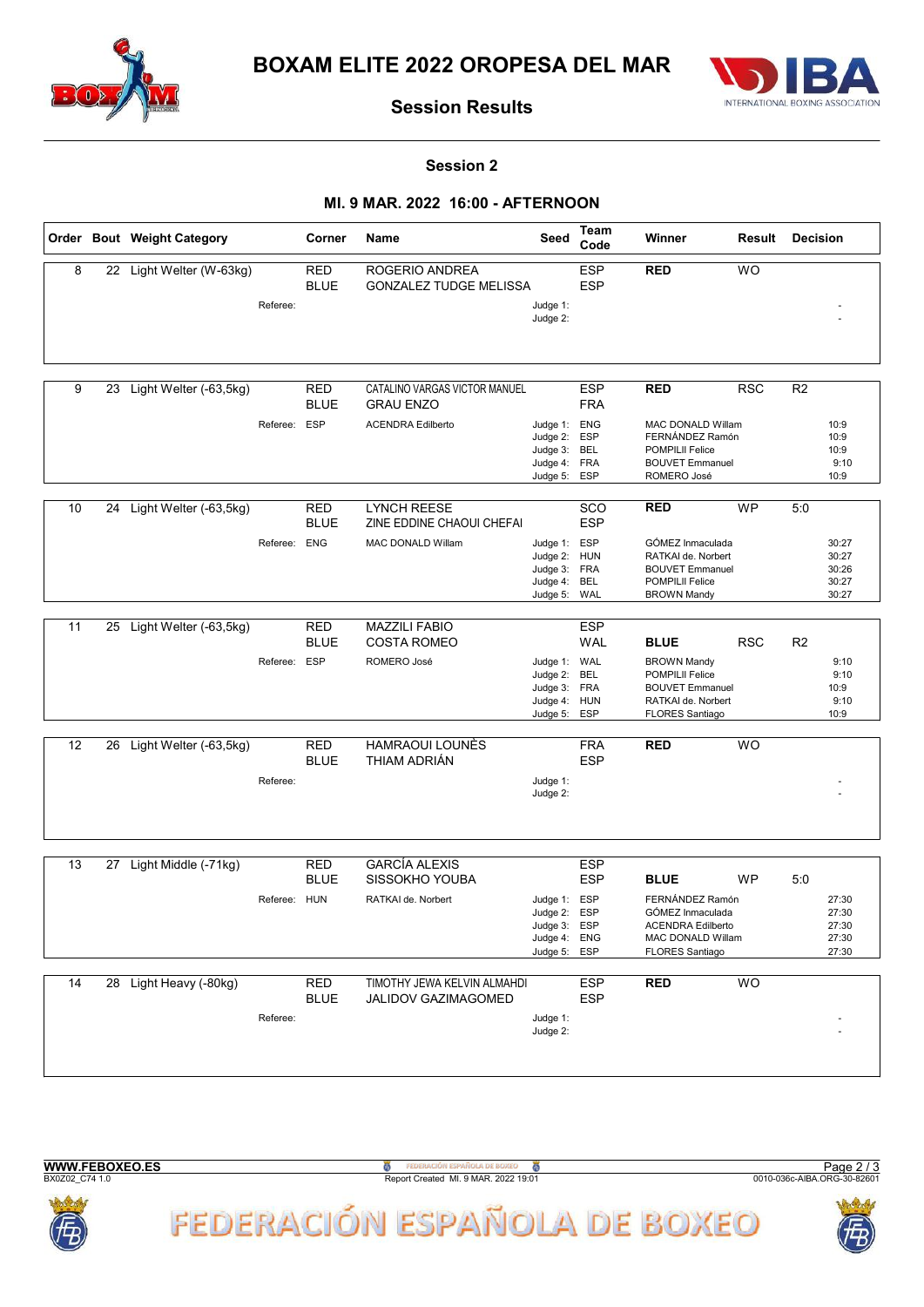



#### Session 2

### MI. 9 MAR. 2022 16:00 - AFTERNOON

| ∣ Order |    | <b>Bout</b> Weight Category |          | Corner                    | <b>Name</b>                                | Seed                                                                         | Team<br>Code             | Winner                                                                                                            | Result    | <b>Decision</b>                           |
|---------|----|-----------------------------|----------|---------------------------|--------------------------------------------|------------------------------------------------------------------------------|--------------------------|-------------------------------------------------------------------------------------------------------------------|-----------|-------------------------------------------|
| 15      | 29 | Super Heavy (+92kg)         |          | <b>RED</b><br><b>BLUE</b> | <b>BARRENTXEA FERMÍN</b><br>ORIE DELICIOUS |                                                                              | <b>ESP</b><br><b>ENG</b> | <b>BLUE</b>                                                                                                       | <b>WP</b> | 5:0                                       |
|         |    |                             | Referee: | <b>WAL</b>                | <b>BROWN Mandy</b>                         | Judge 1: BEL<br>Judge 2: ENG<br>Judge 3: ESP<br>Judge 4: FRA<br>Judge 5: HUN |                          | <b>POMPILII Felice</b><br><b>MAC DONALD Willam</b><br>ROMERO José<br><b>BOUVET Emmanuel</b><br>RATKAI de. Norbert |           | 25:30<br>24:30<br>25:30<br>25:30<br>24:30 |

| <b>LEGEND</b>  |                       |     |                       |                                      |          |    |               |                             |
|----------------|-----------------------|-----|-----------------------|--------------------------------------|----------|----|---------------|-----------------------------|
| Rn             | Round number          | RSC | Referee Stops Contest | WC                                   | Walkover | WP | Win on points |                             |
|                |                       |     |                       |                                      |          |    |               |                             |
|                | <b>WWW.FEBOXEO.ES</b> |     |                       | JÓN ESPAÑOLA DE BOXEO                |          |    |               | Page $3/\sim$               |
| BX0Z02 C74 1.0 |                       |     |                       | Report Created MI. 9 MAR. 2022 19:01 |          |    |               | 0010-036c-AIBA.ORG-30-82601 |

FEDERACIÓN ESPAÑOLA DE BOXEO



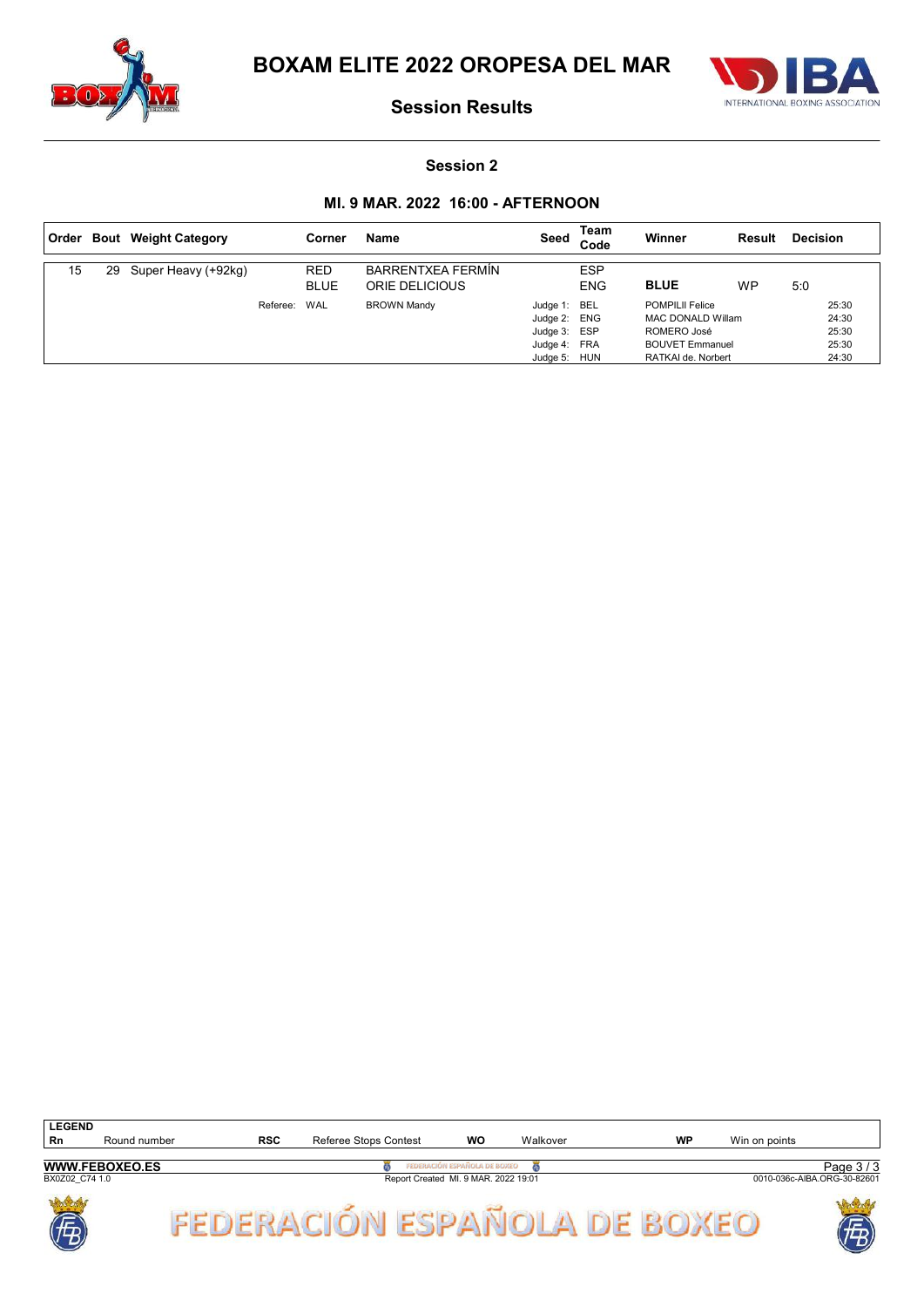



#### Session 3

### VI. 11 MAR. 2022 16:00 - AFTERNOON

|                |    | Order Bout Weight Category |              | Corner                    | Name                                                  | Seed                                                                         | Team<br>Code                           | Winner                                                                                                                   | Result    | <b>Decision</b> |                                           |
|----------------|----|----------------------------|--------------|---------------------------|-------------------------------------------------------|------------------------------------------------------------------------------|----------------------------------------|--------------------------------------------------------------------------------------------------------------------------|-----------|-----------------|-------------------------------------------|
| $\mathbf{1}$   | 30 | Bantam (-54kg)             |              | <b>RED</b><br><b>BLUE</b> | <b>GOMEZ MORATALLA ERIK</b><br><b>ESCOBAR GABRIEL</b> |                                                                              | <b>ESP</b><br><b>ESP</b>               | <b>BLUE</b>                                                                                                              | <b>WP</b> | 5:0             |                                           |
|                |    |                            | Referee: ESP |                           | <b>FLORES Santiago</b>                                | Judge 1: ENG<br>Judge 2:<br>Judge 3:<br>Judge 4:<br>Judge 5:                 | WAL<br>ESP<br>ESP<br>ESP               | <b>MAC DONALD Willam</b><br><b>BROWN Mandy</b><br>GÓMEZ Inmaculada<br>ROMERO José<br><b>ACENDRA Edilberto</b>            |           |                 | 26:30<br>26:30<br>27:30<br>26:30<br>26:30 |
| 2              | 31 | Bantam (-54kg)             |              | RED<br><b>BLUE</b>        | PINA DAVID<br>SÁNCHEZ GUILLERMO                       |                                                                              | <b>CPV</b><br><b>ESP</b>               | <b>RED</b>                                                                                                               | <b>WP</b> | 5:0             |                                           |
|                |    |                            | Referee: ESP |                           | FERNÁNDEZ Ramón                                       | Judge 1: BEL<br>Judge 2:<br>Judge 3: HUN<br>Judge 4:<br>Judge 5:             | <b>FRA</b><br><b>ENG</b><br>WAL        | <b>POMPILII Felice</b><br><b>BOUVET Emmanuel</b><br>RATKAI de. Norbert<br><b>MAC DONALD Willam</b><br><b>BROWN Mandy</b> |           |                 | 30:27<br>30:27<br>30:27<br>30:27<br>29:27 |
| 3              |    |                            |              | <b>RED</b>                | <b>BARRUL ANTONIO</b>                                 |                                                                              | <b>ESP</b>                             |                                                                                                                          |           |                 |                                           |
|                | 32 | Feather (-57kg)            |              | <b>BLUE</b>               | <b>USTUROI VASILE</b>                                 |                                                                              | BEL <sub>1</sub>                       | <b>BLUE</b>                                                                                                              | <b>WP</b> | 4:1             |                                           |
|                |    |                            | Referee:     | ESP                       | GÓMEZ Inmaculada                                      | Judge 1: ESP<br>Judge 2:<br>Judge 3:<br>Judge 4: HUN<br>Judge 5:             | BEL<br><b>FRA</b><br>ENG               | <b>FLORES Santiago</b><br><b>POMPILII Felice</b><br><b>BOUVET Emmanuel</b><br>RATKAI de. Norbert<br>MAC DONALD Willam    |           |                 | 29:28<br>28:29<br>28:29<br>28:29<br>28:29 |
| $\overline{4}$ | 33 | Feather (-57kg)            |              | <b>RED</b>                | O'MEARA JOHN                                          |                                                                              | <b>ENG</b>                             | <b>RED</b>                                                                                                               | <b>WP</b> | 4:1             |                                           |
|                |    |                            |              | <b>BLUE</b>               | <b>FERNANDES RICARDO</b>                              |                                                                              | <b>POR</b>                             |                                                                                                                          |           |                 |                                           |
|                |    |                            | Referee: HUN |                           | RATKAI de. Norbert                                    | Judge 1: ESP<br>Judge 2:<br>Judge 3:<br>Judge 4:<br>Judge 5:                 | <b>ESP</b><br><b>ESP</b><br>BEL<br>WAL | FERNÁNDEZ Ramón<br>ROMERO José<br><b>ACENDRA Edilberto</b><br>POMPILII Felice<br><b>BROWN Mandy</b>                      |           |                 | 28:29<br>30:27<br>29:28<br>29:28<br>30:27 |
|                |    |                            |              |                           |                                                       |                                                                              |                                        |                                                                                                                          |           |                 |                                           |
| 5              | 34 | Light (-60kg)              |              | <b>RED</b><br><b>BLUE</b> | DIALESSANDRO FLAVIO<br><b>CERNOGA TADEJ</b>           |                                                                              | BEL <sub>2</sub><br><b>SLO</b>         | <b>BLUE</b>                                                                                                              | <b>WP</b> | 5:0             |                                           |
|                |    |                            | Referee: FRA |                           | <b>BOUVET Emmanuel</b>                                | Judge 1: ENG<br>Judge 2:<br>Judge 3:<br>Judge 4:<br>Judge 5:                 | <b>ESP</b><br><b>ESP</b><br>ESP<br>ESP | <b>MAC DONALD Willam</b><br><b>FLORES Santiago</b><br>FERNÁNDEZ Ramón<br>GÓMEZ Inmaculada<br>ROMERO José                 |           |                 | 27:30<br>27:30<br>27:30<br>27:30<br>27:30 |
| 6              |    | 35 Light (-60kg)           |              | <b>RED</b>                | <b>BARROSO JAVIER</b>                                 |                                                                              | <b>ESP</b>                             | <b>RED</b>                                                                                                               | <b>WP</b> | 4:1             |                                           |
|                |    |                            |              | <b>BLUE</b>               | VÁZQUEZ ÁNGEL LUIS                                    |                                                                              | <b>MEX</b>                             |                                                                                                                          |           |                 |                                           |
|                |    |                            | Referee: ESP |                           | <b>ACENDRA Edilberto</b>                              | Judge 1: ENG<br>Judge 2: WAL<br>Judge 3: BEL<br>Judge 4: FRA<br>Judge 5: HUN |                                        | <b>MAC DONALD Willam</b><br><b>BROWN Mandy</b><br>POMPILII Felice<br><b>BOUVET Emmanuel</b><br>RATKAI de. Norbert        |           |                 | 29:28<br>28:29<br>30:27<br>30:27<br>29:28 |
| $\overline{7}$ | 36 | Light Welter (-63,5kg)     |              | <b>RED</b><br>BLUE        | CATALINO VARGAS VICTOR MANUEL<br><b>LYNCH REESE</b>   |                                                                              | <b>ESP</b><br>SCO                      | <b>RED</b>                                                                                                               | <b>WP</b> | 3:2             |                                           |
|                |    |                            | Referee: ESP |                           | ROMERO José                                           | Judge 1: WAL<br>Judge 2:<br>Judge 3: FRA<br>Judge 4: HUN<br>Judge 5:         | BEL<br>ESP                             | <b>BROWN Mandy</b><br>POMPILII Felice<br><b>BOUVET Emmanuel</b><br>RATKAI de. Norbert<br>GÓMEZ Inmaculada                |           |                 | 29:28<br>29:28<br>28:29<br>27:30<br>29:28 |

| <b>WWW.FEBOXEO.ES</b> |  |  |  |  |  |  |
|-----------------------|--|--|--|--|--|--|
| <b>DVAZA? C74.1.0</b> |  |  |  |  |  |  |

**S**<br>
BALL THE Report Created VI. 11 MAR. 2022 20:35<br>
Report Created VI. 11 MAR. 2022 20:35





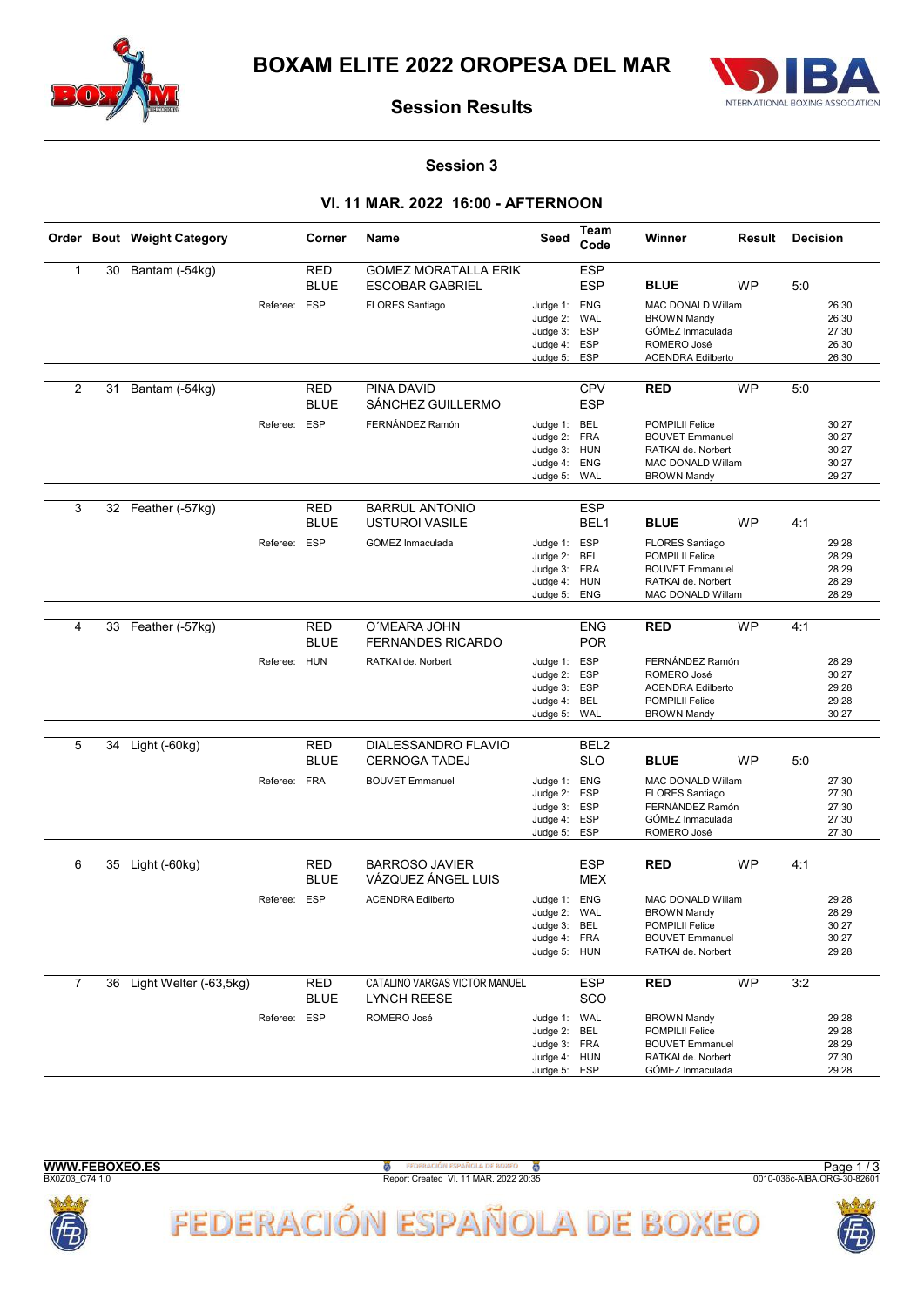



#### Session 3

### VI. 11 MAR. 2022 16:00 - AFTERNOON

|    |    | Order Bout Weight Category |              | Corner                    | Name                                                 | Seed                                                                         | Team<br>Code                    | Winner                                                                                                                | Result    | <b>Decision</b> |                                           |
|----|----|----------------------------|--------------|---------------------------|------------------------------------------------------|------------------------------------------------------------------------------|---------------------------------|-----------------------------------------------------------------------------------------------------------------------|-----------|-----------------|-------------------------------------------|
| 8  |    | 37 Light Welter (-63,5kg)  |              | <b>RED</b>                | <b>COSTA ROMEO</b>                                   |                                                                              | <b>WAL</b>                      |                                                                                                                       |           |                 |                                           |
|    |    |                            |              | <b>BLUE</b>               | <b>HAMRAOUI LOUNÈS</b>                               |                                                                              | <b>FRA</b>                      | <b>BLUE</b>                                                                                                           | <b>WP</b> | 5:0             |                                           |
|    |    |                            | Referee:     | <b>ENG</b>                | <b>MAC DONALD Willam</b>                             | Judge 1: ESP<br>Judge 2:<br>Judge 3: ESP<br>Judge 4:<br>Judge 5:             | <b>ESP</b><br><b>ESP</b><br>BEL | <b>FLORES Santiago</b><br>FERNÁNDEZ Ramón<br>GÓMEZ Inmaculada<br><b>ACENDRA Edilberto</b><br>POMPILII Felice          |           |                 | 27:30<br>27:30<br>27:30<br>27:30<br>27:30 |
|    |    |                            |              |                           |                                                      |                                                                              |                                 |                                                                                                                       |           |                 |                                           |
| 9  | 38 | Middle (-75kg)             |              | <b>RED</b><br><b>BLUE</b> | <b>BENHADDOU AYOUB</b><br><b>FENDERO MORENO</b>      |                                                                              | <b>EUBC</b><br><b>FRA</b>       | <b>BLUE</b>                                                                                                           | <b>WP</b> | 5:0             |                                           |
|    |    |                            | Referee: BEL |                           | <b>POMPILII Felice</b>                               | Judge 1: HUN<br>Judge 2:<br>Judge 3:<br>Judge 4: ESP<br>Judge 5:             | WAL<br><b>ESP</b><br><b>ESP</b> | RATKAI de. Norbert<br><b>BROWN Mandy</b><br>ROMERO José<br>FERNÁNDEZ Ramón<br><b>FLORES Santiago</b>                  |           |                 | 25:30<br>26:30<br>26:30<br>27:30<br>27:30 |
| 10 |    |                            |              |                           |                                                      |                                                                              | <b>ENG</b>                      | <b>RED</b>                                                                                                            | <b>WP</b> |                 |                                           |
|    | 39 | Middle (-75kg)             |              | RED<br><b>BLUE</b>        | <b>MUSHA RAMTIN</b><br><b>KHAN HAARIS</b>            |                                                                              | <b>WAL</b>                      |                                                                                                                       |           | 5:0             |                                           |
|    |    |                            | Referee: HUN |                           | RATKAI de. Norbert                                   | Judge 1:<br>Judge 2: ESP<br>Judge 3: ESP<br>Judge 4: FRA<br>Judge 5:         | ESP<br><b>ESP</b>               | <b>ACENDRA Edilberto</b><br>ROMERO José<br>GÓMEZ Inmaculada<br><b>BOUVET Emmanuel</b><br>FERNÁNDEZ Ramón              |           |                 | 30:27<br>30:27<br>29:28<br>30:26<br>30:27 |
| 11 |    | 40 Heavy (-92kg)           |              | <b>RED</b>                | MURDALOV MAGOMED                                     |                                                                              | BEL <sub>1</sub>                |                                                                                                                       |           |                 |                                           |
|    |    |                            |              | <b>BLUE</b>               | <b>BOUAFIA SOHEB</b>                                 |                                                                              | <b>FRA</b>                      | <b>BLUE</b>                                                                                                           | <b>WO</b> |                 |                                           |
|    |    |                            | Referee: WAL |                           | <b>BROWN Mandy</b>                                   | Judge 1: ESP<br>Judge 2: ENG<br>Judge 3:<br>Judge 4:<br>Judge 5:             | <b>ESP</b><br>ESP<br><b>ESP</b> | ROMERO José<br><b>MAC DONALD Willam</b><br><b>FLORES Santiago</b><br>GÓMEZ Inmaculada<br><b>ACENDRA Edilberto</b>     |           |                 |                                           |
|    |    |                            |              |                           |                                                      |                                                                              |                                 |                                                                                                                       |           |                 |                                           |
| 12 | 41 | Heavy (-92kg)              |              | RED<br><b>BLUE</b>        | <b>THORSTEN ERIKSEN</b><br><b>REYES PLA EMMANUEL</b> |                                                                              | BEL <sub>2</sub><br><b>ESP</b>  | <b>BLUE</b>                                                                                                           | <b>WP</b> | 5:0             |                                           |
|    |    |                            | Referee: ESP |                           | FERNÁNDEZ Ramón                                      | Judge 1: BEL<br>Judge 2:<br>Judge 3: FRA<br>Judge 4: HUN<br>Judge 5:         | <b>ESP</b><br>ENG               | <b>POMPILII Felice</b><br><b>FLORES Santiago</b><br><b>BOUVET Emmanuel</b><br>RATKAI de. Norbert<br>MAC DONALD Willam |           |                 | 27:30<br>27:30<br>27:30<br>27:30<br>28:29 |
| 13 |    | 42 Minimum (W-48kg)        |              | <b>RED</b>                | <b>RESZTAN DEMIE-JADE</b>                            |                                                                              | <b>ENG</b>                      | <b>RED</b>                                                                                                            | <b>WP</b> | 4:1             |                                           |
|    |    |                            |              | <b>BLUE</b>               | <b>DUTA STELUTA</b>                                  |                                                                              | ROU                             |                                                                                                                       |           |                 |                                           |
|    |    |                            | Referee: FRA |                           | <b>BOUVET Emmanuel</b>                               | Judge 1:<br>Judge 2: ESP<br>Judge 3: ESP<br>Judge 4: BEL<br>Judge 5:         | ESP<br><b>HUN</b>               | GÓMEZ Inmaculada<br>ROMERO José<br><b>ACENDRA Edilberto</b><br>POMPILII Felice<br>RATKAI de. Norbert                  |           |                 | 30:27<br>29:28<br>30:27<br>28:29<br>30:27 |
| 14 |    | 43 Light (W-50kg)          |              | <b>RED</b><br><b>BLUE</b> | <b>SOARES RITA</b>                                   |                                                                              | <b>POR</b><br><b>ESP</b>        |                                                                                                                       |           |                 |                                           |
|    |    |                            | Referee: ESP |                           | <b>FUERTES LAURA</b><br>FLORES Santiago              | Judge 1: ESP<br>Judge 2: ENG<br>Judge 3: WAL<br>Judge 4: BEL<br>Judge 5: HUN |                                 | <b>BLUE</b><br>FERNÁNDEZ Ramón<br>MAC DONALD Willam<br><b>BROWN Mandy</b><br>POMPILII Felice<br>RATKAI de. Norbert    | WP        | 5:0             | 27:30<br>27:30<br>27:30<br>27:30<br>27:30 |



**B**<br>Report Created VI. 11 MAR. 2022 20:35

FEDERACIÓN ESPAÑOLA DE BOXEO

Page 2 / 3<br>0010-036c-AIBA.ORG-30-82601

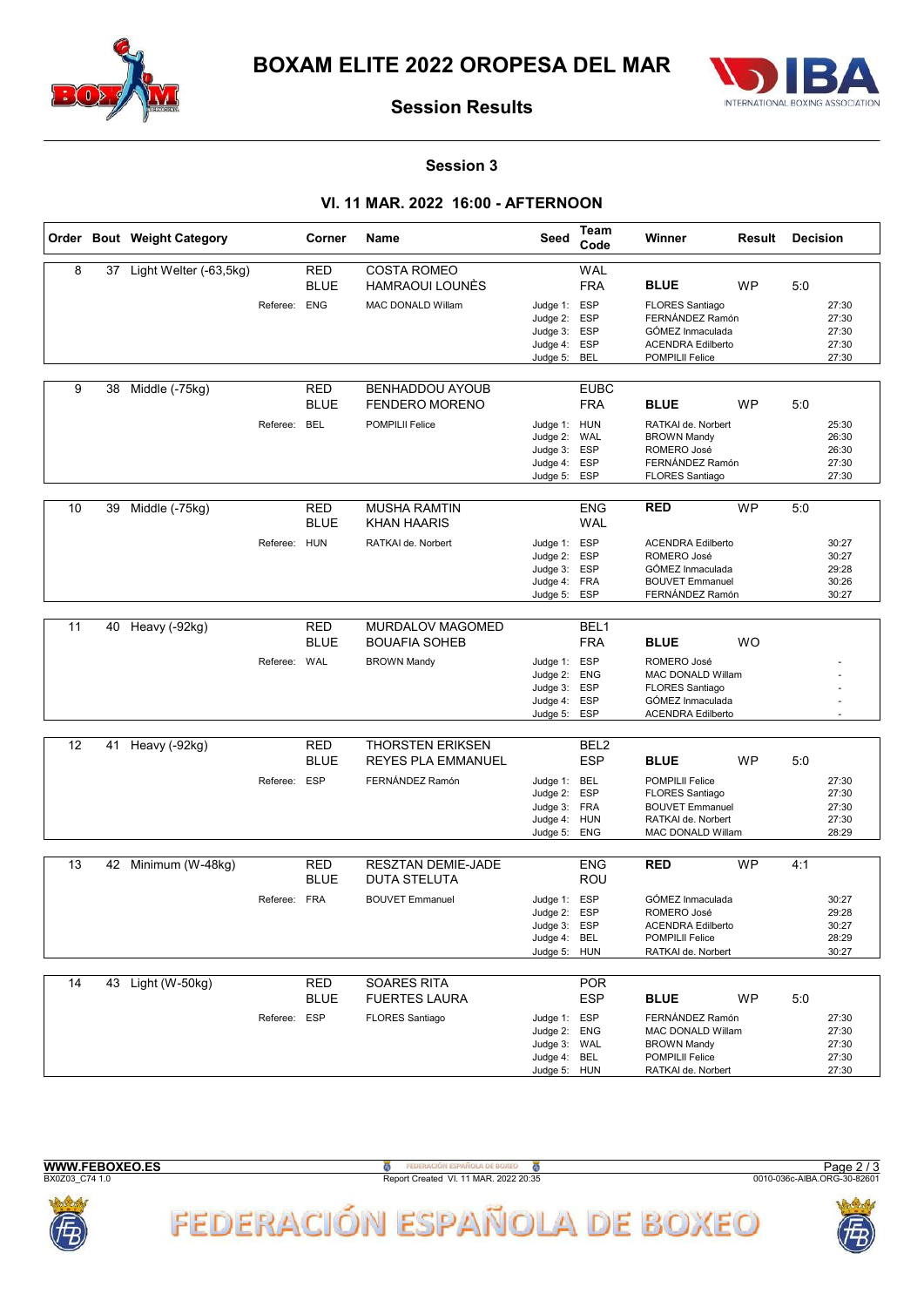



#### Session 3

### VI. 11 MAR. 2022 16:00 - AFTERNOON

|    |    | Order Bout Weight Category |          | Corner                    | <b>Name</b>                                      | Seed                                                                     | <b>Team</b><br>Code                                  | Winner                                                                                                                     | <b>Result</b> | <b>Decision</b> |                                           |
|----|----|----------------------------|----------|---------------------------|--------------------------------------------------|--------------------------------------------------------------------------|------------------------------------------------------|----------------------------------------------------------------------------------------------------------------------------|---------------|-----------------|-------------------------------------------|
| 15 | 44 | Fly (W-52kg)               |          | <b>RED</b><br><b>BLUE</b> | <b>JONES HELEN</b><br><b>WILLETS TORI-ELLIES</b> |                                                                          | <b>WAL</b><br><b>ENG</b>                             | <b>RED</b>                                                                                                                 | <b>WP</b>     | 5:0             |                                           |
|    |    |                            | Referee: | <b>ESP</b>                | GÓMEZ Inmaculada                                 | Judge 1:<br>Judge 2:<br>Judge 3:<br>Judge 4:<br>Judge 5: ESP             | <b>ESP</b><br><b>ESP</b><br><b>FRA</b><br><b>ESP</b> | ROMERO José<br><b>ACENDRA Edilberto</b><br><b>BOUVET Emmanuel</b><br>FERNÁNDEZ Ramón<br><b>FLORES Santiago</b>             |               |                 | 30:26<br>30:26<br>30:26<br>30:26<br>30:26 |
| 16 | 45 | Bantam (W-54kg)            |          | <b>RED</b><br><b>BLUE</b> | PERIJOC LACRAMIOARA<br>MADUEÑO MARÍA DEL CARMEN  |                                                                          | <b>ROU</b><br><b>ESP</b>                             | <b>RED</b>                                                                                                                 | <b>WP</b>     | 3:2             |                                           |
|    |    |                            | Referee: | <b>BEL</b>                | <b>POMPILII Felice</b>                           | Judge 1:<br>Judge 2: WAL<br>Judge 3: FRA<br>Judge 4: HUN<br>Judge 5: ESP | <b>ENG</b>                                           | <b>MAC DONALD Willam</b><br><b>BROWN Mandy</b><br><b>BOUVET Emmanuel</b><br>RATKAI de. Norbert<br><b>ACENDRA Edilberto</b> |               |                 | 29:28<br>28:29<br>29:28<br>29:28<br>28:29 |
| 17 | 46 | Feather (W-57kg)           |          | <b>RED</b><br><b>BLUE</b> | NECHITA CLAUDIA MARIA<br>FERNÁNDEZ JENNIFER      |                                                                          | <b>ROU</b><br><b>ESP</b>                             | <b>BLUE</b>                                                                                                                | <b>WP</b>     | 4:1             |                                           |
|    |    |                            | Referee: | <b>ESP</b>                | ROMERO José                                      | Judge 1:<br>Judge 2:<br>Judge 3: WAL<br>Judge 4:<br>Judge 5:             | <b>ESP</b><br><b>ENG</b><br><b>BEL</b><br><b>HUN</b> | <b>FLORES Santiago</b><br><b>MAC DONALD Willam</b><br><b>BROWN Mandy</b><br><b>POMPILII Felice</b><br>RATKAI de. Norbert   |               |                 | 28:29<br>27:30<br>30:27<br>28:29<br>28:29 |
| 18 | 47 | Light Welter (W-63kg)      |          | <b>RED</b>                | <b>FERREIRA CAROLINA</b>                         |                                                                          | <b>POR</b>                                           | <b>RED</b>                                                                                                                 | <b>RSC</b>    | R <sub>2</sub>  |                                           |
|    |    |                            |          | <b>BLUE</b>               | ROGERIO ANDREA                                   |                                                                          | <b>ESP</b>                                           |                                                                                                                            |               |                 |                                           |
|    |    |                            | Referee: | <b>ENG</b>                | <b>MAC DONALD Willam</b>                         | Judge 1:<br>Judge 2:<br>Judge 3:<br>Judge 4:<br>Judge 5:                 | FRA<br>ESP<br><b>HUN</b><br>WAL<br><b>BEL</b>        | <b>BOUVET Emmanuel</b><br>GÓMEZ Inmaculada<br>RATKAI de. Norbert<br><b>BROWN Mandy</b><br><b>POMPILII Felice</b>           |               |                 | 10:9<br>10:9<br>10:9<br>10:9<br>10:9      |

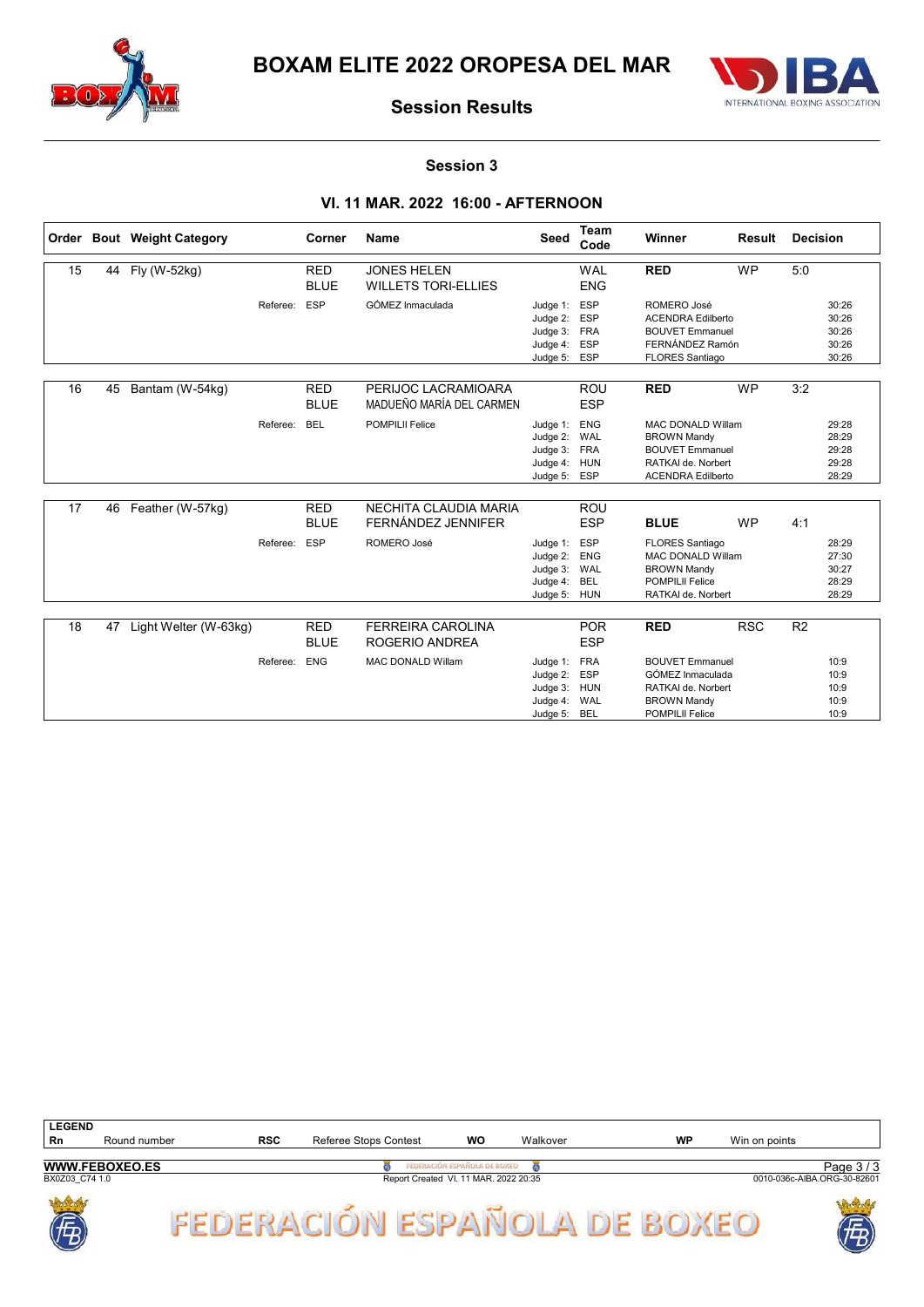



#### Session 4

### SÁ. 12 MAR. 2022 16:00 - AFTERNOON

|                |    | Order Bout Weight Category |              | Corner                    | <b>Name</b>                                  | Seed                         | Team<br>Code             | Winner                                       | Result    | <b>Decision</b> |                |
|----------------|----|----------------------------|--------------|---------------------------|----------------------------------------------|------------------------------|--------------------------|----------------------------------------------|-----------|-----------------|----------------|
| $\mathbf{1}$   |    | 48 Fly (-51kg)             |              | <b>RED</b>                | <b>MEHMOOD HAMZA</b>                         |                              | <b>ENG</b>               |                                              |           |                 |                |
|                |    |                            |              | <b>BLUE</b>               | <b>MOLINA MARTIN</b>                         |                              | <b>ESP</b>               | <b>BLUE</b>                                  | <b>WP</b> | 5:0             |                |
|                |    |                            | Referee: ESP |                           | <b>ACENDRA Edilberto</b>                     | Judge 1: ENG                 |                          | MAC DONALD Willam                            |           |                 | 28:29          |
|                |    |                            |              |                           |                                              | Judge 2:                     | BEL                      | <b>POMPILII Felice</b>                       |           |                 | 27:30          |
|                |    |                            |              |                           |                                              | Judge 3: FRA                 |                          | <b>BOUVET Emmanuel</b>                       |           |                 | 27:30          |
|                |    |                            |              |                           |                                              | Judge 4:                     | <b>HUN</b>               | RATKAI de. Norbert                           |           |                 | 28:29          |
|                |    |                            |              |                           |                                              | Judge 5:                     | <b>ESP</b>               | <b>FLORES Santiago</b>                       |           |                 | 27:30          |
| 2              | 49 | Bantam (-54kg)             |              | <b>RED</b>                | <b>ESCOBAR GABRIEL</b>                       |                              | <b>ESP</b>               | <b>RED</b>                                   | <b>WP</b> | 5:0             |                |
|                |    |                            |              | <b>BLUE</b>               | PINA DAVID                                   |                              | <b>CPV</b>               |                                              |           |                 |                |
|                |    |                            | Referee: ESP |                           | FERNÁNDEZ Ramón                              | Judge 1: BEL                 |                          | <b>POMPILII Felice</b>                       |           |                 | 30:27          |
|                |    |                            |              |                           |                                              | Judge 2:                     | WAL                      | <b>BROWN Mandy</b>                           |           |                 | 30:27          |
|                |    |                            |              |                           |                                              | Judge 3:                     | <b>ENG</b>               | MAC DONALD Willam                            |           |                 | 29:28          |
|                |    |                            |              |                           |                                              | Judge 4: ESP                 |                          | GÓMEZ Inmaculada                             |           |                 | 30:27          |
|                |    |                            |              |                           |                                              | Judge 5: FRA                 |                          | <b>BOUVET Emmanuel</b>                       |           |                 | 30:27          |
| 3              | 50 | Feather (-57kg)            |              | <b>RED</b>                | <b>USTUROI VASILE</b>                        |                              | BEL <sub>1</sub>         | <b>RED</b>                                   | <b>WP</b> | 3:1             |                |
|                |    |                            |              | <b>BLUE</b>               | O'MEARA JOHN                                 |                              | <b>ENG</b>               |                                              |           |                 |                |
|                |    |                            | Referee: FRA |                           | <b>BOUVET Emmanuel</b>                       | Judge 1: ESP                 |                          | ROMERO José                                  |           |                 | 28:28          |
|                |    |                            |              |                           |                                              | Judge 2: HUN                 |                          | RATKAI de. Norbert                           |           |                 | 29:28          |
|                |    |                            |              |                           |                                              | Judge 3:                     | <b>ESP</b>               | <b>ACENDRA Edilberto</b>                     |           |                 | 29:28          |
|                |    |                            |              |                           |                                              | Judge 4: ESP                 |                          | <b>FLORES Santiago</b>                       |           |                 | 28:29          |
|                |    |                            |              |                           |                                              | Judge 5:                     | ESP                      | GÓMEZ Inmaculada                             |           |                 | 29:28          |
| 4              | 51 | Light (-60kg)              |              | RED                       | <b>CERNOGA TADEJ</b>                         |                              | <b>SLO</b>               |                                              |           |                 |                |
|                |    |                            |              | <b>BLUE</b>               | <b>BARROSO JAVIER</b>                        |                              | <b>ESP</b>               | <b>BLUE</b>                                  | <b>WP</b> | 3:2             |                |
|                |    |                            |              |                           |                                              |                              |                          |                                              |           |                 |                |
|                |    |                            | Referee: ESP |                           | <b>FLORES Santiago</b>                       | Judge 1: ESP                 |                          | FERNÁNDEZ Ramón                              |           |                 | 27:30          |
|                |    |                            |              |                           |                                              | Judge 2:<br>Judge 3:         | WAL<br>BEL               | <b>BROWN Mandy</b><br><b>POMPILII Felice</b> |           |                 | 27:30<br>27:30 |
|                |    |                            |              |                           |                                              | Judge 4: HUN                 |                          | RATKAI de. Norbert                           |           |                 | 29:28          |
|                |    |                            |              |                           |                                              | Judge 5: ENG                 |                          | MAC DONALD Willam                            |           |                 | 29:28          |
|                |    |                            |              |                           |                                              |                              |                          |                                              |           |                 |                |
| 5              | 52 | Light Welter (-63,5kg)     |              | <b>RED</b>                | CATALINO VARGAS VICTOR MANUEL                |                              | <b>ESP</b>               |                                              |           |                 |                |
|                |    |                            |              | <b>BLUE</b>               | HAMRAOUI LOUNÈS                              |                              | <b>FRA</b>               | <b>BLUE</b>                                  | <b>WP</b> | 4:1             |                |
|                |    |                            | Referee: ESP |                           | GÓMEZ Inmaculada                             | Judge 1: FRA                 |                          | <b>BOUVET Emmanuel</b>                       |           |                 | 27:30          |
|                |    |                            |              |                           |                                              | Judge 2:                     | <b>ENG</b>               | MAC DONALD Willam<br>RATKAI de. Norbert      |           |                 | 28:29<br>27:30 |
|                |    |                            |              |                           |                                              | Judge 3: HUN<br>Judge 4:     | WAL                      | <b>BROWN Mandy</b>                           |           |                 | 27:30          |
|                |    |                            |              |                           |                                              | Judge 5: ESP                 |                          | ROMERO José                                  |           |                 | 29:28          |
|                |    |                            |              |                           |                                              |                              |                          |                                              |           |                 |                |
| 6              |    | 53 Light Middle (-71kg)    |              | <b>RED</b>                | <b>MOURA FRANCISCO</b>                       |                              | <b>POR</b>               |                                              |           |                 |                |
|                |    |                            |              | <b>BLUE</b>               | SISSOKHO YOUBA                               |                              | <b>ESP</b>               | <b>BLUE</b>                                  | ABD       | R <sub>1</sub>  |                |
|                |    |                            | Referee: ENG |                           | MAC DONALD Willam                            | Judge 1: WAL                 |                          | <b>BROWN Mandy</b>                           |           |                 | 9:10           |
|                |    |                            |              |                           |                                              | Judge 2: ESP<br>Judge 3: BEL |                          | <b>ACENDRA Edilberto</b><br>POMPILII Felice  |           |                 | 9:10<br>9:10   |
|                |    |                            |              |                           |                                              | Judge 4: FRA                 |                          | <b>BOUVET Emmanuel</b>                       |           |                 | 9:10           |
|                |    |                            |              |                           |                                              | Judge 5:                     | ESP                      | GÓMEZ Inmaculada                             |           |                 | 9:10           |
|                |    |                            |              |                           |                                              |                              |                          |                                              |           |                 |                |
| $\overline{7}$ | 54 | Middle (-75kg)             |              | <b>RED</b><br><b>BLUE</b> | <b>FENDERO MORENO</b><br><b>MUSHA RAMTIN</b> |                              | <b>FRA</b><br><b>ENG</b> | <b>RED</b>                                   | <b>WP</b> | 3:2             |                |
|                |    |                            |              |                           |                                              |                              |                          |                                              |           |                 |                |
|                |    |                            | Referee: HUN |                           | RATKAI de. Norbert                           | Judge 1: ESP<br>Judge 2: ESP |                          | <b>FLORES Santiago</b><br>FERNÁNDEZ Ramón    |           |                 | 29:28<br>28:29 |
|                |    |                            |              |                           |                                              | Judge 3: ESP                 |                          | GÓMEZ Inmaculada                             |           |                 | 27:30          |
|                |    |                            |              |                           |                                              | Judge 4: ESP                 |                          | ROMERO José                                  |           |                 | 29:28          |
|                |    |                            |              |                           |                                              | Judge 5:                     | ESP                      | <b>ACENDRA Edilberto</b>                     |           |                 | 30:27          |
|                |    |                            |              |                           |                                              |                              |                          |                                              |           |                 |                |



**B**<br>Report Created SÁ. 12 MAR. 2022 18:48





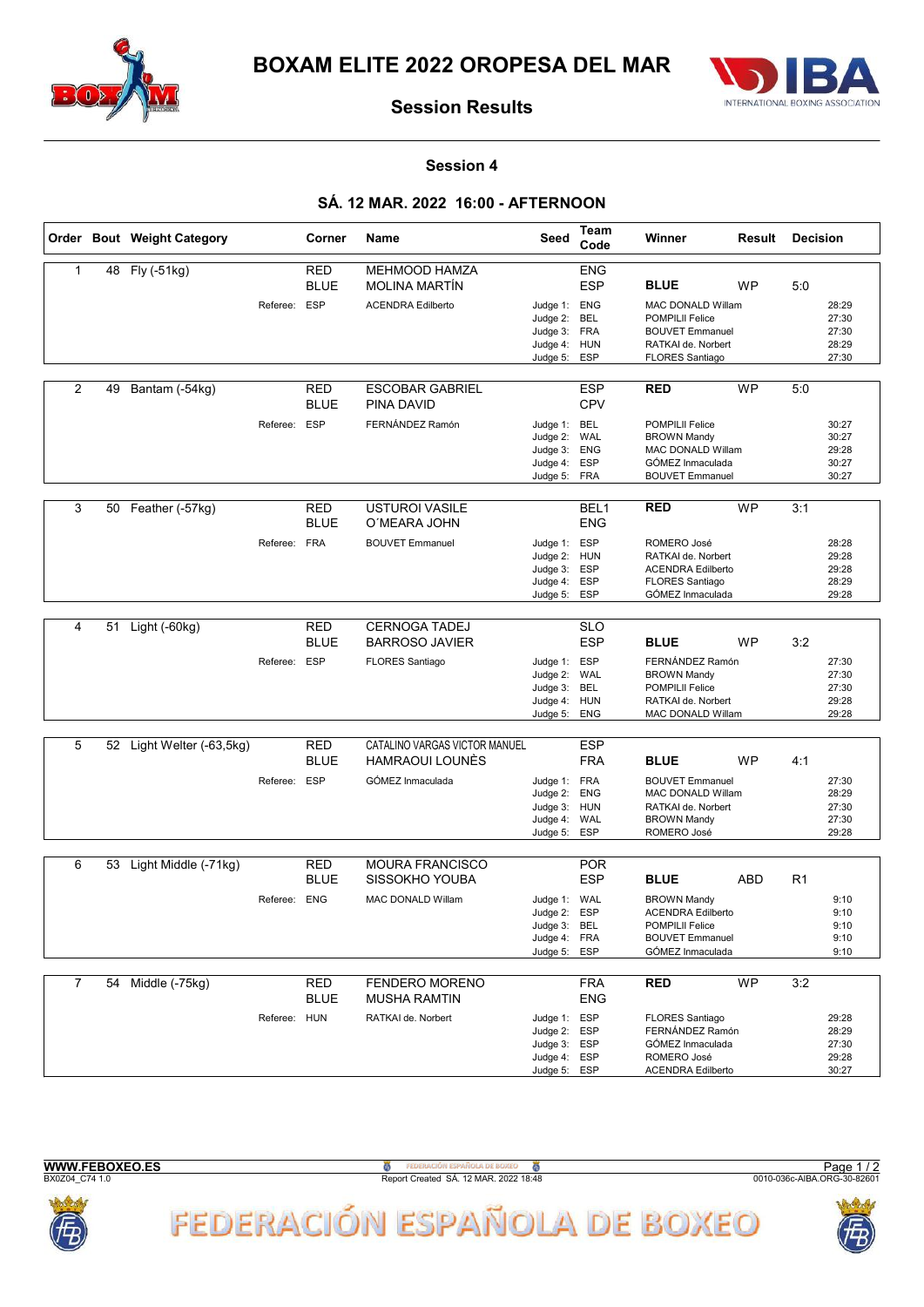



#### Session 4

### SÁ. 12 MAR. 2022 16:00 - AFTERNOON

|    |    | Order Bout Weight Category |          | Corner                    | <b>Name</b>                                         | Seed                                                                         | Team<br>Code                                         | Winner                                                                                                                                    | Result    | <b>Decision</b>                                  |  |
|----|----|----------------------------|----------|---------------------------|-----------------------------------------------------|------------------------------------------------------------------------------|------------------------------------------------------|-------------------------------------------------------------------------------------------------------------------------------------------|-----------|--------------------------------------------------|--|
| 8  | 55 | Light Heavy (-80kg)        |          | <b>RED</b><br><b>BLUE</b> | <b>BOWEN AARON</b><br>TIMOTHY JEWA KELVIN ALMAHDI   |                                                                              | <b>ENG</b><br><b>ESP</b>                             | <b>RED</b>                                                                                                                                | <b>WP</b> | 5:0                                              |  |
|    |    |                            | Referee: | <b>ESP</b>                | ROMERO José                                         | Judge 1:<br>Judge 2:<br>Judge 3:<br>Judge 4:<br>Judge 5:                     | <b>FRA</b><br><b>HUN</b><br>ESP<br><b>ENG</b><br>BEL | <b>BOUVET Emmanuel</b><br>RATKAI de. Norbert<br>GÓMEZ Inmaculada<br><b>MAC DONALD Willam</b><br><b>POMPILII Felice</b>                    |           | 30:27<br>30:26<br>30:27<br>30:27<br>30:27        |  |
| 9  | 56 | Cruiser (-86kg)            | Referee: | <b>RED</b><br><b>BLUE</b> | <b>SCHELSTRAETE VICTOR</b><br>ARAGÓN ARTHUR         | Judge 1:<br>Judge 2:                                                         | BEL <sub>1</sub><br><b>ESP</b>                       | <b>RED</b>                                                                                                                                | <b>WO</b> |                                                  |  |
| 10 | 57 | Heavy (-92kg)              |          | <b>RED</b>                | <b>BOUAFIA SOHEB</b>                                |                                                                              | <b>FRA</b>                                           |                                                                                                                                           |           |                                                  |  |
|    |    |                            | Referee: | <b>BLUE</b><br><b>BEL</b> | <b>REYES PLA EMMANUEL</b><br><b>POMPILII Felice</b> | Judge 1: FRA<br>Judge 2: WAL<br>Judge 3: ENG<br>Judge 4: ESP<br>Judge 5: HUN | <b>ESP</b>                                           | <b>BLUE</b><br><b>BOUVET Emmanuel</b><br><b>BROWN Mandy</b><br><b>MAC DONALD Willam</b><br><b>ACENDRA Edilberto</b><br>RATKAI de. Norbert | <b>WP</b> | 4:1<br>29:28<br>28:29<br>28:29<br>27:30<br>28:29 |  |
| 11 |    | 58 Super Heavy (+92kg)     | Referee: | <b>RED</b><br><b>BLUE</b> | <b>GHADFA AYOUB</b><br>ORIE DELICIOUS               | Judge 1:<br>Judge 2:                                                         | <b>ESP</b><br><b>ENG</b>                             | <b>BLUE</b>                                                                                                                               | <b>WO</b> |                                                  |  |

| <b>LEGEND</b>     |                       |    |              |                                       | Walkover |           |               |                             |
|-------------------|-----------------------|----|--------------|---------------------------------------|----------|-----------|---------------|-----------------------------|
| <b>ABD</b>        | Abandon               | Rn | Round number | <b>WO</b>                             |          | <b>WP</b> | Win on points |                             |
|                   | <b>WWW.FEBOXEO.ES</b> |    |              | FEDERACIÓN ESPAÑOLA DE BOXEO          |          |           |               | Page 2 / 2                  |
| BX0Z04 C74 1.0    |                       |    |              | Report Created SÁ. 12 MAR. 2022 18:48 |          |           |               | 0010-036c-AIBA.ORG-30-82601 |
| <b>Joseph</b>     |                       |    |              |                                       |          |           |               | 学                           |
| Ē<br>$\mathbf{D}$ |                       |    |              |                                       |          |           |               | D,<br>V                     |



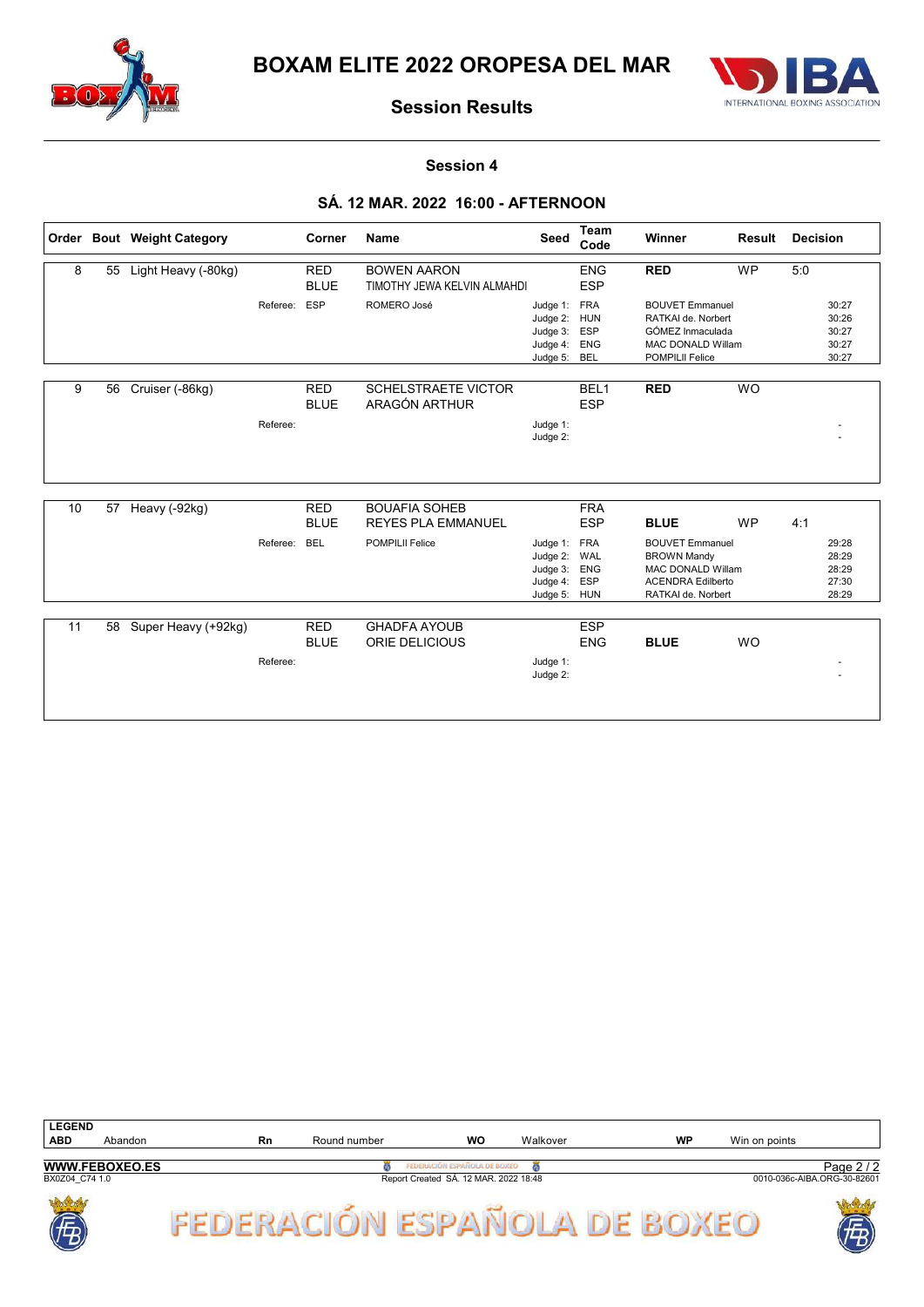



### Finals Results

#### SÁ. 12 MAR. 2022 START TIME: 16:00 - AFTERNOON

| <b>ESP</b><br><b>BLUE</b><br>48 Fly (-51kg)<br><b>MOLINA MARTÍN</b><br><b>WP</b><br>5:0<br>$\overline{7}$<br><b>GOLD</b><br><b>SILVER</b><br>MEHMOOD HAMZA<br><b>ENG</b><br><b>WP</b><br>8<br>Bantam (-54kg)<br><b>GOLD</b><br><b>ESCOBAR GABRIEL</b><br><b>ESP</b><br><b>RED</b><br>5:0<br>49<br><b>SILVER</b><br>PINA DAVID<br><b>CPV</b><br>BRONZE GOMEZ MORATALLA ERIK<br><b>ESP</b><br>BRONZE SÁNCHEZ GUILLERMO<br><b>ESP</b><br><b>WP</b><br>9<br><b>GOLD</b><br><b>USTUROI VASILE</b><br>BEL1<br><b>RED</b><br>3:1<br>50 Feather (-57kg)<br><b>SILVER</b><br>O'MEARA JOHN<br><b>ENG</b><br>BRONZE BARRUL ANTONIO<br><b>ESP</b><br><b>POR</b><br>BRONZE FERNANDES RICARDO<br><b>BLUE</b><br><b>WP</b><br>10<br><b>GOLD</b><br><b>BARROSO JAVIER</b><br><b>ESP</b><br>3:2<br>51 Light (-60kg)<br><b>SILVER</b><br><b>CERNOGA TADEJ</b><br><b>SLO</b><br>BRONZE VÁZQUEZ ÁNGEL LUIS<br><b>MEX</b><br>BRONZE DIALESSANDRO FLAVIO<br>BEL <sub>2</sub><br><b>HAMRAOUI LOUNÈS</b><br><b>FRA</b><br><b>BLUE</b><br><b>WP</b><br>11<br>52 Light Welter (-63,5kg)<br><b>GOLD</b><br>4:1<br><b>ESP</b><br><b>SILVER</b><br>CATALINO VARGAS VICTOR MANUEL<br><b>WAL</b><br>BRONZE COSTA ROMEO<br>BRONZE LYNCH REESE<br>SCO<br>SISSOKHO YOUBA<br><b>BLUE</b><br>ABD<br>12<br>53 Light Middle (-71kg)<br><b>GOLD</b><br><b>ESP</b><br>R1<br><b>SILVER</b><br><b>MOURA FRANCISCO</b><br><b>POR</b><br>BRONZE GARCÍA ALEXIS<br><b>ESP</b><br><b>FENDERO MORENO</b><br><b>WP</b><br>13<br>54 Middle (-75kg)<br><b>GOLD</b><br><b>FRA</b><br><b>RED</b><br>3:2<br><b>ENG</b><br>SILVER<br><b>MUSHA RAMTIN</b> | <b>Bout</b> Weight Category | Medal | Name | Seed | Team<br>Code | Winner | Result | <b>Decision</b> |
|---------------------------------------------------------------------------------------------------------------------------------------------------------------------------------------------------------------------------------------------------------------------------------------------------------------------------------------------------------------------------------------------------------------------------------------------------------------------------------------------------------------------------------------------------------------------------------------------------------------------------------------------------------------------------------------------------------------------------------------------------------------------------------------------------------------------------------------------------------------------------------------------------------------------------------------------------------------------------------------------------------------------------------------------------------------------------------------------------------------------------------------------------------------------------------------------------------------------------------------------------------------------------------------------------------------------------------------------------------------------------------------------------------------------------------------------------------------------------------------------------------------------------------------------------------------------------------------------------|-----------------------------|-------|------|------|--------------|--------|--------|-----------------|
|                                                                                                                                                                                                                                                                                                                                                                                                                                                                                                                                                                                                                                                                                                                                                                                                                                                                                                                                                                                                                                                                                                                                                                                                                                                                                                                                                                                                                                                                                                                                                                                                   |                             |       |      |      |              |        |        |                 |
|                                                                                                                                                                                                                                                                                                                                                                                                                                                                                                                                                                                                                                                                                                                                                                                                                                                                                                                                                                                                                                                                                                                                                                                                                                                                                                                                                                                                                                                                                                                                                                                                   |                             |       |      |      |              |        |        |                 |
|                                                                                                                                                                                                                                                                                                                                                                                                                                                                                                                                                                                                                                                                                                                                                                                                                                                                                                                                                                                                                                                                                                                                                                                                                                                                                                                                                                                                                                                                                                                                                                                                   |                             |       |      |      |              |        |        |                 |
|                                                                                                                                                                                                                                                                                                                                                                                                                                                                                                                                                                                                                                                                                                                                                                                                                                                                                                                                                                                                                                                                                                                                                                                                                                                                                                                                                                                                                                                                                                                                                                                                   |                             |       |      |      |              |        |        |                 |
|                                                                                                                                                                                                                                                                                                                                                                                                                                                                                                                                                                                                                                                                                                                                                                                                                                                                                                                                                                                                                                                                                                                                                                                                                                                                                                                                                                                                                                                                                                                                                                                                   |                             |       |      |      |              |        |        |                 |
|                                                                                                                                                                                                                                                                                                                                                                                                                                                                                                                                                                                                                                                                                                                                                                                                                                                                                                                                                                                                                                                                                                                                                                                                                                                                                                                                                                                                                                                                                                                                                                                                   |                             |       |      |      |              |        |        |                 |
|                                                                                                                                                                                                                                                                                                                                                                                                                                                                                                                                                                                                                                                                                                                                                                                                                                                                                                                                                                                                                                                                                                                                                                                                                                                                                                                                                                                                                                                                                                                                                                                                   |                             |       |      |      |              |        |        |                 |
|                                                                                                                                                                                                                                                                                                                                                                                                                                                                                                                                                                                                                                                                                                                                                                                                                                                                                                                                                                                                                                                                                                                                                                                                                                                                                                                                                                                                                                                                                                                                                                                                   |                             |       |      |      |              |        |        |                 |
|                                                                                                                                                                                                                                                                                                                                                                                                                                                                                                                                                                                                                                                                                                                                                                                                                                                                                                                                                                                                                                                                                                                                                                                                                                                                                                                                                                                                                                                                                                                                                                                                   |                             |       |      |      |              |        |        |                 |
|                                                                                                                                                                                                                                                                                                                                                                                                                                                                                                                                                                                                                                                                                                                                                                                                                                                                                                                                                                                                                                                                                                                                                                                                                                                                                                                                                                                                                                                                                                                                                                                                   |                             |       |      |      |              |        |        |                 |
|                                                                                                                                                                                                                                                                                                                                                                                                                                                                                                                                                                                                                                                                                                                                                                                                                                                                                                                                                                                                                                                                                                                                                                                                                                                                                                                                                                                                                                                                                                                                                                                                   |                             |       |      |      |              |        |        |                 |
|                                                                                                                                                                                                                                                                                                                                                                                                                                                                                                                                                                                                                                                                                                                                                                                                                                                                                                                                                                                                                                                                                                                                                                                                                                                                                                                                                                                                                                                                                                                                                                                                   |                             |       |      |      |              |        |        |                 |
| <b>EUBC</b><br>BRONZE BENHADDOU AYOUB<br>BRONZE KHAN HAARIS<br><b>WAL</b>                                                                                                                                                                                                                                                                                                                                                                                                                                                                                                                                                                                                                                                                                                                                                                                                                                                                                                                                                                                                                                                                                                                                                                                                                                                                                                                                                                                                                                                                                                                         |                             |       |      |      |              |        |        |                 |
| <b>BOWEN AARON</b><br><b>WP</b><br>55 Light Heavy (-80kg)<br><b>GOLD</b><br><b>RED</b><br>5:0<br>14<br><b>ENG</b><br><b>SILVER</b><br>TIMOTHY JEWA KELVIN ALMAHDI<br><b>ESP</b>                                                                                                                                                                                                                                                                                                                                                                                                                                                                                                                                                                                                                                                                                                                                                                                                                                                                                                                                                                                                                                                                                                                                                                                                                                                                                                                                                                                                                   |                             |       |      |      |              |        |        |                 |
| BRONZE JALIDOV GAZIMAGOMED<br><b>ESP</b>                                                                                                                                                                                                                                                                                                                                                                                                                                                                                                                                                                                                                                                                                                                                                                                                                                                                                                                                                                                                                                                                                                                                                                                                                                                                                                                                                                                                                                                                                                                                                          |                             |       |      |      |              |        |        |                 |
| <b>WO</b><br>56 Cruiser (-86kg)<br><b>SCHELSTRAETE VICTOR</b><br>BEL <sub>1</sub><br><b>RED</b><br>15<br><b>GOLD</b><br><b>SILVER</b><br>ARAGÓN ARTHUR<br><b>ESP</b>                                                                                                                                                                                                                                                                                                                                                                                                                                                                                                                                                                                                                                                                                                                                                                                                                                                                                                                                                                                                                                                                                                                                                                                                                                                                                                                                                                                                                              |                             |       |      |      |              |        |        |                 |
| <b>BLUE</b><br><b>WP</b><br><b>ESP</b><br>4:1<br>16<br>57 Heavy (-92kg)<br>GOLD<br><b>REYES PLA EMMANUEL</b>                                                                                                                                                                                                                                                                                                                                                                                                                                                                                                                                                                                                                                                                                                                                                                                                                                                                                                                                                                                                                                                                                                                                                                                                                                                                                                                                                                                                                                                                                      |                             |       |      |      |              |        |        |                 |
| <b>SILVER</b><br><b>BOUAFIA SOHEB</b><br><b>FRA</b><br>BRONZE THORSTEN ERIKSEN<br>BEL2<br>BEL1<br>BRONZE MURDALOV MAGOMED                                                                                                                                                                                                                                                                                                                                                                                                                                                                                                                                                                                                                                                                                                                                                                                                                                                                                                                                                                                                                                                                                                                                                                                                                                                                                                                                                                                                                                                                         |                             |       |      |      |              |        |        |                 |



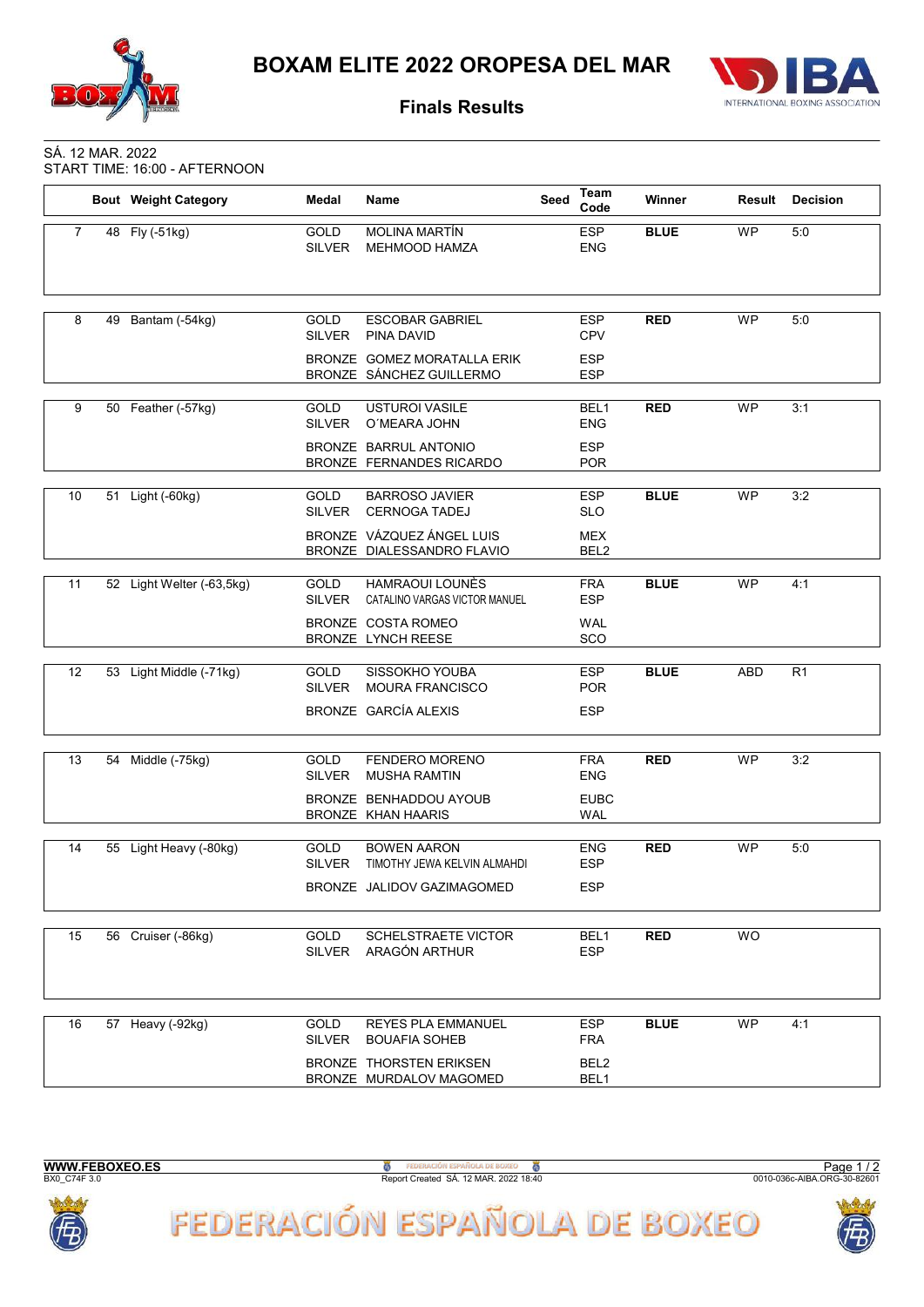



Finals Results

#### SÁ. 12 MAR. 2022 START TIME: 16:00 - AFTERNOON

|    | <b>Bout</b> Weight Category | Medal                 | Name                                  | Seed | Team<br>Code             | <b>Winner</b> | Result | <b>Decision</b> |
|----|-----------------------------|-----------------------|---------------------------------------|------|--------------------------|---------------|--------|-----------------|
| 58 | Super Heavy (+92kg)         | GOLD<br><b>SILVER</b> | ORIE DELICIOUS<br><b>GHADFA AYOUB</b> |      | <b>ENG</b><br><b>ESP</b> | <b>BLUE</b>   | WO     |                 |
|    |                             |                       | BRONZE BARRENTXEA FERMÍN              |      | <b>ESP</b>               |               |        |                 |

| <b>LEGEND</b>         |                       |              |                                       |             |                         |                             |                 |  |  |
|-----------------------|-----------------------|--------------|---------------------------------------|-------------|-------------------------|-----------------------------|-----------------|--|--|
|                       | Preferred winner      | ABD          | Abandon                               | <b>BDSQ</b> | Double Disqualification | DKO                         | Double Knockout |  |  |
| <b>DSQ</b>            | Disqualification      | ΚO           | Knockout                              | <b>NC</b>   | No Contest              | Rn.                         | Round number    |  |  |
| <b>RSC</b>            | Referee Stops Contest | <b>RSC-I</b> | Referee Stops Contest - Injury        | <b>WO</b>   | Walkover                | <b>WP</b>                   | Win on points   |  |  |
|                       |                       |              | FEDERACIÓN ESPAÑOLA DE BOXEO          |             |                         |                             |                 |  |  |
| <b>WWW.FEBOXEO.ES</b> |                       |              |                                       |             |                         |                             | Page $2/2$      |  |  |
| BX0 C74F 3.0          |                       |              | Report Created SÁ. 12 MAR. 2022 18:40 |             |                         | 0010-036c-AIBA.ORG-30-82601 |                 |  |  |

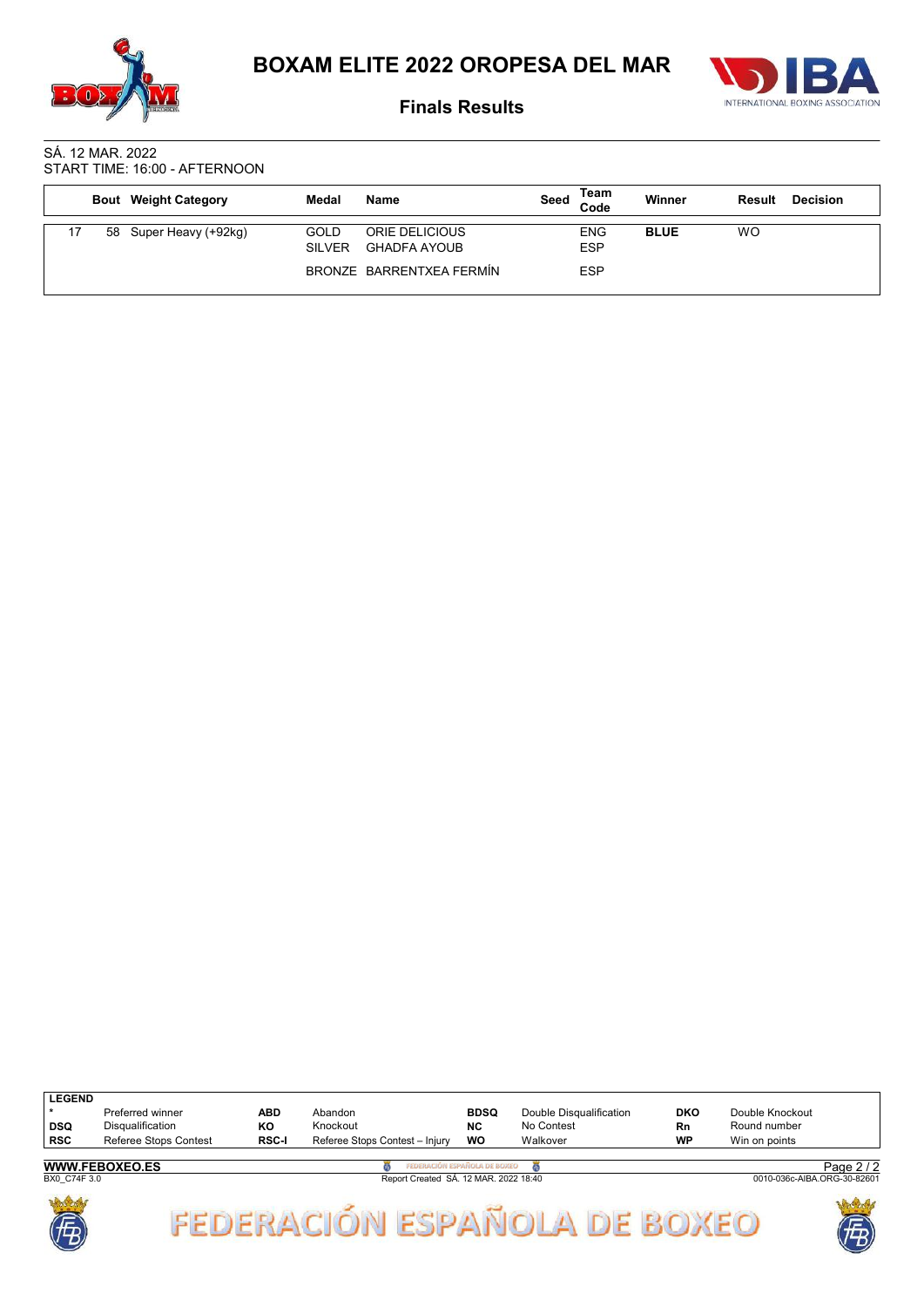

Minimum (W-48 kg)



### Draw Sheet

### As of VI. 11 MAR. 2022



**NOTES** 

Sorting order for ranked 3rd: from semifinals, first, loser against the gold medallist, second, loser against the silver medallist. For ranked 5th: from quarterfinals, same criteria to list the first two losers and then, loser against 1st listed with ranking 3, then 2nd listed with ranking 3.

**LEGEND** 

WP Win on points

## WWW.FEBOXEO.ES

**B**<br>Report Created VI. 11 MAR. 2022 20:39

Page 1 / 1<br>0010-036c-AIBA.ORG-30-82601



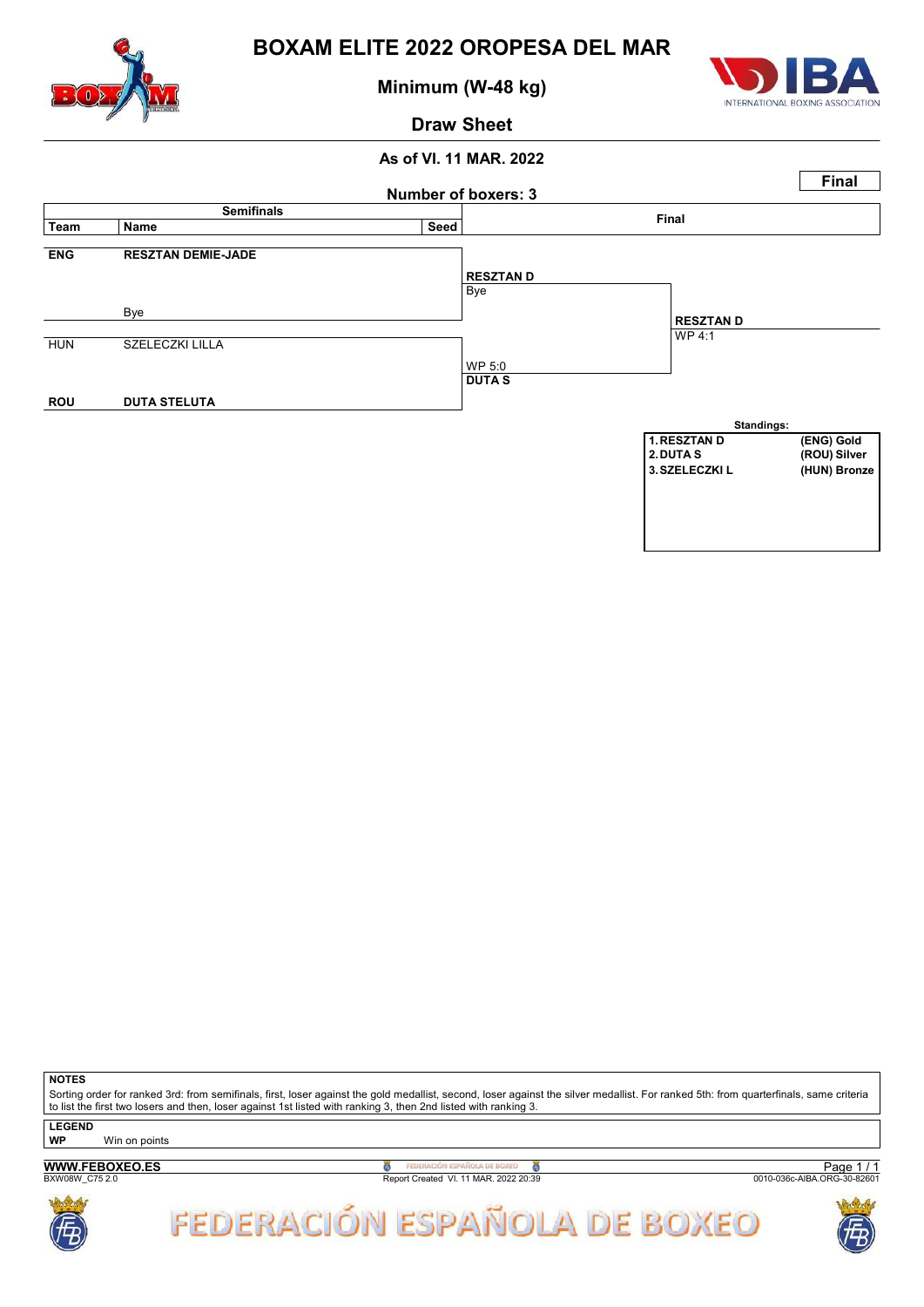

Light (W-50 kg)



Draw Sheet

### As of VI. 11 MAR. 2022



**NOTES** 

Sorting order for ranked 3rd: from semifinals, first, loser against the gold medallist, second, loser against the silver medallist. For ranked 5th: from quarterfinals, same criteria to list the first two losers and then, loser against 1st listed with ranking 3, then 2nd listed with ranking 3.

**LEGEND** 

WP Win on points

## WWW.FEBOXEO.ES

**B**<br>Report Created VI. 11 MAR. 2022 20:23

Page 1 / 1<br>0010-036c-AIBA.ORG-30-82601



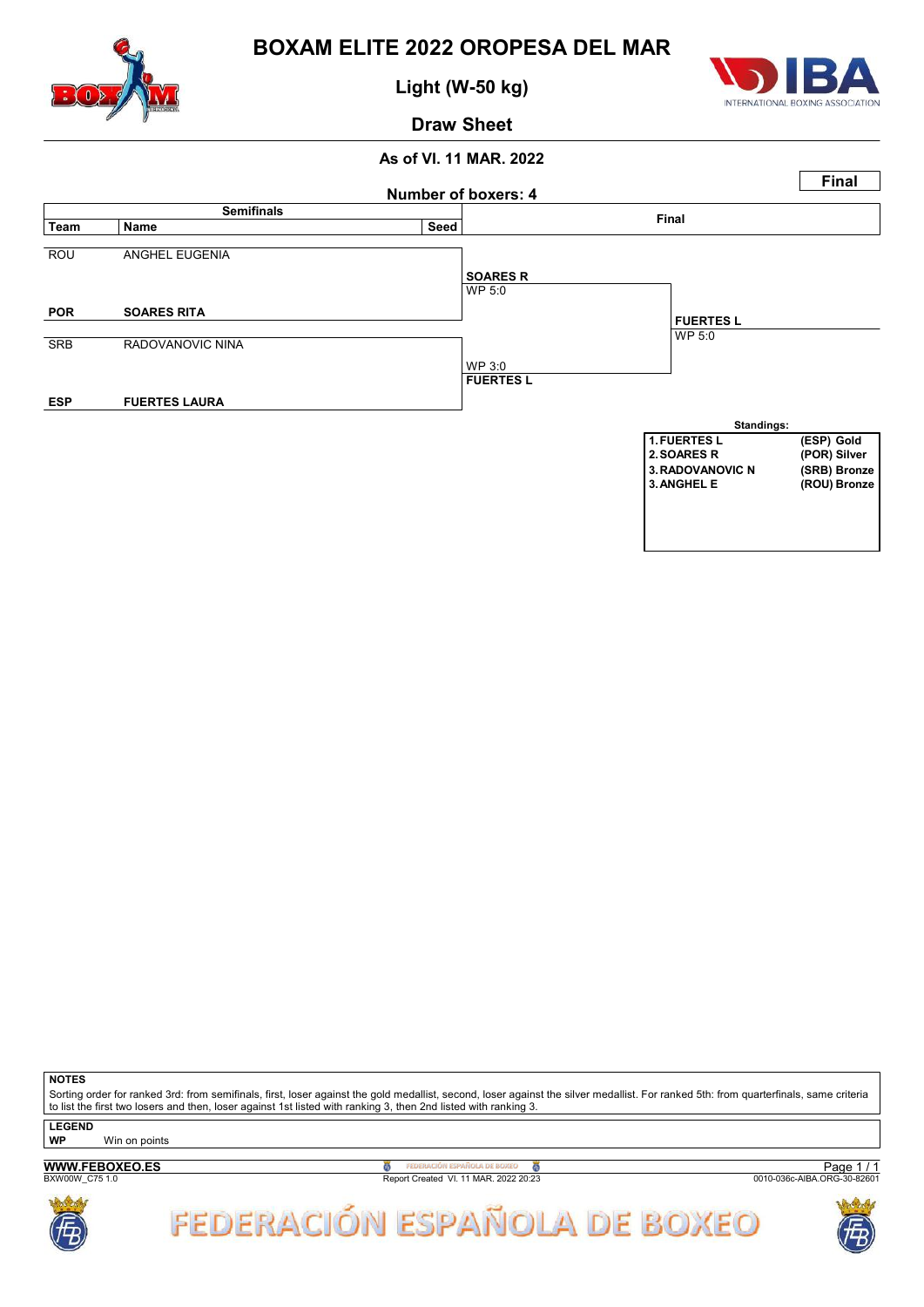

Fly (W-52 kg)



Draw Sheet

#### As of VI. 11 MAR. 2022



**NOTES** 

Sorting order for ranked 3rd: from semifinals, first, loser against the gold medallist, second, loser against the silver medallist. For ranked 5th: from quarterfinals, same criteria to list the first two losers and then, loser against 1st listed with ranking 3, then 2nd listed with ranking 3.

**LEGEND** 

WP Win on points

## WWW.FEBOXEO.ES

B<sub>X</sub> PEDERACIÓN ESPAÑOLA DE BOXEO<br>Report Created VI. 11 MAR. 2022 20:23

Page 1 / 1<br>0010-036c-AIBA.ORG-30-82601



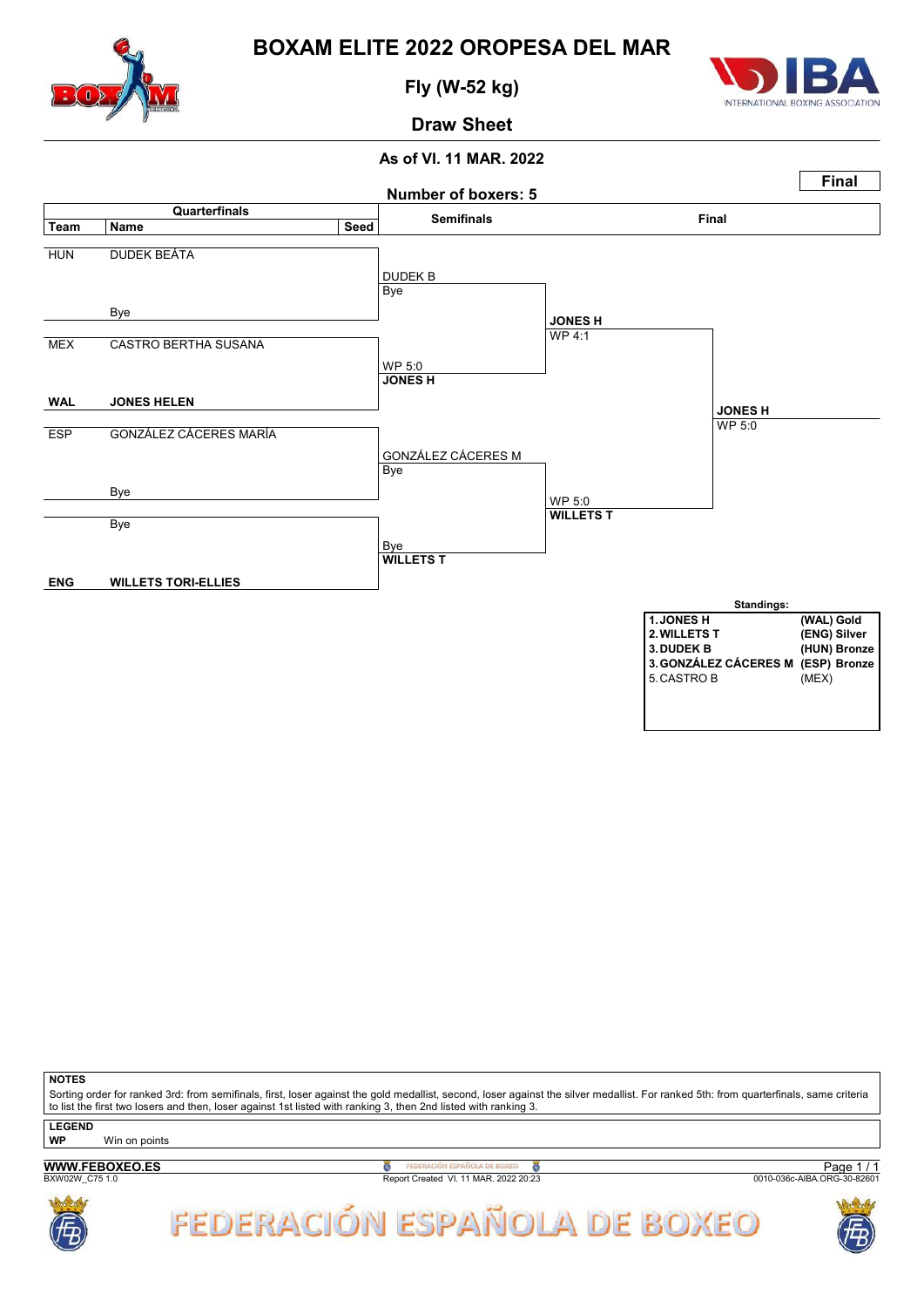

Bantam (W-54 kg)



### Draw Sheet

### As of VI. 11 MAR. 2022



**NOTES** 

Sorting order for ranked 3rd: from semifinals, first, loser against the gold medallist, second, loser against the silver medallist. For ranked 5th: from quarterfinals, same criteria to list the first two losers and then, loser against 1st listed with ranking 3, then 2nd listed with ranking 3.

**LEGEND** 

WP Win on points

## WWW.FEBOXEO.ES

**B**<br>Report Created VI. 11 MAR. 2022 20:23

Page 1 / 1<br>0010-036c-AIBA.ORG-30-82601



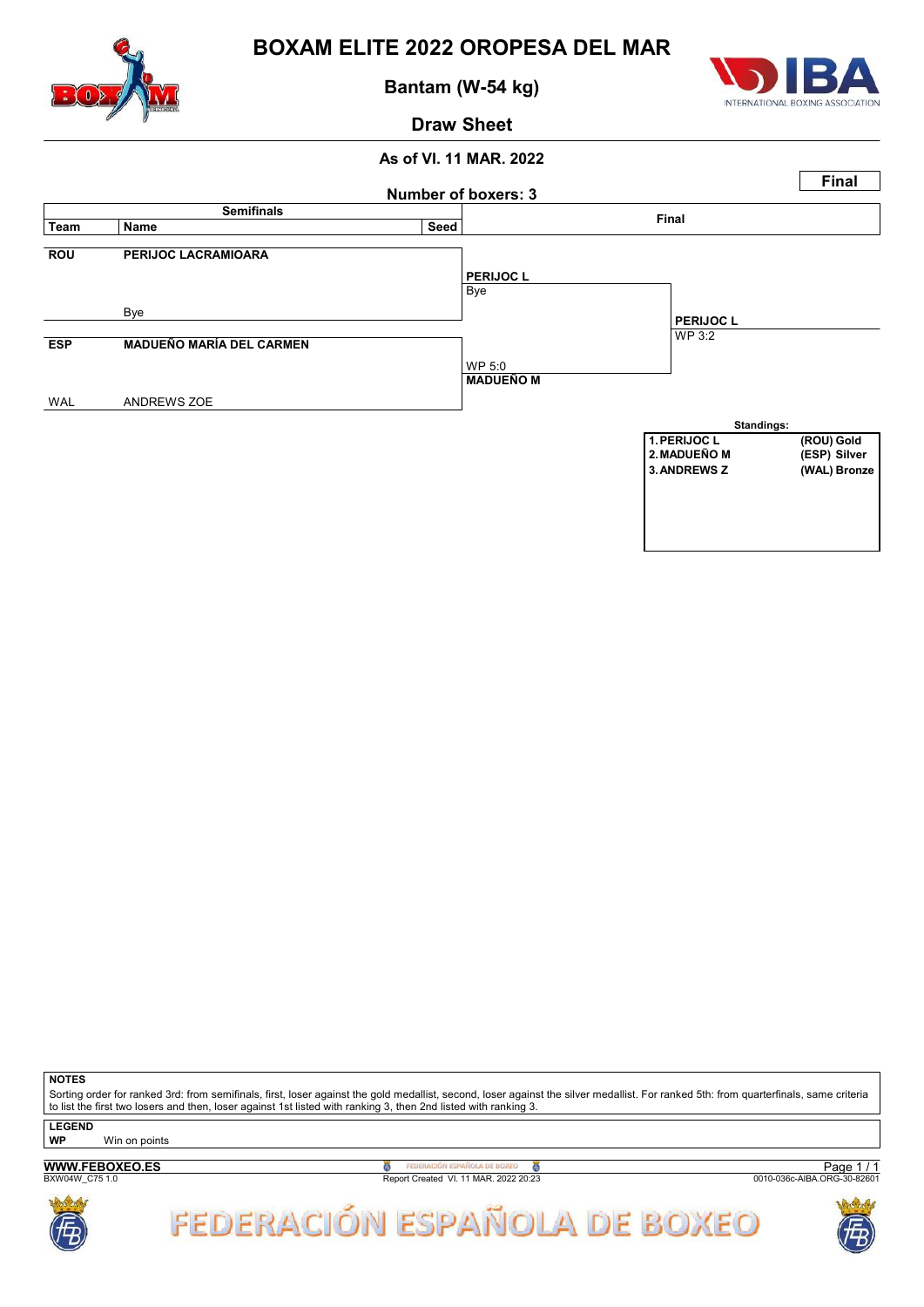

Feather (W-57 kg)



### Draw Sheet

### As of VI. 11 MAR. 2022



**NOTES** 

Sorting order for ranked 3rd: from semifinals, first, loser against the gold medallist, second, loser against the silver medallist. For ranked 5th: from quarterfinals, same criteria to list the first two losers and then, loser against 1st listed with ranking 3, then 2nd listed with ranking 3.

**LEGEND** 

WP Win on points

## WWW.FEBOXEO.ES

**B**<br>Report Created VI. 11 MAR. 2022 20:23

Page 1 / 1<br>0010-036c-AIBA.ORG-30-82601



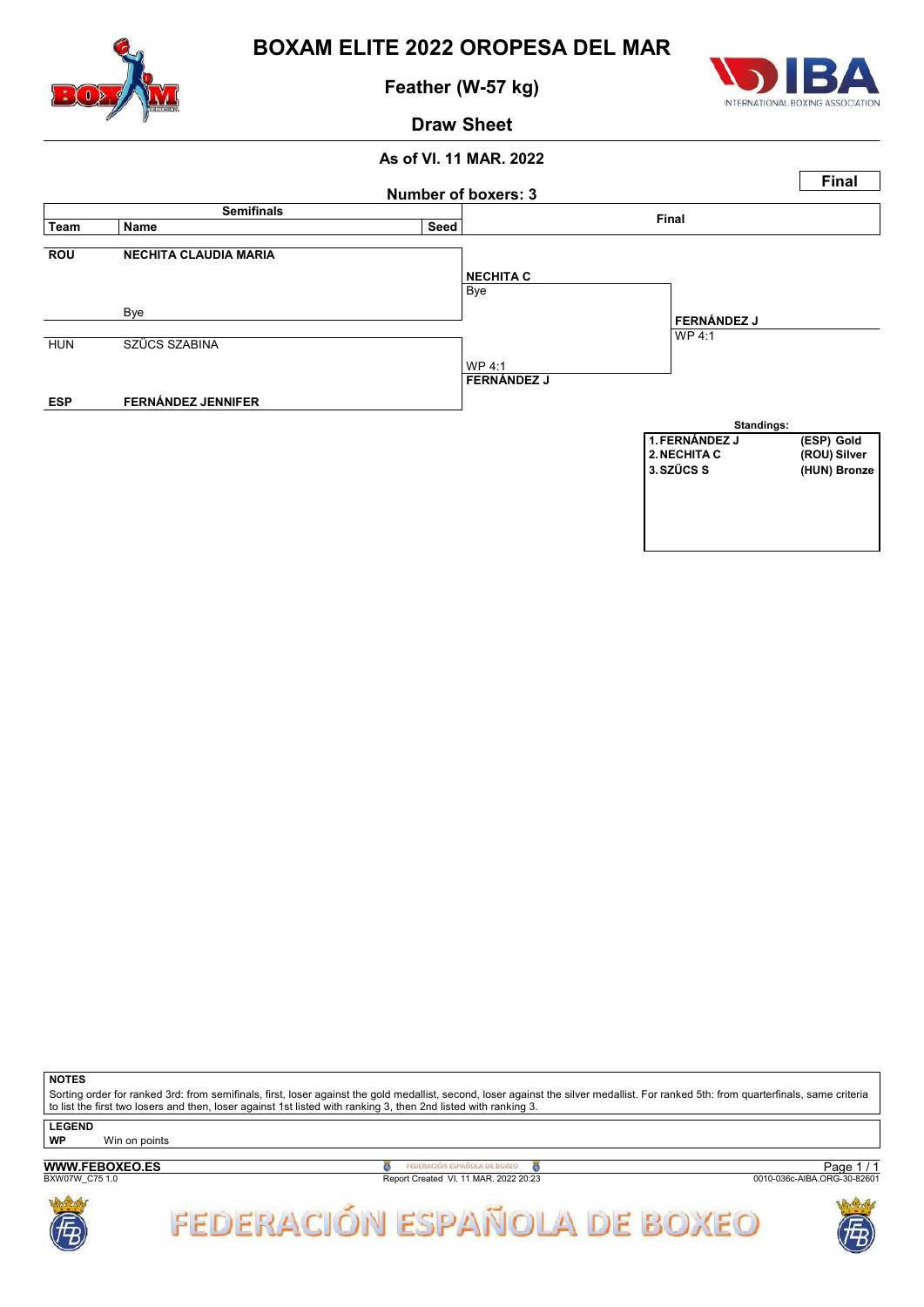

## Light Welter (W-63 kg)



### Draw Sheet

### As of VI. 11 MAR. 2022 Number of boxers: 3 **Final** semifinals in the Semifinal Semifinal Seed of the Seed of the Seed of the Seed of the Seed of the Seed of the Seed of the Seed of the Seed of the Seed of the Seed of the Seed of the Seed of the Seed of the Seed of the Seed POR FERREIRA CAROLINA Bye Bye ESP ROGERIO ANDREA WO ESP GONZALEZ TUDGE MELISSA FERREIRA C RSC R2 ROGERIO A FERREIRA C Standings: 1. FERREIRA C (POR) Gold<br>2. ROGERIO A (ESP) Silver (ESP) Silver 3.GONZALEZ TUDGE M (ESP) Bronze

**NOTES** 

Sorting order for ranked 3rd: from semifinals, first, loser against the gold medallist, second, loser against the silver medallist. For ranked 5th: from quarterfinals, same criteria to list the first two losers and then, loser against 1st listed with ranking 3, then 2nd listed with ranking 3. **LEGEND** 

Rn Round number RSC Referee Stops Contest WO Walkover Page 1 / 1<br>0010-036c-AIBA.ORG-30-82601 WWW.FEBOXEO.ES **B** FEDERACIÓN ESPAÑOLA DE BOXEO **DE**<br>Report Created VI. 11 MAR. 2022 20:39 FEDERACIÓN ESPAÑOLA DE BOXEO



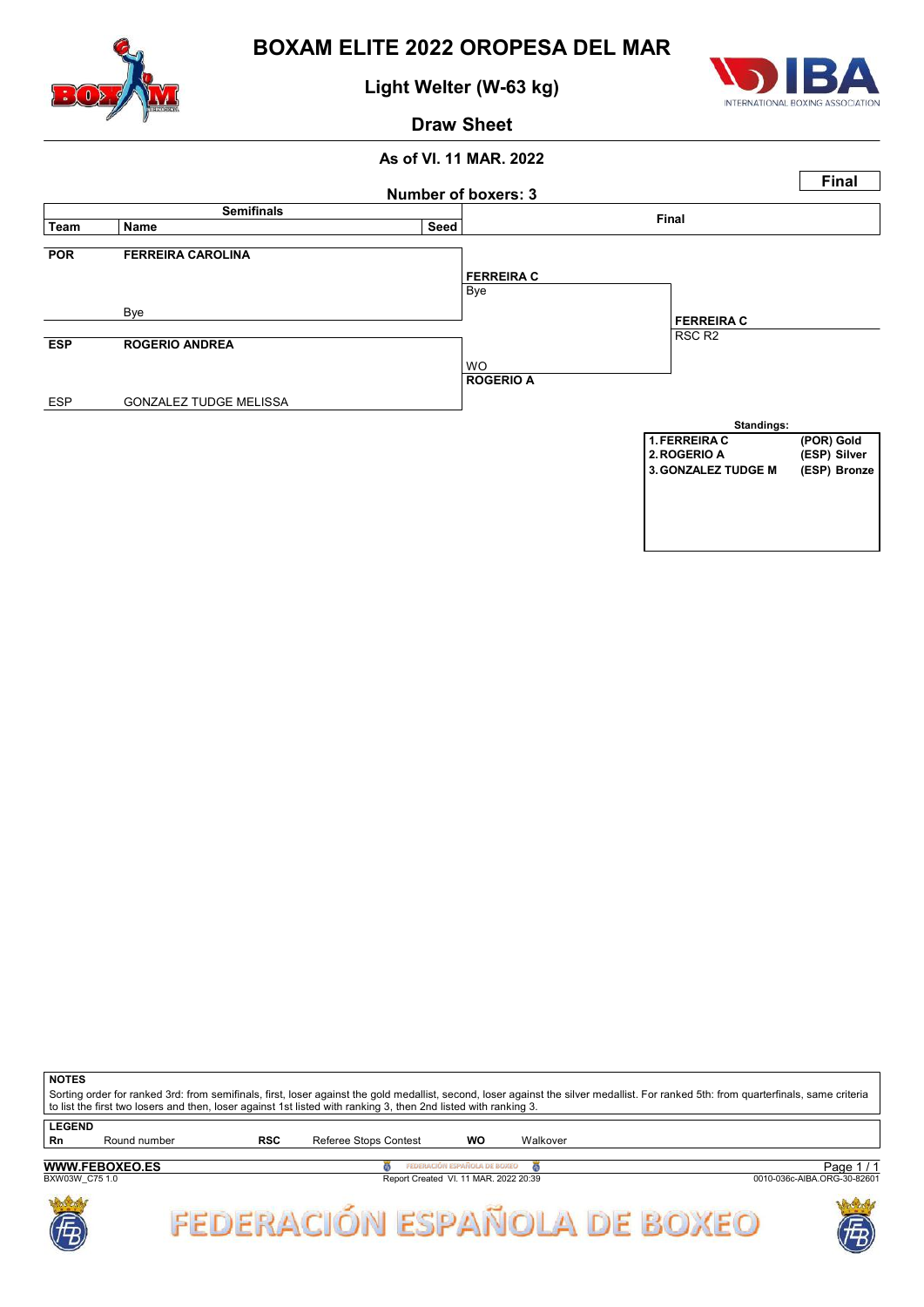

Fly (-51 kg)



Draw Sheet

### As of SÁ. 12 MAR. 2022

|            |                      | <b>Number of boxers: 2</b> |                      | <b>Final</b> |
|------------|----------------------|----------------------------|----------------------|--------------|
|            |                      | <b>Finals</b>              |                      |              |
| Team       | Name                 | Seed                       |                      |              |
| <b>ENG</b> | <b>MEHMOOD HAMZA</b> |                            |                      |              |
|            |                      |                            | <b>MOLINA MARTÍN</b> |              |
|            |                      |                            | WP 5:0               |              |
| <b>ESP</b> | <b>MOLINA MARTÍN</b> |                            |                      |              |
|            |                      |                            | Bout                 |              |

| Standings:   |              |
|--------------|--------------|
| 1. MOLINA M  | (ESP) Gold   |
| 2. MEHMOOD H | (ENG) Silver |
|              |              |
|              |              |
|              |              |
|              |              |
|              |              |
|              |              |

**NOTES** 

Sorting order for ranked 3rd: from semifinals, first, loser against the gold medallist, second, loser against the silver medallist. For ranked 5th: from quarterfinals, same criteria to list the first two losers and then, loser against 1st listed with ranking 3, then 2nd listed with ranking 3.

LEGEND

WWW.FEBOXEO.ES

WP Win on points

**B**<br>Report Created SÁ. 12 MAR. 2022 17:03

Page 1 / 1<br>0010-036c-AIBA.ORG-30-82601



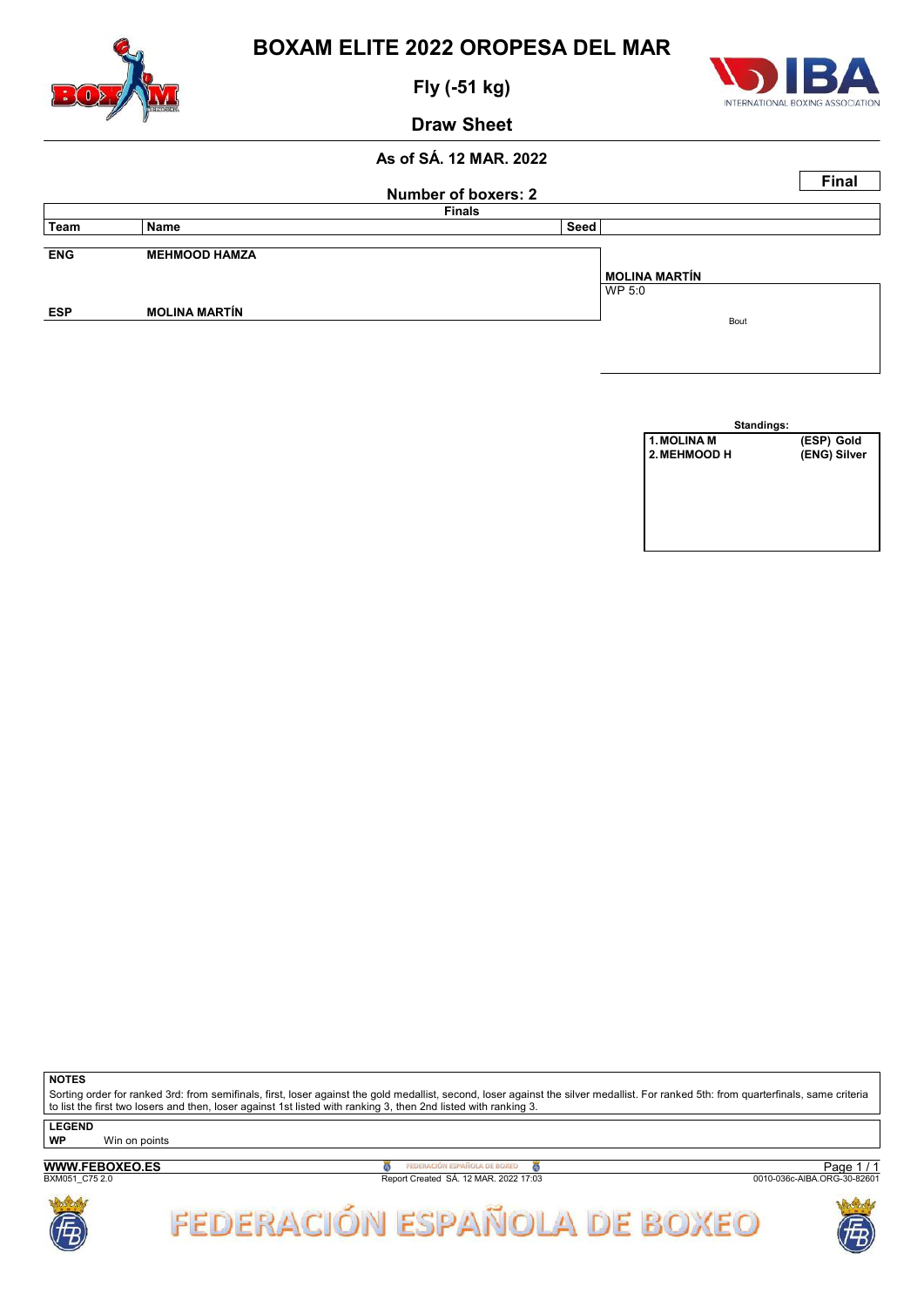

Bantam (-54 kg)



# Draw Sheet

### As of SÁ. 12 MAR. 2022



**NOTES** 

Sorting order for ranked 3rd: from semifinals, first, loser against the gold medallist, second, loser against the silver medallist. For ranked 5th: from quarterfinals, same criteria to list the first two losers and then, loser against 1st listed with ranking 3, then 2nd listed with ranking 3.

**LEGEND** 

WP Win on points

### WWW.FEBOXEO.ES

**B**<br>Report Created SÁ. 12 MAR. 2022 16:44

Page 1 / 1<br>0010-036c-AIBA.ORG-30-82601



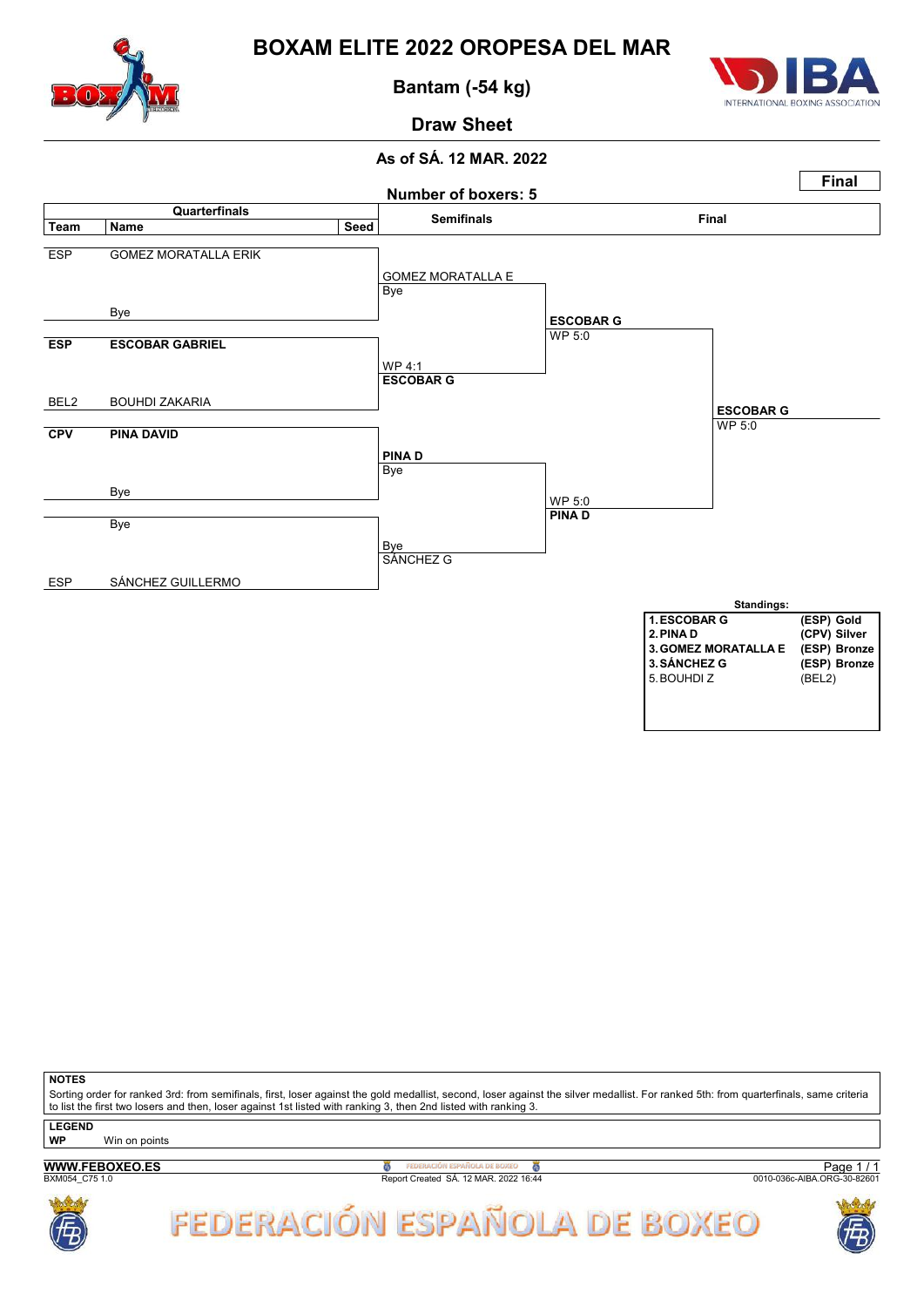

Feather (-57 kg)



Draw Sheet

### As of SÁ. 12 MAR. 2022



| <b>NOTES</b>        |                                                                                                                                                                                                                                                                                                          |    |               |                                                                       |                                           |  |  |  |  |
|---------------------|----------------------------------------------------------------------------------------------------------------------------------------------------------------------------------------------------------------------------------------------------------------------------------------------------------|----|---------------|-----------------------------------------------------------------------|-------------------------------------------|--|--|--|--|
|                     | Sorting order for ranked 3rd: from semifinals, first, loser against the gold medallist, second, loser against the silver medallist. For ranked 5th: from quarterfinals, same criteria<br>to list the first two losers and then, loser against 1st listed with ranking 3, then 2nd listed with ranking 3. |    |               |                                                                       |                                           |  |  |  |  |
| <b>LEGEND</b><br>WO | Walkover                                                                                                                                                                                                                                                                                                 | WP | Win on points |                                                                       |                                           |  |  |  |  |
| BXM057 C75 1.0      | <b>WWW.FEBOXEO.ES</b>                                                                                                                                                                                                                                                                                    |    |               | FEDERACIÓN ESPAÑOLA DE BOXEO<br>Report Created SÁ. 12 MAR. 2022 16:44 | Page $1/1$<br>0010-036c-AIBA.ORG-30-82601 |  |  |  |  |



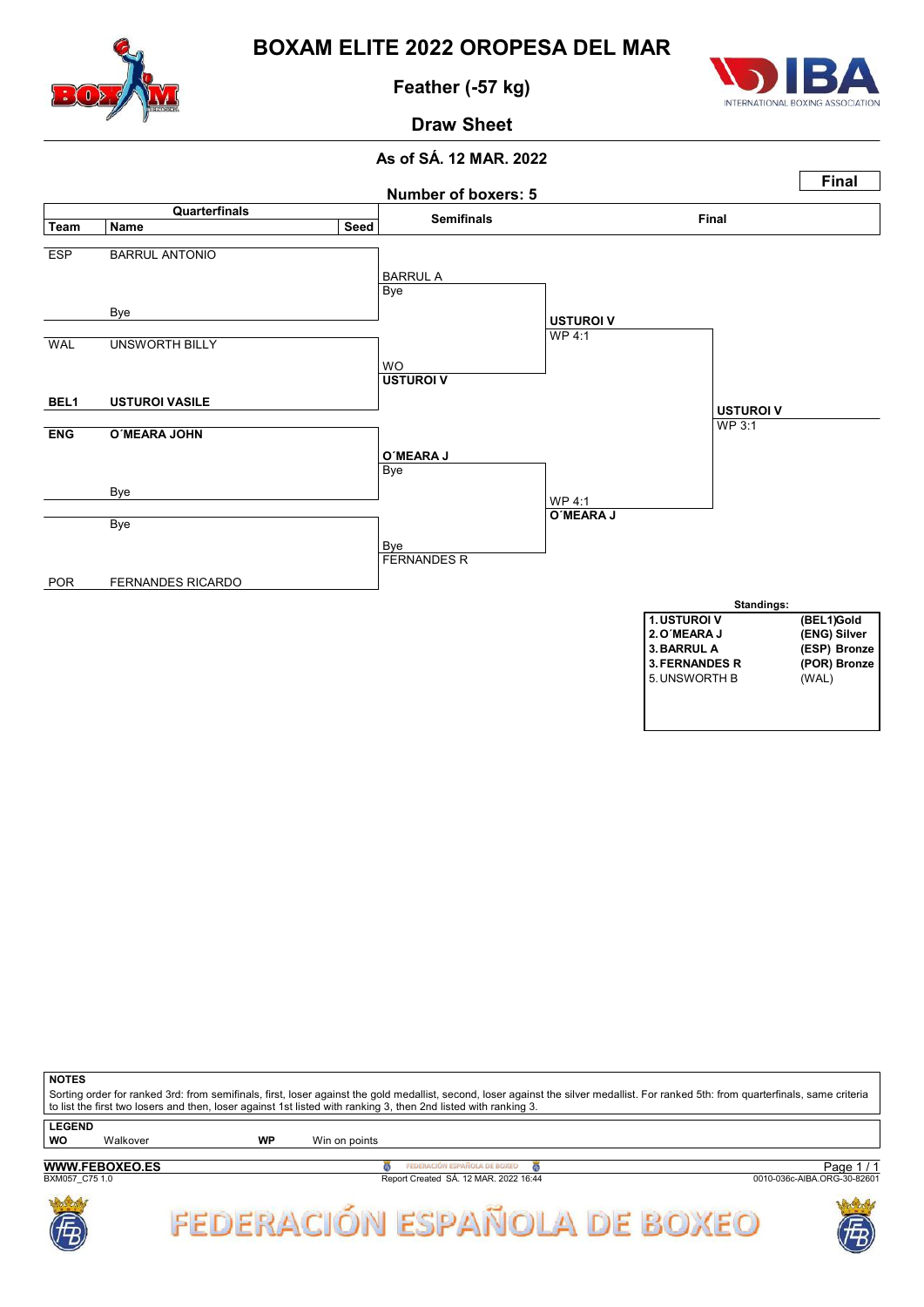

Light (-60 kg)



## Draw Sheet

### As of SÁ. 12 MAR. 2022



**NOTES** Sorting order for ranked 3rd: from semifinals, first, loser against the gold medallist, second, loser against the silver medallist. For ranked 5th: from quarterfinals, same criteria to list the first two losers and then, loser against 1st listed with ranking 3, then 2nd listed with ranking 3. **LEGEND** WO Walkover WP Win on points



**B**<br>Report Created SÁ. 12 MAR. 2022 17:03

Page 1/1<br>0010-036c-AIBA.ORG-30-82601



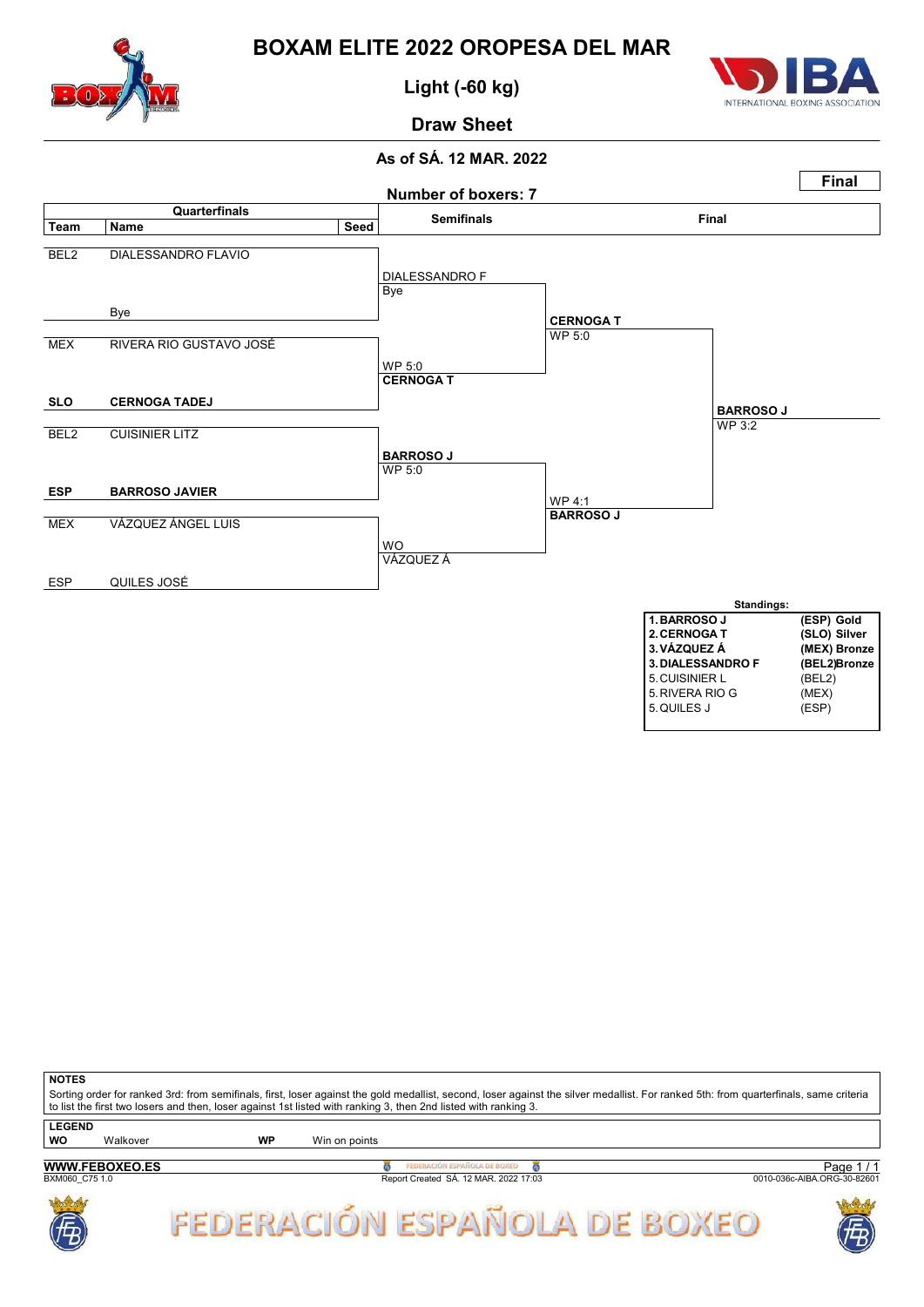

## Light Welter (-63,5 kg)



# Draw Sheet

### As of SÁ. 12 MAR. 2022

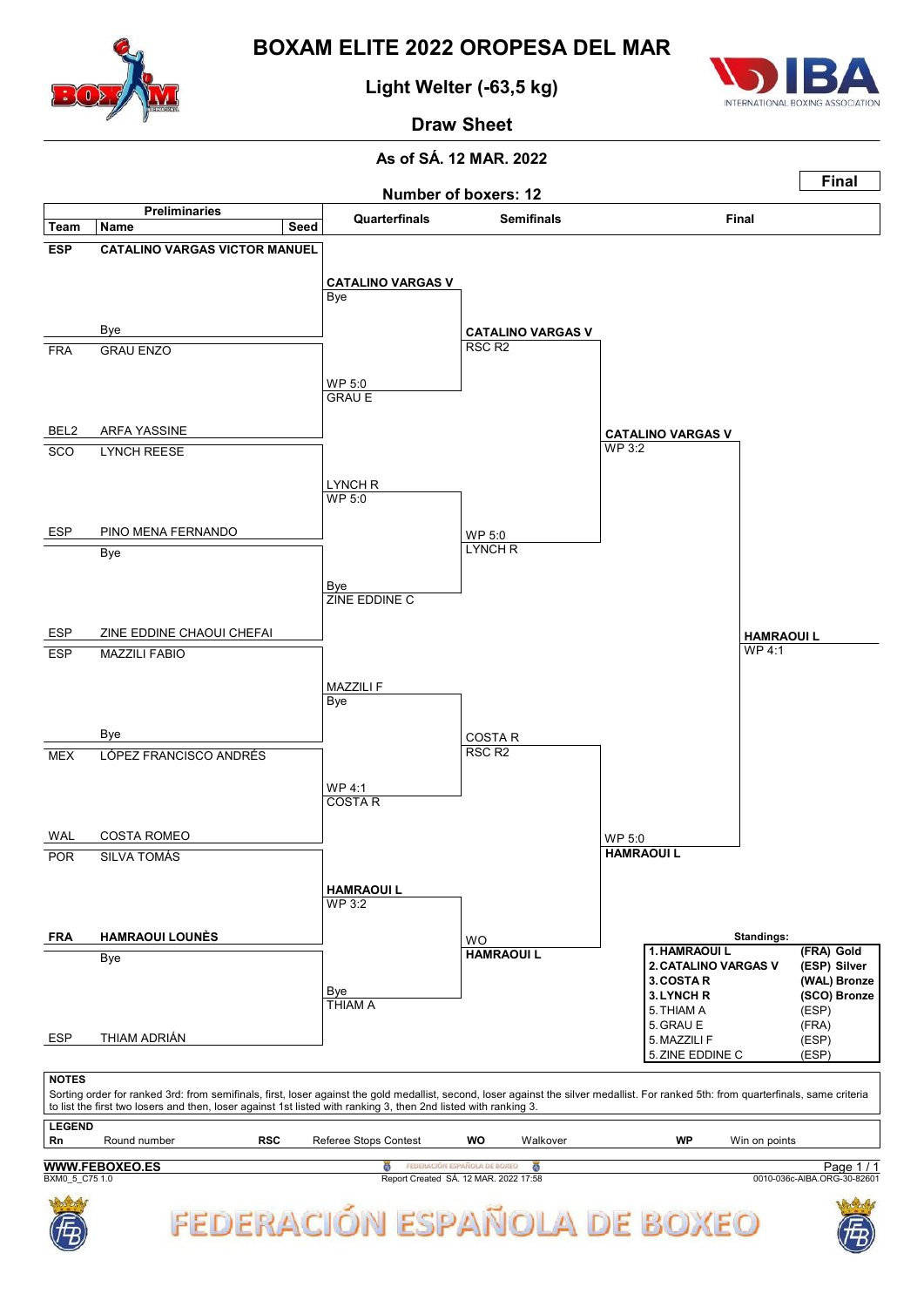

Light Middle (-71 kg)



### Draw Sheet

### As of SÁ. 12 MAR. 2022



| <b>NOTES</b>  |                                                                                                                 |    |              |    |                                                                                                                                                                                       |  |  |  |  |  |
|---------------|-----------------------------------------------------------------------------------------------------------------|----|--------------|----|---------------------------------------------------------------------------------------------------------------------------------------------------------------------------------------|--|--|--|--|--|
|               |                                                                                                                 |    |              |    | Sorting order for ranked 3rd: from semifinals, first, loser against the gold medallist, second, loser against the silver medallist. For ranked 5th: from quarterfinals, same criteria |  |  |  |  |  |
|               | to list the first two losers and then, loser against 1st listed with ranking 3, then 2nd listed with ranking 3. |    |              |    |                                                                                                                                                                                       |  |  |  |  |  |
| <b>LEGEND</b> |                                                                                                                 |    |              |    |                                                                                                                                                                                       |  |  |  |  |  |
| <b>ABD</b>    | Abandon                                                                                                         | Rn | Round number | WP | Win on points                                                                                                                                                                         |  |  |  |  |  |
|               |                                                                                                                 |    |              |    |                                                                                                                                                                                       |  |  |  |  |  |

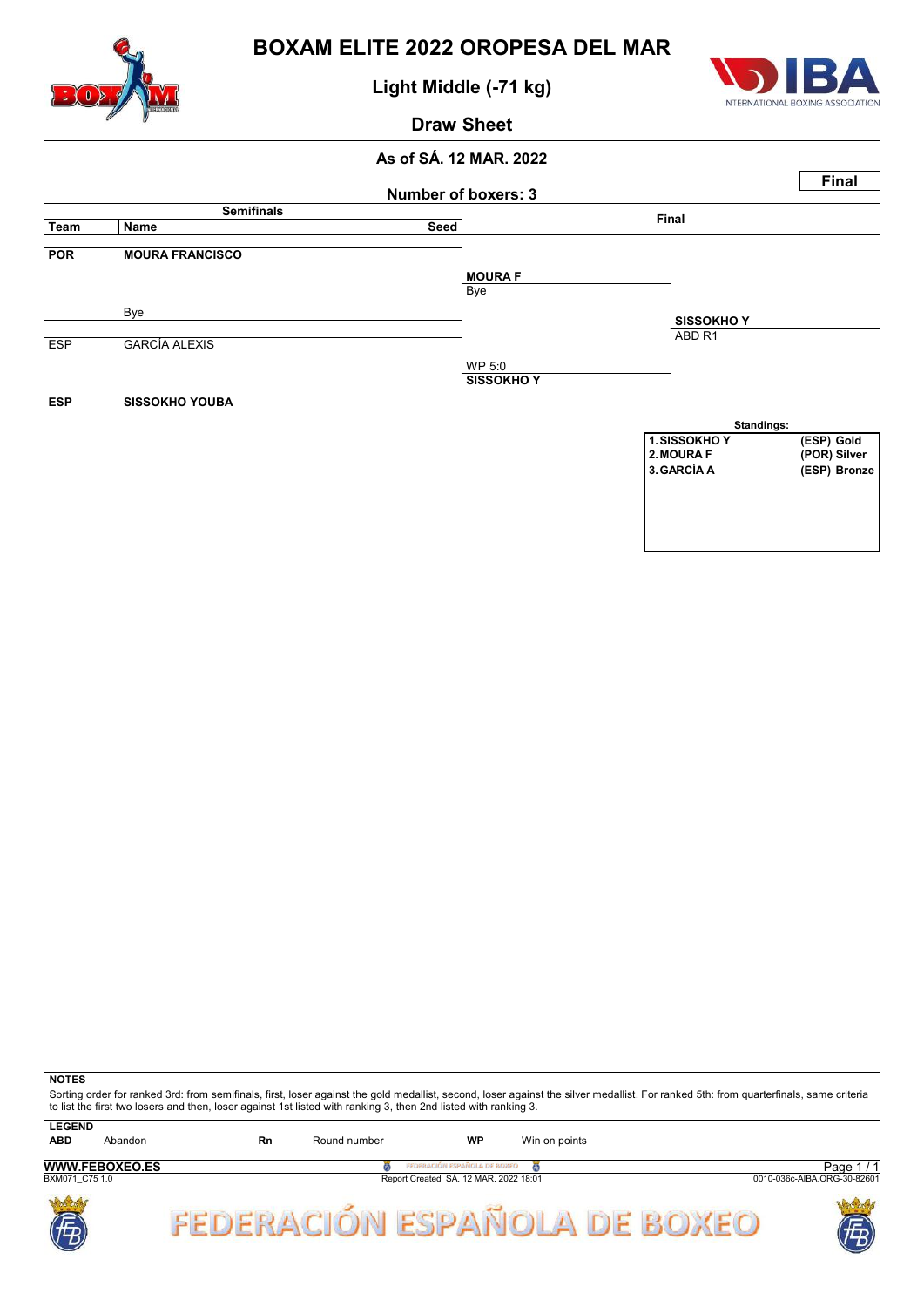

Middle (-75 kg)



Draw Sheet

### As of SÁ. 12 MAR. 2022



**NOTES** 

Sorting order for ranked 3rd: from semifinals, first, loser against the gold medallist, second, loser against the silver medallist. For ranked 5th: from quarterfinals, same criteria to list the first two losers and then, loser against 1st listed with ranking 3, then 2nd listed with ranking 3.

**LEGEND** 

WP Win on points

WWW.FEBOXEO.ES

**B**<br>Report Created SÁ. 12 MAR. 2022 18:02

Page 1 / 1<br>0010-036c-AIBA.ORG-30-82601



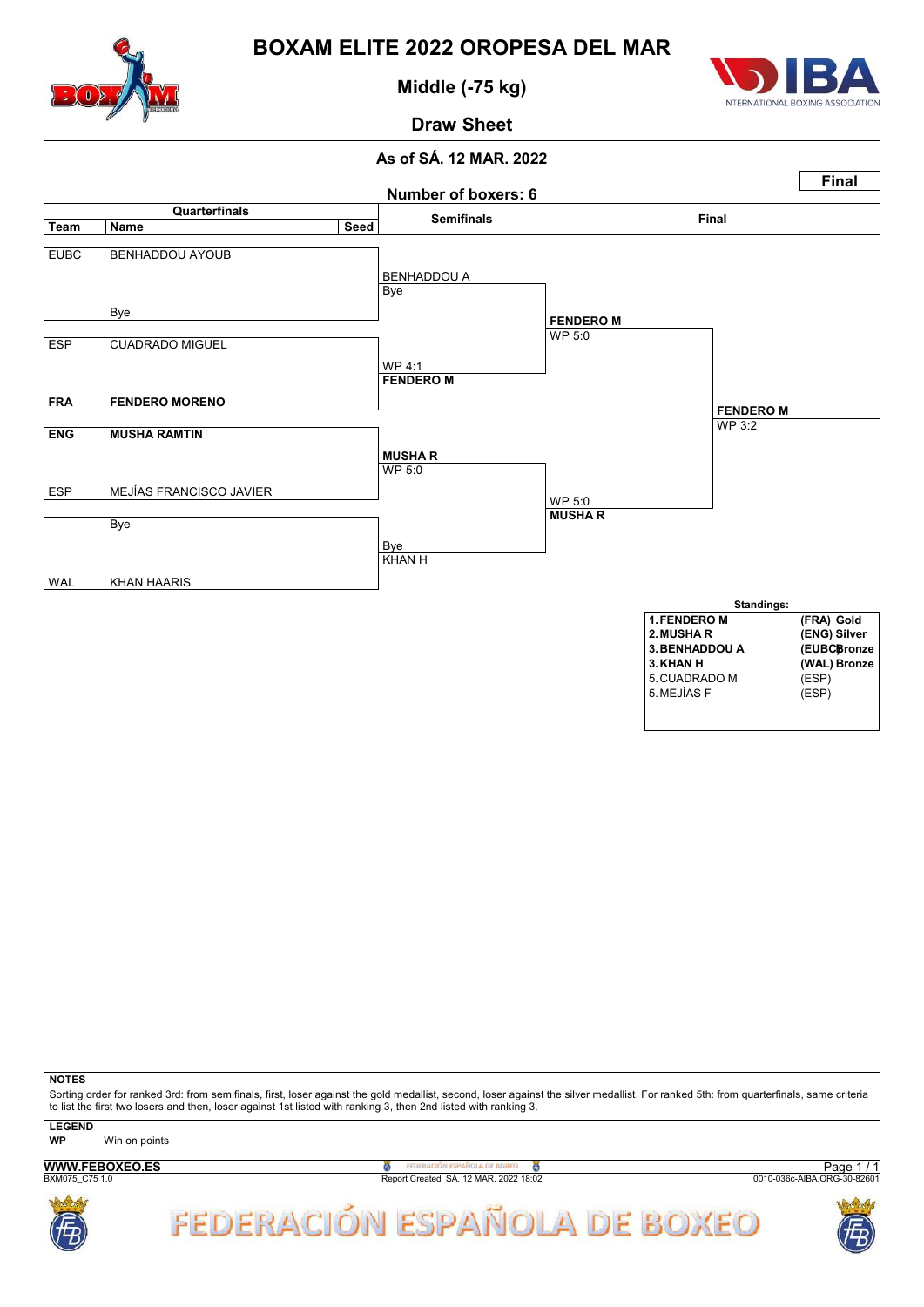

Light Heavy (-80 kg)



### Draw Sheet

### As of SÁ. 12 MAR. 2022



**NOTES** 

Sorting order for ranked 3rd: from semifinals, first, loser against the gold medallist, second, loser against the silver medallist. For ranked 5th: from quarterfinals, same criteria to list the first two losers and then, loser against 1st listed with ranking 3, then 2nd listed with ranking 3. **LEGEND** 

WWW.FEBOXEO.ES BOZT PEDERACIÓN ESPAÑOLA DE BOXEO CREATED<br>Report Created SÁ. 12 MAR. 2022 18:37 WO Walkover WP Win on points Page 1 / 1<br>0010-036c-AIBA.ORG-30-82601





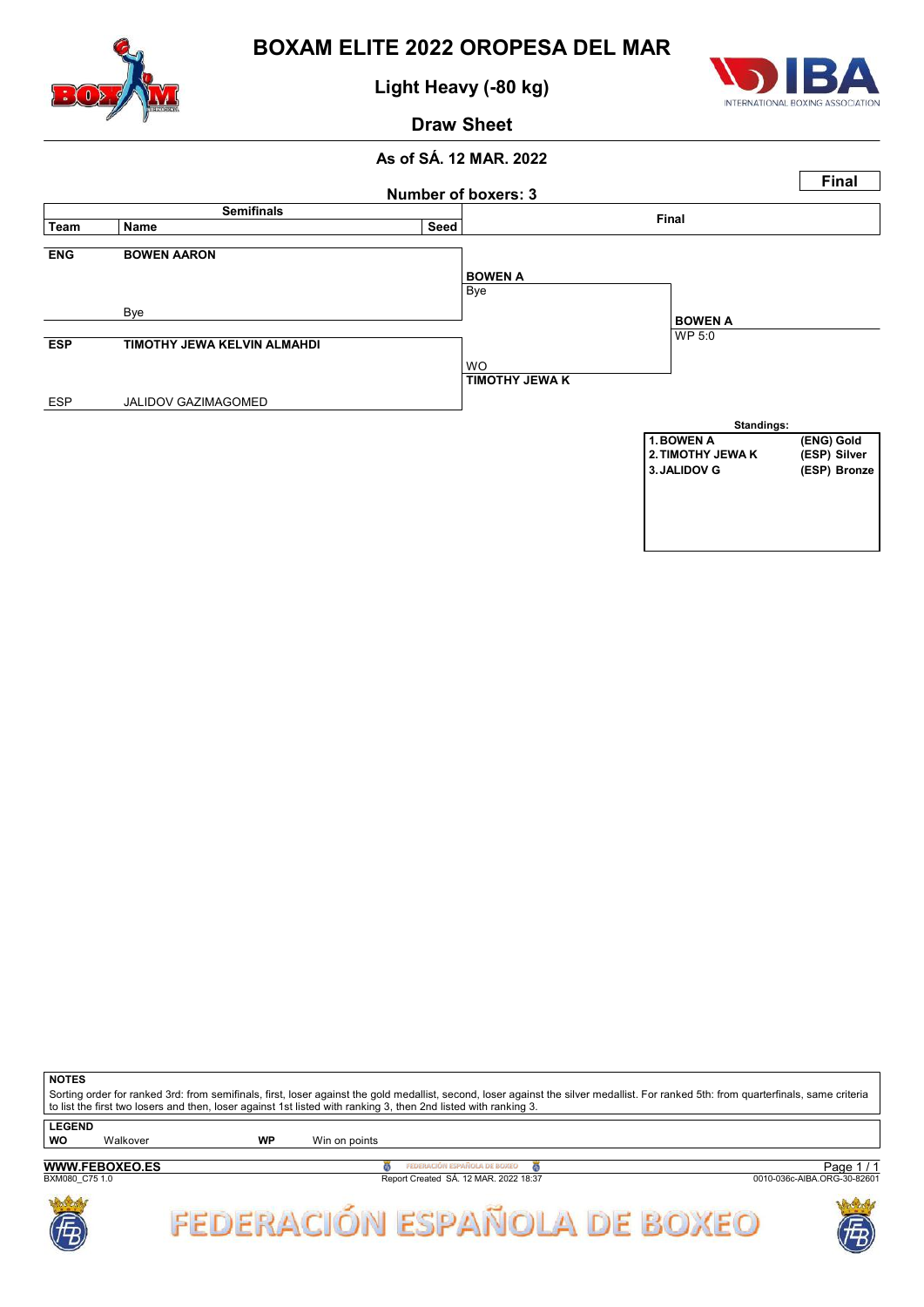

Cruiser (-86 kg)



Draw Sheet

### As of SÁ. 12 MAR. 2022

|                  |                            |                     |                                         | <b>Final</b> |
|------------------|----------------------------|---------------------|-----------------------------------------|--------------|
|                  |                            | Number of boxers: 2 |                                         |              |
|                  |                            | <b>Finals</b>       |                                         |              |
| Team             | Name                       | Seed                |                                         |              |
| BEL <sub>1</sub> | <b>SCHELSTRAETE VICTOR</b> |                     |                                         |              |
|                  |                            |                     | <b>SCHELSTRAETE VICTOR</b><br><b>WO</b> |              |
| <b>ESP</b>       | <b>ARAGÓN ARTHUR</b>       |                     | Bout                                    |              |
|                  |                            |                     |                                         |              |

| (BEL1)Gold   |
|--------------|
| (ESP) Silver |
|              |
|              |
|              |
|              |
|              |
|              |
|              |

**NOTES** 

Sorting order for ranked 3rd: from semifinals, first, loser against the gold medallist, second, loser against the silver medallist. For ranked 5th: from quarterfinals, same criteria to list the first two losers and then, loser against 1st listed with ranking 3, then 2nd listed with ranking 3.

LEGEND

WO Walkover

WWW.FEBOXEO.ES

**B**<br>Report Created SÁ. 12 MAR. 2022 15:55

Page 1 / 1<br>0010-036c-AIBA.ORG-30-82601



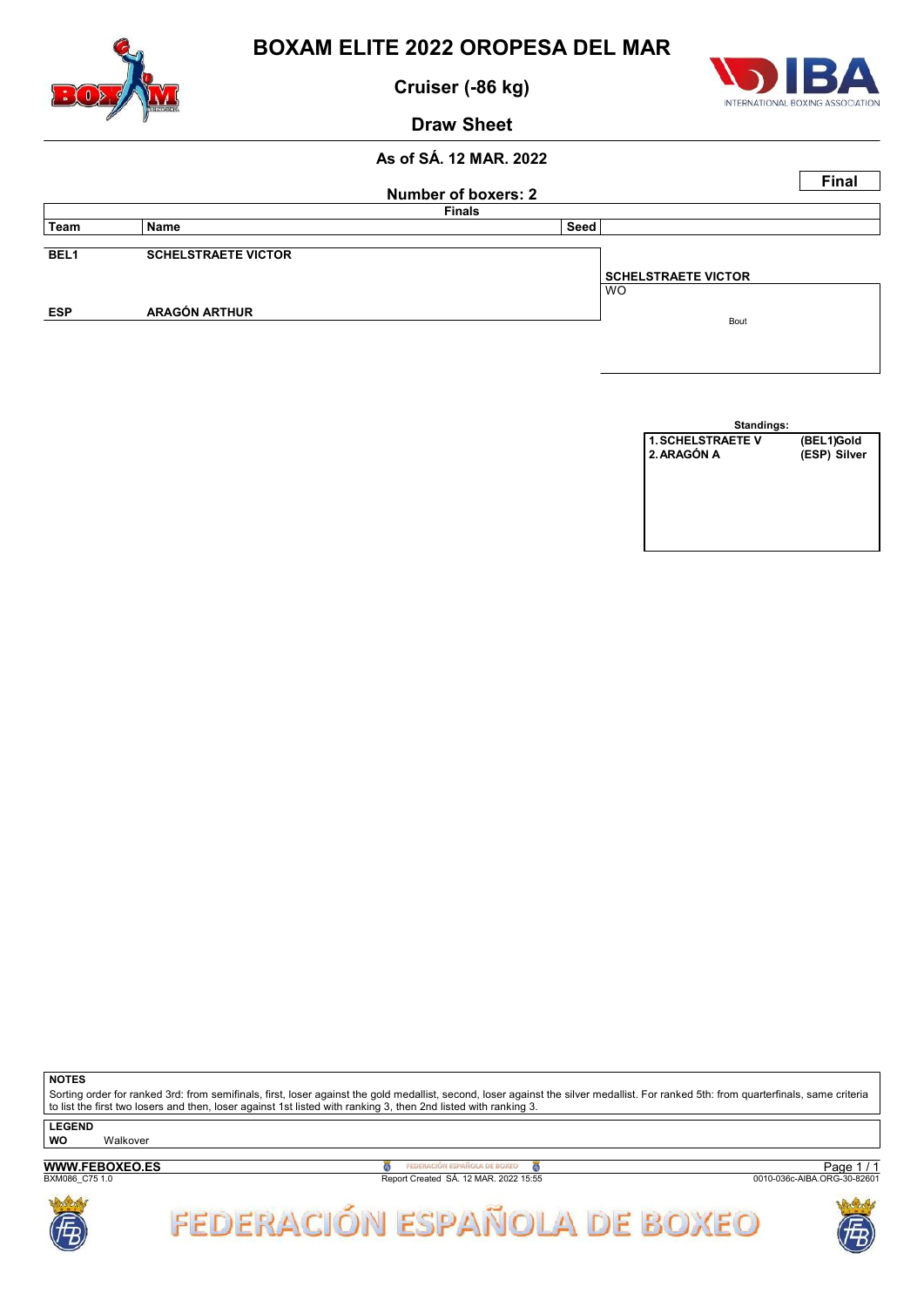

Heavy (-92 kg)



Draw Sheet

#### As of SÁ. 12 MAR. 2022



| <b>NOTES</b>                                                                                                                                                                                                                                                                                             |                       |    |               |                                       |                             |  |  |  |  |  |  |
|----------------------------------------------------------------------------------------------------------------------------------------------------------------------------------------------------------------------------------------------------------------------------------------------------------|-----------------------|----|---------------|---------------------------------------|-----------------------------|--|--|--|--|--|--|
| Sorting order for ranked 3rd: from semifinals, first, loser against the gold medallist, second, loser against the silver medallist. For ranked 5th: from quarterfinals, same criteria<br>to list the first two losers and then, loser against 1st listed with ranking 3, then 2nd listed with ranking 3. |                       |    |               |                                       |                             |  |  |  |  |  |  |
| <b>LEGEND</b>                                                                                                                                                                                                                                                                                            |                       |    |               |                                       |                             |  |  |  |  |  |  |
| <b>WO</b>                                                                                                                                                                                                                                                                                                | Walkover              | WP | Win on points |                                       |                             |  |  |  |  |  |  |
|                                                                                                                                                                                                                                                                                                          |                       |    |               |                                       |                             |  |  |  |  |  |  |
|                                                                                                                                                                                                                                                                                                          | <b>WWW.FEBOXEO.ES</b> |    |               | FEDERACIÓN ESPAÑOLA DE BOXEO          | Page 1/1                    |  |  |  |  |  |  |
| BXM092 C75 1.0                                                                                                                                                                                                                                                                                           |                       |    |               | Report Created SÁ, 12 MAR, 2022 18:38 | 0010-036c-AIBA.ORG-30-82601 |  |  |  |  |  |  |



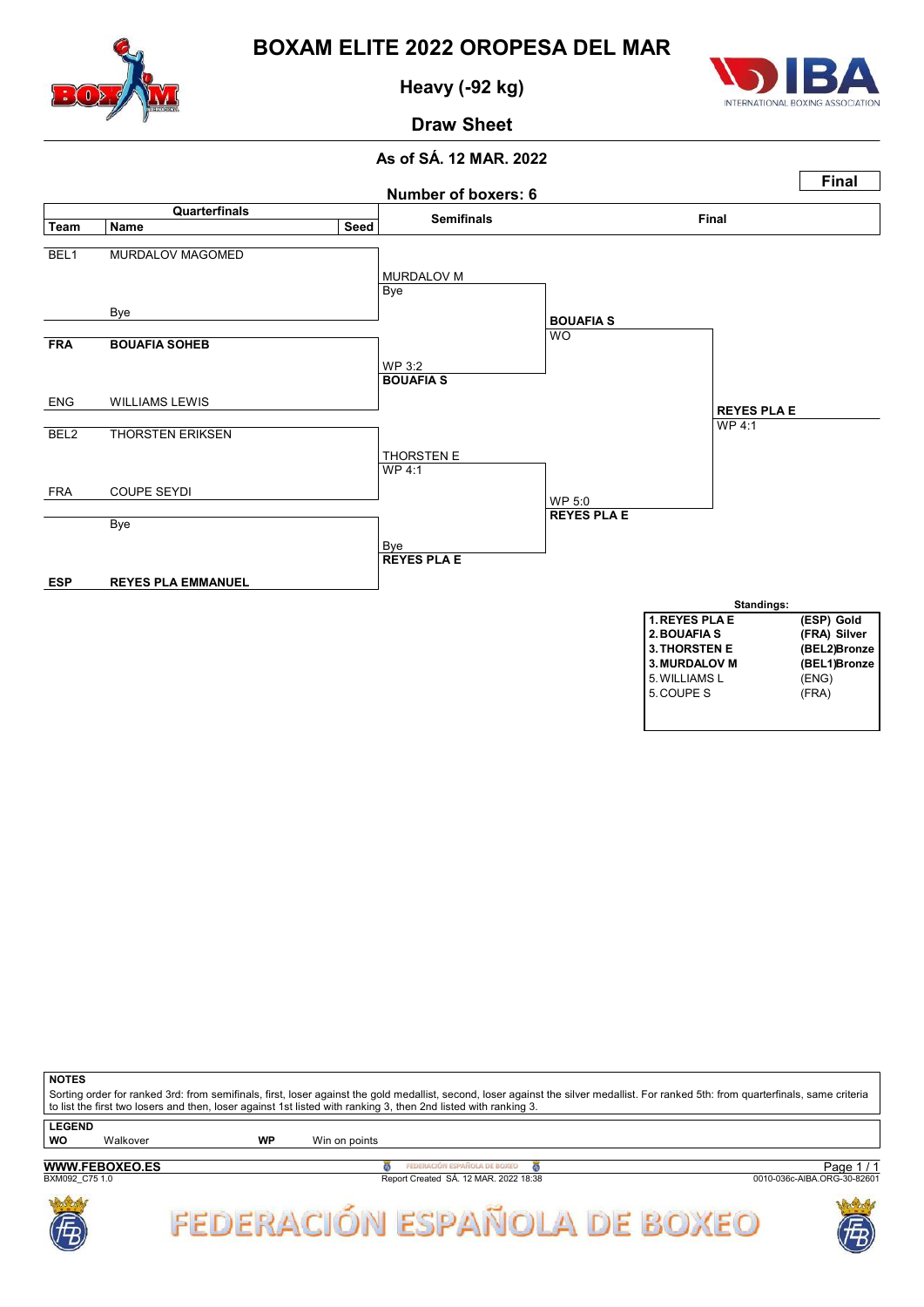

Super Heavy (+92 kg)



### Draw Sheet

### As of SÁ. 12 MAR. 2022



**NOTES** 

Sorting order for ranked 3rd: from semifinals, first, loser against the gold medallist, second, loser against the silver medallist. For ranked 5th: from quarterfinals, same criteria to list the first two losers and then, loser against 1st listed with ranking 3, then 2nd listed with ranking 3. **LEGEND** 

| ------         |                       |    |                                       |                             |
|----------------|-----------------------|----|---------------------------------------|-----------------------------|
| WO             | Walkover              | WP | Win on points                         |                             |
|                |                       |    |                                       |                             |
|                | <b>WWW.FEBOXEO.ES</b> |    | ÒN ESPAÑOLA DE BOXEO                  | Page                        |
| BXM192 C75 1.0 |                       |    | Report Created SA. 12 MAR. 2022 15:54 | 0010-036c-AIBA.ORG-30-82601 |

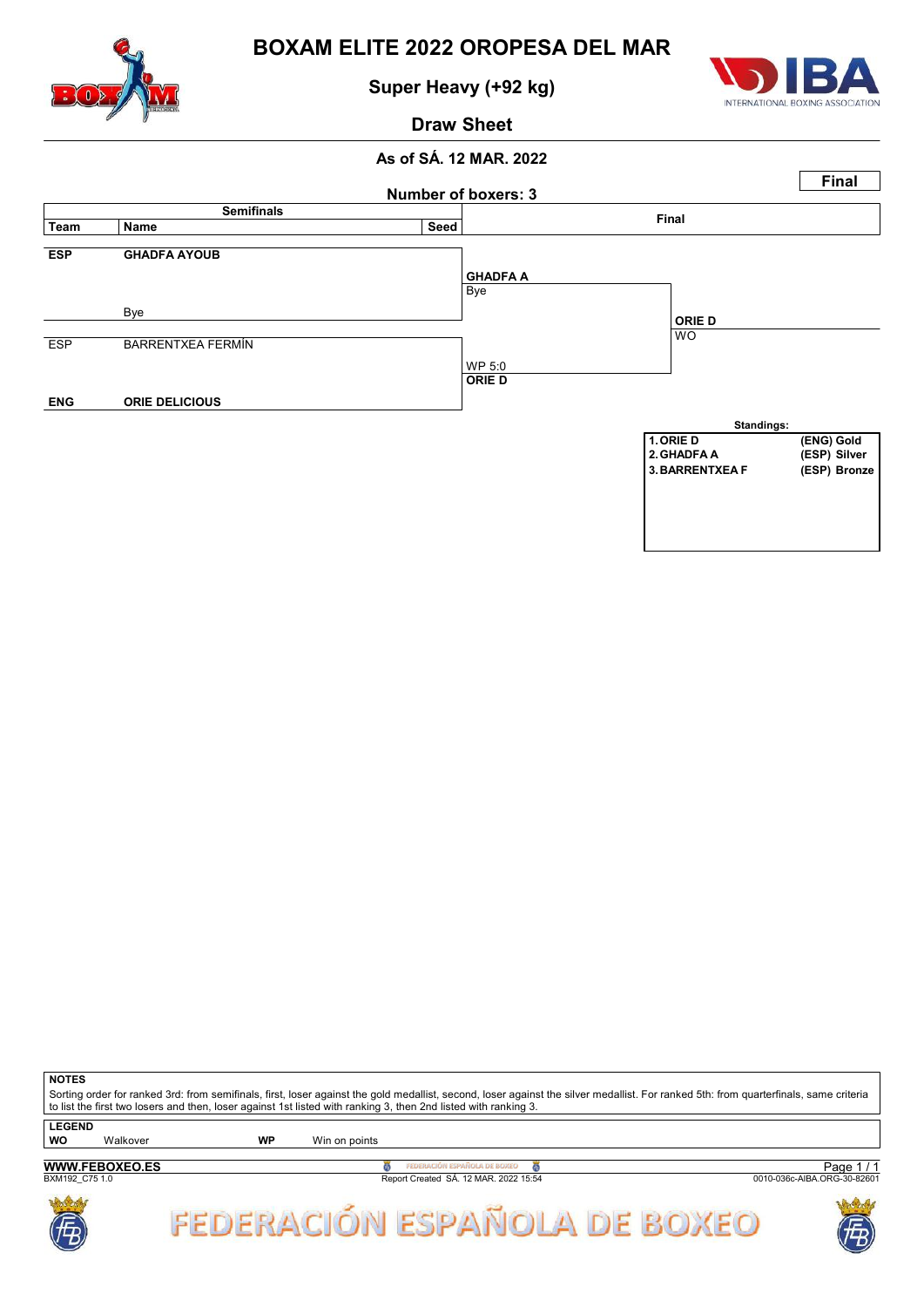



## Medallists by Weight Category

### As of SÁ. 12 MAR. 2022

### After 17 of 17 Events

| <b>Weight Category</b> | Date               | Medal         | Name                          | <b>Team Code</b> |
|------------------------|--------------------|---------------|-------------------------------|------------------|
| Minimum (W-48kg)       | VI. 11 MAR.        | <b>GOLD</b>   | RESZTAN DEMIE-JADE            | <b>ENG</b>       |
|                        |                    | <b>SILVER</b> | <b>DUTA STELUTA</b>           | <b>ROU</b>       |
|                        |                    | <b>BRONZE</b> | SZELECZKI LILLA               | <b>HUN</b>       |
| Light (W-50kg)         | <b>VI. 11 MAR.</b> | GOLD          | <b>FUERTES LAURA</b>          | <b>ESP</b>       |
|                        |                    | <b>SILVER</b> | SOARES RITA                   | <b>POR</b>       |
|                        |                    | <b>BRONZE</b> | RADOVANOVIC NINA              | SRB              |
|                        |                    | <b>BRONZE</b> | ANGHEL EUGENIA                | ROU              |
| Fly (W-52kg)           | <b>VI. 11 MAR.</b> | <b>GOLD</b>   | JONES HELEN                   | <b>WAL</b>       |
|                        |                    | <b>SILVER</b> | <b>WILLETS TORI-ELLIES</b>    | <b>ENG</b>       |
|                        |                    | <b>BRONZE</b> | DUDEK BEÁTA                   | <b>HUN</b>       |
|                        |                    | <b>BRONZE</b> | GONZÁLEZ CÁCERES MARÍA        | <b>ESP</b>       |
| Bantam (W-54kg)        | <b>VI. 11 MAR.</b> | GOLD          | PERIJOC LACRAMIOARA           | ROU              |
|                        |                    | <b>SILVER</b> | MADUEÑO MARÍA DEL CARMEN      | <b>ESP</b>       |
|                        |                    | <b>BRONZE</b> | ANDREWS ZOE                   | <b>WAL</b>       |
| Feather (W-57kg)       | <b>VI. 11 MAR.</b> | GOLD          | FERNÁNDEZ JENNIFER            | <b>ESP</b>       |
|                        |                    | <b>SILVER</b> | NECHITA CLAUDIA MARIA         | ROU              |
|                        |                    | <b>BRONZE</b> | SZÜCS SZABINA                 | <b>HUN</b>       |
| Light Welter (W-63kg)  | VI. 11 MAR.        | GOLD          | FERREIRA CAROLINA             | <b>POR</b>       |
|                        |                    | <b>SILVER</b> | ROGERIO ANDREA                | <b>ESP</b>       |
|                        |                    | <b>BRONZE</b> | GONZALEZ TUDGE MELISSA        | <b>ESP</b>       |
| Fly (-51kg)            | SÁ. 12 MAR.        | GOLD          | <b>MOLINA MARTÍN</b>          | <b>ESP</b>       |
|                        |                    | <b>SILVER</b> | <b>MEHMOOD HAMZA</b>          | ENG              |
| Bantam (-54kg)         | SÁ. 12 MAR.        | <b>GOLD</b>   | <b>ESCOBAR GABRIEL</b>        | <b>ESP</b>       |
|                        |                    | <b>SILVER</b> | PINA DAVID                    | CPV              |
|                        |                    | <b>BRONZE</b> | <b>GOMEZ MORATALLA ERIK</b>   | <b>ESP</b>       |
|                        |                    | <b>BRONZE</b> | SÁNCHEZ GUILLERMO             | <b>ESP</b>       |
| Feather (-57kg)        | SÁ. 12 MAR.        | GOLD          | <b>USTUROI VASILE</b>         | BEL1             |
|                        |                    | <b>SILVER</b> | O'MEARA JOHN                  | <b>ENG</b>       |
|                        |                    | <b>BRONZE</b> | <b>BARRUL ANTONIO</b>         | <b>ESP</b>       |
|                        |                    | <b>BRONZE</b> | <b>FERNANDES RICARDO</b>      | <b>POR</b>       |
| Light (-60kg)          | SÁ. 12 MAR.        | GOLD          | <b>BARROSO JAVIER</b>         | <b>ESP</b>       |
|                        |                    | <b>SILVER</b> | <b>CERNOGA TADEJ</b>          | <b>SLO</b>       |
|                        |                    | <b>BRONZE</b> | VÁZQUEZ ÁNGEL LUIS            | <b>MEX</b>       |
|                        |                    | <b>BRONZE</b> | DIALESSANDRO FLAVIO           | BEL2             |
| Light Welter (-63,5kg) | SÁ. 12 MAR.        | <b>GOLD</b>   | HAMRAOUI LOUNÈS               | <b>FRA</b>       |
|                        |                    | <b>SILVER</b> | CATALINO VARGAS VICTOR MANUEL | <b>ESP</b>       |
|                        |                    | <b>BRONZE</b> | <b>COSTA ROMEO</b>            | <b>WAL</b>       |
|                        |                    | <b>BRONZE</b> | <b>LYNCH REESE</b>            | SCO              |
| Light Middle (-71kg)   | SÁ. 12 MAR.        | GOLD          | SISSOKHO YOUBA                | <b>ESP</b>       |
|                        |                    | <b>SILVER</b> | <b>MOURA FRANCISCO</b>        | <b>POR</b>       |
|                        |                    | <b>BRONZE</b> | <b>GARCÍA ALEXIS</b>          | <b>ESP</b>       |
| Middle (-75kg)         | SÁ. 12 MAR.        | <b>GOLD</b>   | FENDERO MORENO                | <b>FRA</b>       |
|                        |                    | <b>SILVER</b> | <b>MUSHA RAMTIN</b>           | <b>ENG</b>       |
|                        |                    | <b>BRONZE</b> | BENHADDOU AYOUB               | <b>EUBC</b>      |
|                        |                    | <b>BRONZE</b> | <b>KHAN HAARIS</b>            | WAL              |
| Light Heavy (-80kg)    | SÁ. 12 MAR.        | GOLD          | <b>BOWEN AARON</b>            | <b>ENG</b>       |
|                        |                    | <b>SILVER</b> | TIMOTHY JEWA KELVIN ALMAHDI   | <b>ESP</b>       |
|                        |                    | <b>BRONZE</b> | JALIDOV GAZIMAGOMED           | <b>ESP</b>       |

WWW.FEBOXEO.ES

**B**<br>Report Created SÁ. 12 MAR. 2022 18:37

Page 1/2



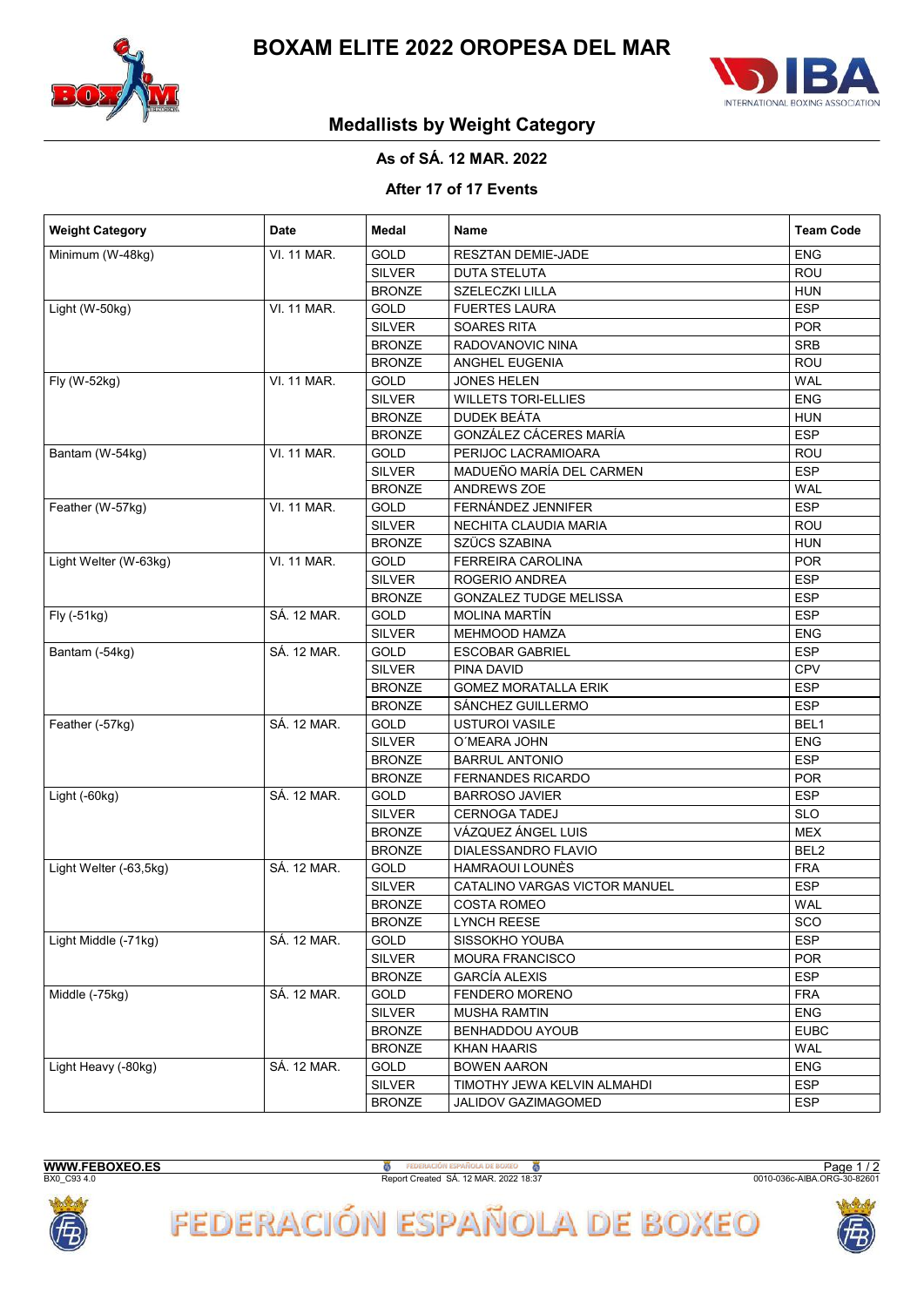



## Medallists by Weight Category

### As of SÁ. 12 MAR. 2022

| <b>Weight Category</b> | <b>Date</b> | Medal         | Name                       | <b>Team Code</b> |
|------------------------|-------------|---------------|----------------------------|------------------|
| Cruiser (-86kg)        | SÁ. 12 MAR. | <b>GOLD</b>   | <b>SCHELSTRAETE VICTOR</b> | BEL <sub>1</sub> |
|                        |             | <b>SILVER</b> | ARAGÓN ARTHUR              | <b>ESP</b>       |
| Heavy (-92kg)          | SÁ. 12 MAR. | <b>GOLD</b>   | <b>REYES PLA EMMANUEL</b>  | <b>ESP</b>       |
|                        |             | <b>SILVER</b> | <b>BOUAFIA SOHEB</b>       | <b>FRA</b>       |
|                        |             | <b>BRONZE</b> | <b>THORSTEN ERIKSEN</b>    | BEL <sub>2</sub> |
|                        |             | <b>BRONZE</b> | <b>MURDALOV MAGOMED</b>    | BEL <sub>1</sub> |
| Super Heavy (+92kg)    | SÁ. 12 MAR. | GOLD          | ORIE DELICIOUS             | <b>ENG</b>       |
|                        |             | <b>SILVER</b> | <b>GHADFA AYOUB</b>        | <b>ESP</b>       |
|                        |             | <b>BRONZE</b> | <b>BARRENTXEA FERMÍN</b>   | <b>ESP</b>       |

**NOTES** 

Sorting order for ranked 3rd: from semifinals, first, loser against the gold medallist, second, loser against the silver medallist.

WWW.FEBOXEO.ES

**B**<br>Report Created SÁ. 12 MAR. 2022 18:37

Page 2 / 2<br>0010-036c-AIBA.ORG-30-82601



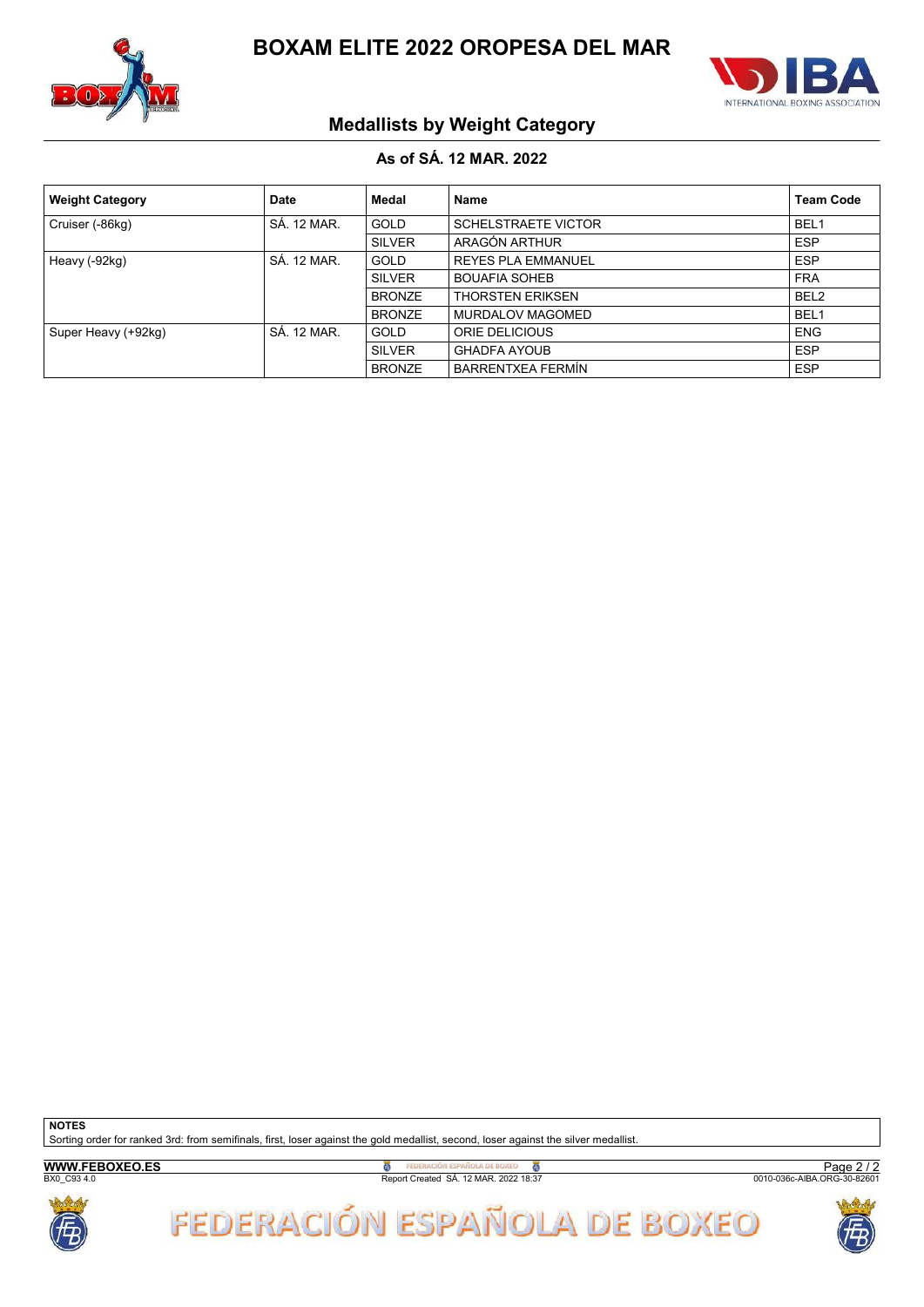



## Top List

#### As of SÁ. 12 MAR. 2022

Fly (-51kg)

- 
- Rank Name Seed Team
- Rank Name<br>
1 MOLINA MARTÍN ESP<br>
2 MEHMOOD HAMZA ENG
	- **MEHMOOD HAMZA**

| Rank | Name                        | Seed | Team       |
|------|-----------------------------|------|------------|
|      | <b>ESCOBAR GABRIEL</b>      |      | ESP        |
| 2    | <b>PINA DAVID</b>           |      | <b>CPV</b> |
| 3    | <b>GOMEZ MORATALLA ERIK</b> |      | <b>ESP</b> |
| 3    | <b>SÁNCHEZ GUILLERMO</b>    |      | <b>ESP</b> |
| 5    | <b>BOUHDI ZAKARIA</b>       |      | REI 2      |

Bantam (-54kg)

| Feather (-57kg) |                          |      |             |  |  |  |  |  |  |  |
|-----------------|--------------------------|------|-------------|--|--|--|--|--|--|--|
| Rank            | <b>Name</b>              | Seed | Team        |  |  |  |  |  |  |  |
|                 | <b>USTUROI VASILE</b>    |      | <b>BEL1</b> |  |  |  |  |  |  |  |
| 2               | O'MEARA JOHN             |      | <b>ENG</b>  |  |  |  |  |  |  |  |
| 3               | <b>BARRUL ANTONIO</b>    |      | <b>ESP</b>  |  |  |  |  |  |  |  |
| 3               | <b>FERNANDES RICARDO</b> |      | <b>POR</b>  |  |  |  |  |  |  |  |
| 5               | UNSWORTH BILLY           |      | WAI         |  |  |  |  |  |  |  |

|      | Light (-60kg)              |      |                  |      | Light Welter (-63,5kg)               |      |            |
|------|----------------------------|------|------------------|------|--------------------------------------|------|------------|
| Rank | <b>Name</b>                | Seed | Team             | Rank | <b>Name</b>                          | Seed | Team       |
|      | <b>BARROSO JAVIER</b>      |      | <b>ESP</b>       |      | <b>HAMRAOUI LOUNÈS</b>               |      | <b>FRA</b> |
|      | <b>CERNOGA TADEJ</b>       |      | <b>SLO</b>       |      | <b>CATALINO VARGAS VICTOR MANUEL</b> |      | <b>ESP</b> |
| 3    | <b>VÁZQUEZ ÁNGEL LUIS</b>  |      | <b>MEX</b>       |      | <b>COSTA ROMEO</b>                   |      | <b>WAL</b> |
|      | <b>DIALESSANDRO FLAVIO</b> |      | BEL <sub>2</sub> |      | <b>LYNCH REESE</b>                   |      | <b>SCO</b> |
| 5    | <b>CUISINIER LITZ</b>      |      | BEL <sub>2</sub> | 5    | THIAM ADRIÁN                         |      | <b>ESP</b> |
| 5    | RIVERA RIO GUSTAVO JOSÉ    |      | <b>MEX</b>       | 5    | <b>GRAU ENZO</b>                     |      | <b>FRA</b> |
| 5    | QUILES JOSÉ                |      | <b>ESP</b>       | 5    | <b>MAZZILI FABIO</b>                 |      | <b>ESP</b> |
|      |                            |      |                  | 5    | ZINE EDDINE CHAOUI CHEFAI            |      | <b>ESP</b> |
|      |                            |      |                  | 9    | SILVA TOMÁS                          |      | <b>POR</b> |
|      |                            |      |                  |      | LÓPEZ FRANCISCO ANDRÉS               |      | <b>MEX</b> |

#### **NOTES**

Sorting order for ranked 3rd: from semifinals, first, loser against the gold medallist, second, loser against the silver medallist. For ranked 5th: from quarterfinals, same criteria to list the first two losers and then, loser against 1st listed with ranking 3, then 2nd listed with ranking 3.

WWW.FEBOXEO.ES

**B**<br>Report Created SÁ. 12 MAR. 2022 18:39

Page 1/1<br>0010-036c-AIBA.ORG-30-82601